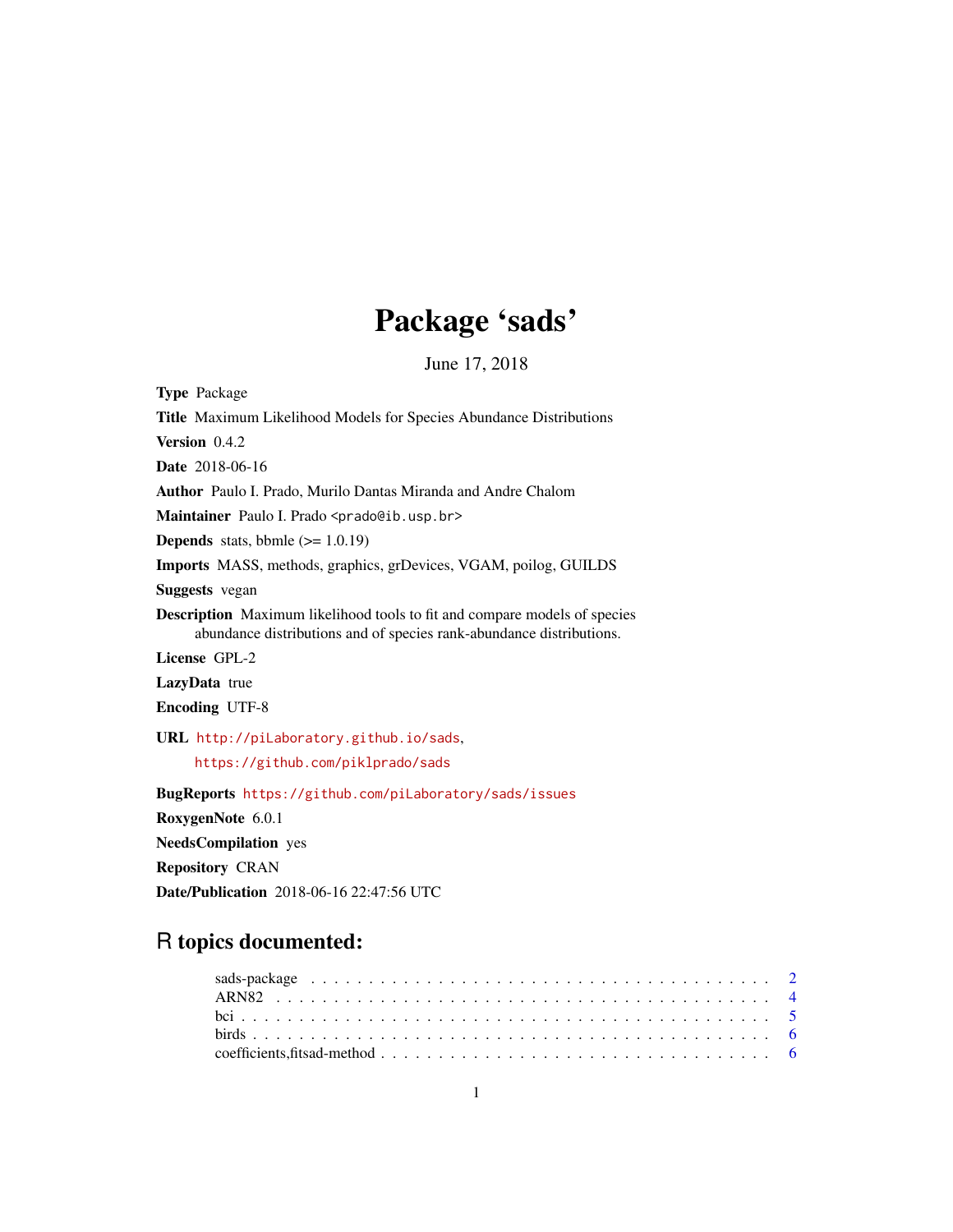<span id="page-1-0"></span>

|         | $\tau$ |
|---------|--------|
|         | 10     |
|         | 11     |
|         | 12     |
|         | 14     |
|         | 16     |
| dpareto | 18     |
|         | 20     |
|         | 21     |
| dpoix   | 23     |
|         | 25     |
|         | 27     |
|         | 29     |
|         | 31     |
|         | 33     |
|         | 35     |
|         | 37     |
|         | 39     |
|         | 44     |
| ICtab   | 46     |
|         | 47     |
|         | 47     |
|         | 48     |
|         | 50     |
|         | 51     |
|         | 53     |
|         | 54     |
|         | 56     |
|         | 58     |
|         | 59     |
|         | 61     |
|         | 62     |
|         | 64     |
|         | 66     |
|         | 68     |
|         | 69     |
|         | 70     |
|         |        |

# **Index**

sads-package

Maximum Likelihood Models for Species Abundance Distributions

# Description

Maximum likelihood tools to fit and compare models of species abundance distributions and of species rank-abundance distributions.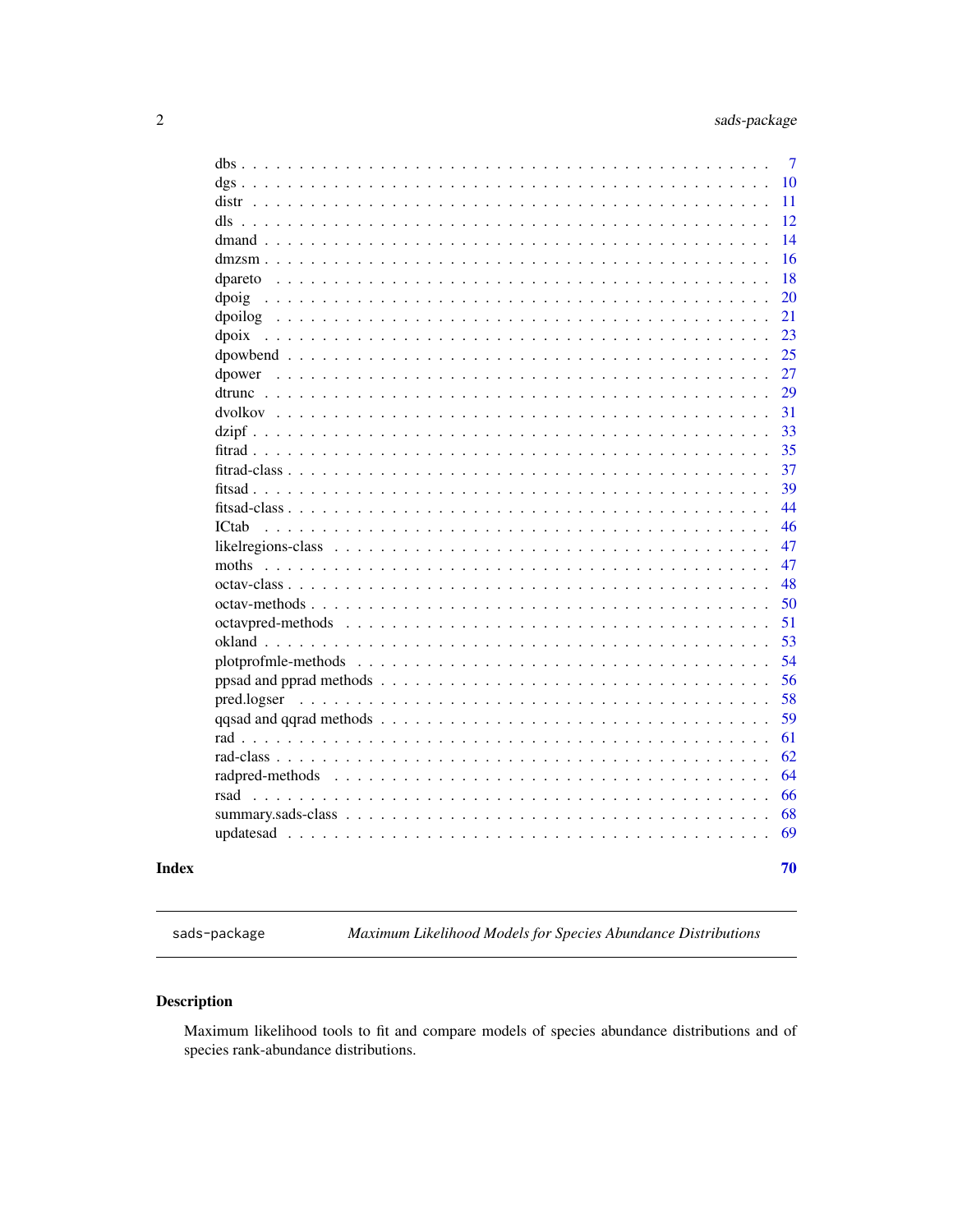# sads-package 3

#### Details

The distribution of abundances of species is one of the basic patterns of ecological communities. The empirical distributions of abundances (SADs) or their ranks (RADs) are traditionally modelled through probability distributions. Hence, the maximum likelihood method can be used to fit and compare competing models for SADs and RADs. The sads package provides functions, classes and methods to:

- Fit classic SAD models: log-series, lognormal, broken-stick, . . . ;
- Fit classic rank-abundance (RADs) models: geometric, broken-stick, Zipf, Zipf-Mandelbrodt, . . . ;
- Tools for quick diagnostic and comparison of models;
- Tools to simulate Poisson and Negative Binomial samples from abundances in communities.

# Author(s)

Paulo I. Prado, Murilo Dantas Miranda and Andre Chalom Maintainer: Paulo I. Prado <prado@ib.usp.br>

# References

Magurran, A.E. 2004. *Measuring Biological Diversity*. Blackwell.

Magurran, A.E. and McGill, B.J. 2011. *Biological Diversity – Frontiers in measurement and assessment*. Oxford University Press.

May, R.M. 1975. Patterns of Species Abundance and Diversity. In M. L. Cody and J. M. Diamond (Eds.), (pp. 81–120). Harvard University Press.

Green,J. and Plotkin, J.B. 2007 A statistical theory for sampling species abundances. *Ecology Letters 10*:1037–1045.

Saether, B.E., Engen, S. and Grotan, V. 2013. Species diversity and community similarity in fluctuating environments: parametric approaches using species abundance distributions. *Journal of Animal Ecology, 82*(4): 721–738.

#### See Also

vignettes of sads; vegan-package and poilog-package

# Examples

```
## Rank-abundance plot
plot( rad(moths) )
## Preston's plots
plot (octav(moths) )
## Fit logseries model
moths.ls <- fitsad(moths, sad = 'ls')
## Diagnostic plots
par(mfrow=c(2,2))
plot(moths.ls)
par(mfrow = c(1,1))
```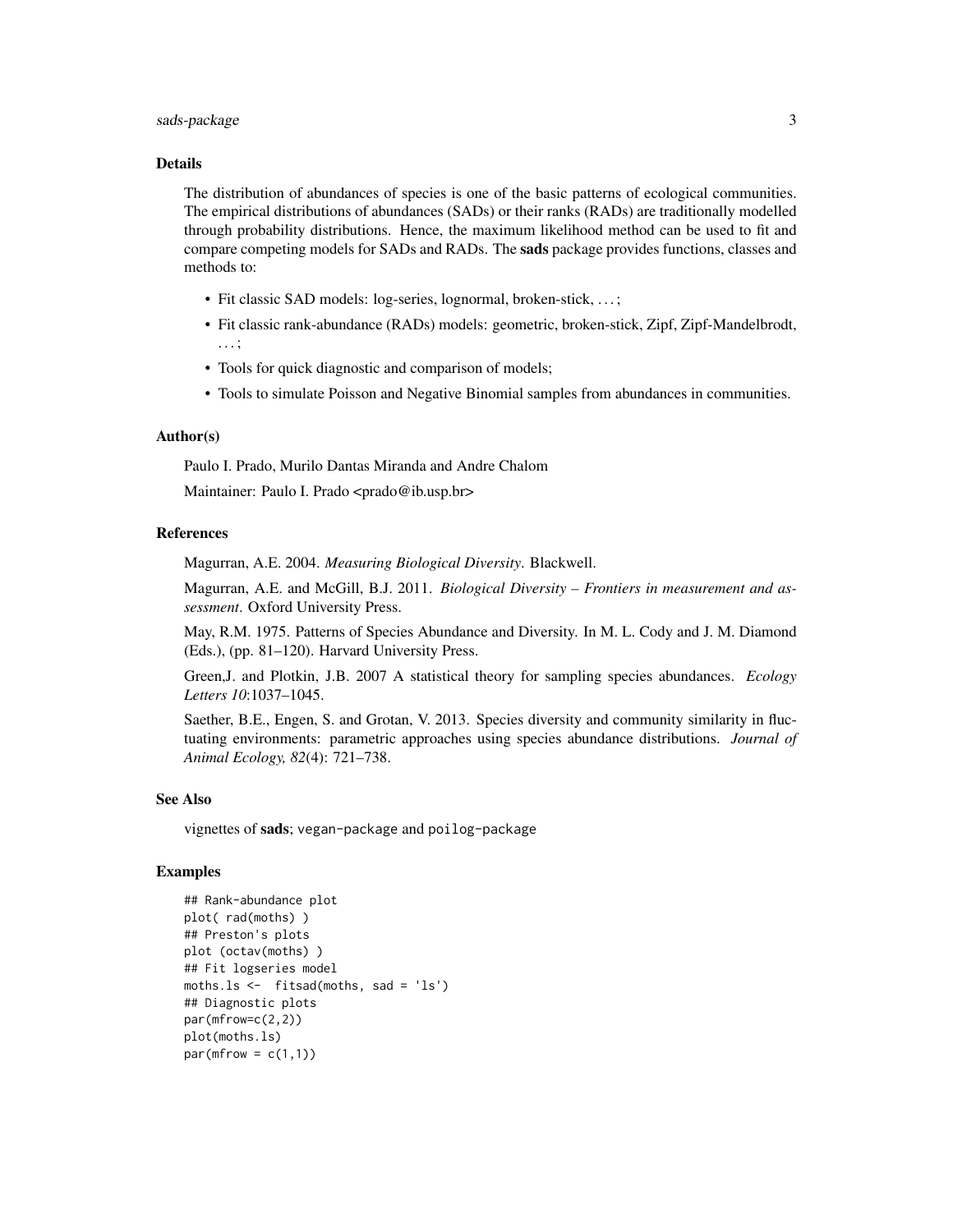4 ARN82

## Model summary summary(moths.ls) ## Confidence interval confint(moths.ls)

ARN82 *Biomass of marine animals in colonizing experiments in Baltic Sea*

# Description

A numeric vector of biomass of species of benthonic marine invertebrates that colonized experimental containers laid in the Baltic Sea.

# Usage

data(ARN82.eB.apr77)

# Format

Named vector of positive numbers. Labels are a sequential numeric code for species, in the same sequence as the original table.

# Details

Each value is the biomass of invertebrate species sampled in 13 containers laid in the seafloor,as reported in Table I in Arntz & Rumohr (1982). After the first year of exposition, 13 containers were recovered every two months, starting in December 1976. Data are from containers recovered in April 1977.

# Source

Arntz, W. E., & Rumohr, H. (1982). An experimental study of macrobenthic colonization and succession, and the importance of seasonal variation in temperate latitudes. Journal of experimental marine biology and ecology, 64(1), 17-45.

# References

Hughes, R. (1986). Theories and models of species abundance. The American Naturalist, 128(6), 879-899.

<span id="page-3-0"></span>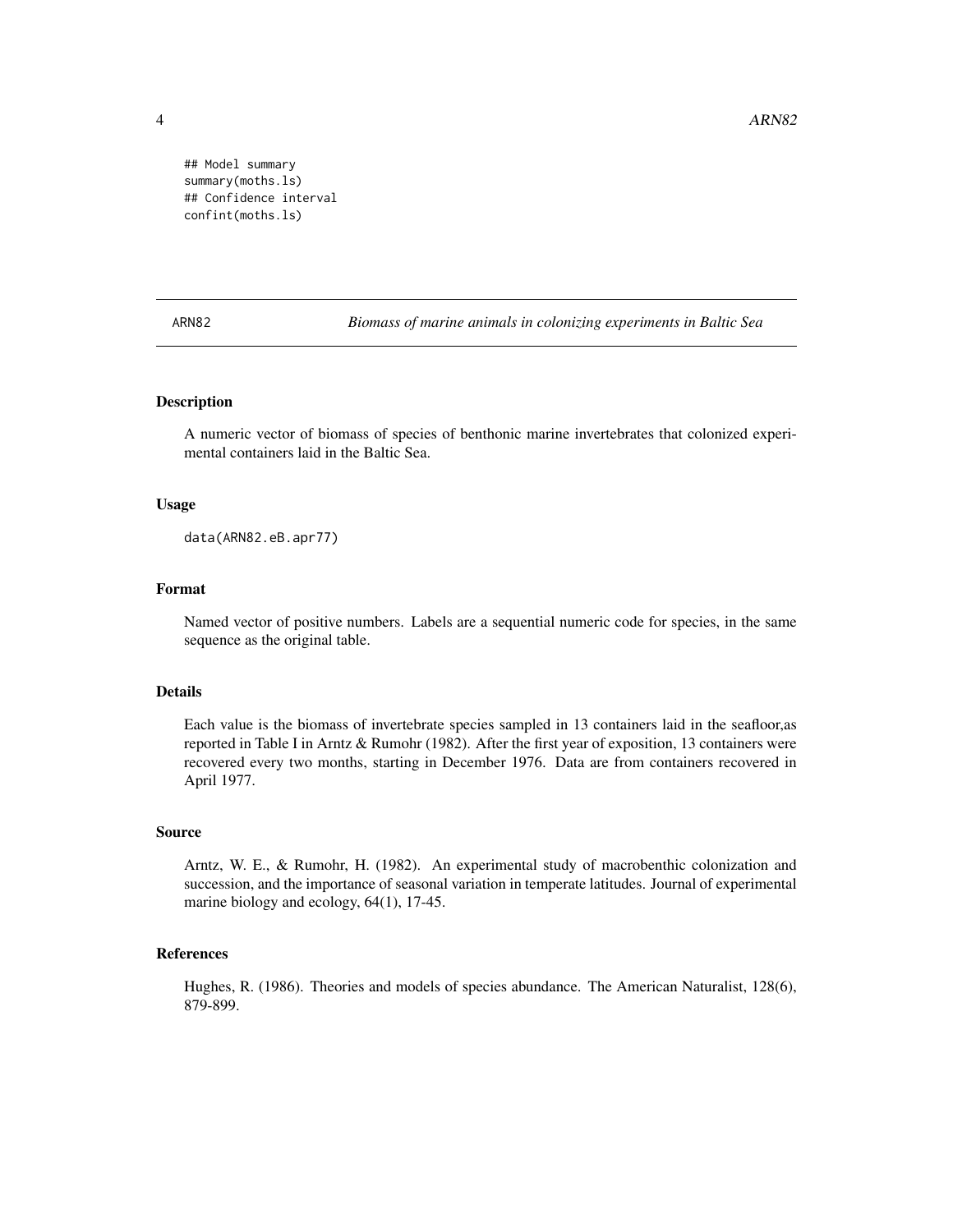# <span id="page-4-0"></span>Description

Number of species of trees with diameter at breast height >= 10 mm in a 50 ha plot of tropical forest in the Barro Colorado Island, Panama.

### Usage

data(bci)

# Format

A named vector of 225 integers.

# Details

The BCI forest dynamics research project was made possible by National Science Foundation grants to Stephen P. Hubbell: DEB-0640386, DEB-0425651, DEB-0346488, DEB-0129874, DEB-00753102, DEB-9909347, DEB-9615226, DEB-9615226, DEB-9405933, DEB-9221033, DEB-9100058, DEB-8906869, DEB-8605042, DEB-8206992, DEB-7922197, support from the Center for Tropical Forest Science, the Smithsonian Tropical Research Institute, the John D. and Catherine T. MacArthur Foundation, the Mellon Foundation, the Small World Institute Fund, and numerous private individuals, and through the hard work of over 100 people from 10 countries over the past two decades. The plot project is part the Center for Tropical Forest Science, a global network of large-scale demographic tree plots.

# Source

Datasheet 'full matrix' of supplemental table 1 in Condit et al. (2002).

#### References

Condit et. al 2002. Beta-diversity in tropical forest trees. *Science 295*:666-669

Hubbell, S.P., Condit, R., and Foster, R.B. 2005. Barro Colorado Forest Census Plot Data. URL https://ctfs.arnarb.harvard.edu/webatlas/datasets/bci.

Condit, R. 1998. *Tropical Forest Census Plots*. Springer-Verlag and R. G. Landes Company, Berlin, Germany, and Georgetown, Texas.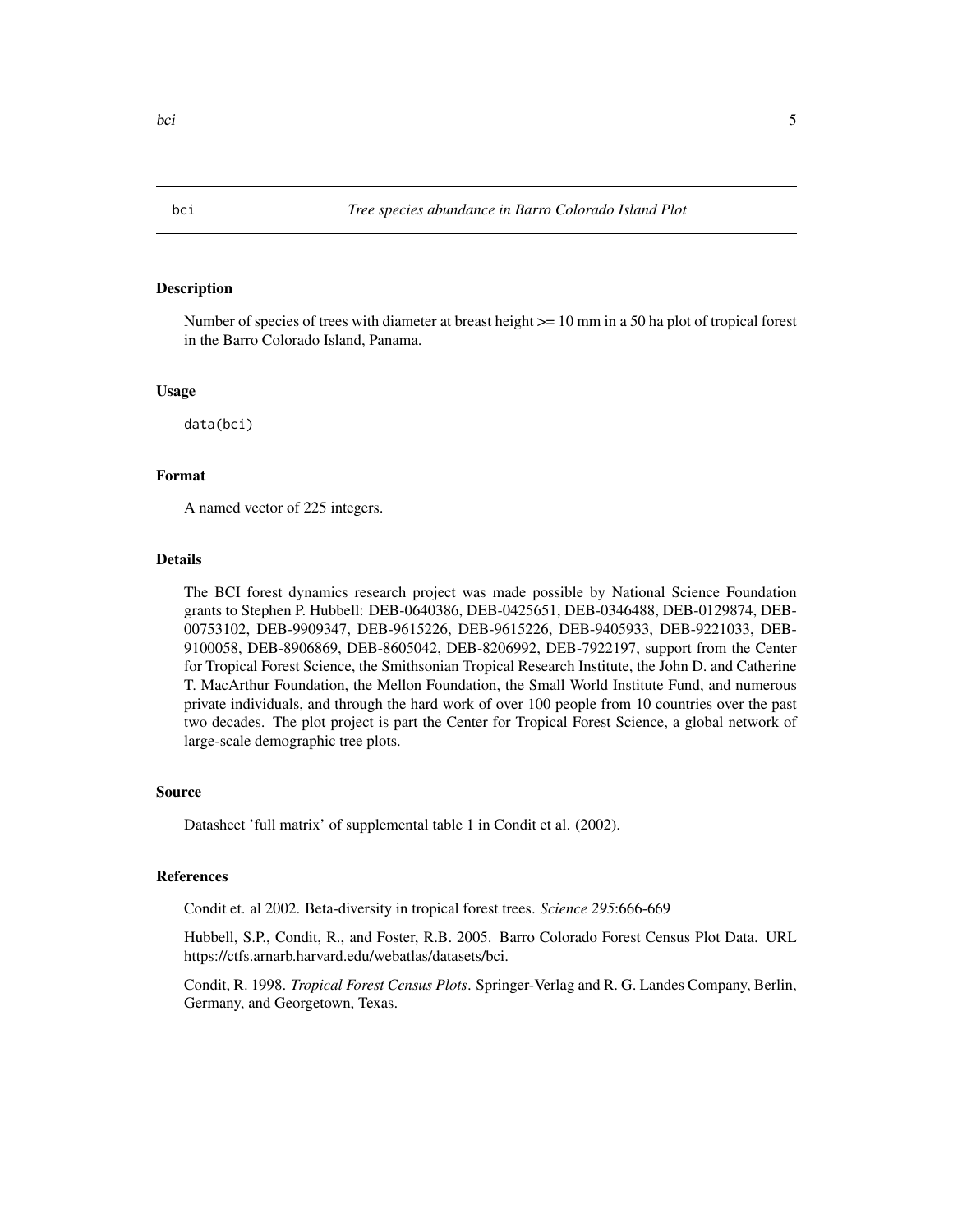<span id="page-5-0"></span>

# Description

Number of sights of nesting birds by species in a census in a 16,697 acres Park in New York State, ran in 1936 by A. A. Saunders.

#### Usage

data(birds)

# Format

An unnamed vector of integers

# Details

This is one of the datasets that F. W. Preston used in order to show the application of the lognormal distribution to describe the abundance of species in a sample of a biological community.

#### Source

Table IA of Preston (1948), which did not provide species' names.

# References

Preston, F. W. 1948. The Commonness, and rarity, of species. *Ecology 29*:254-283.

Saunders, A. A. 1936. Studies of breeding birds in the Allegany State Park. New York State Museum Handbook 16. Albany, NY.

coefficients,fitsad-method

*Standard stats methods*

# Description

Provide the standard interface for fitted objects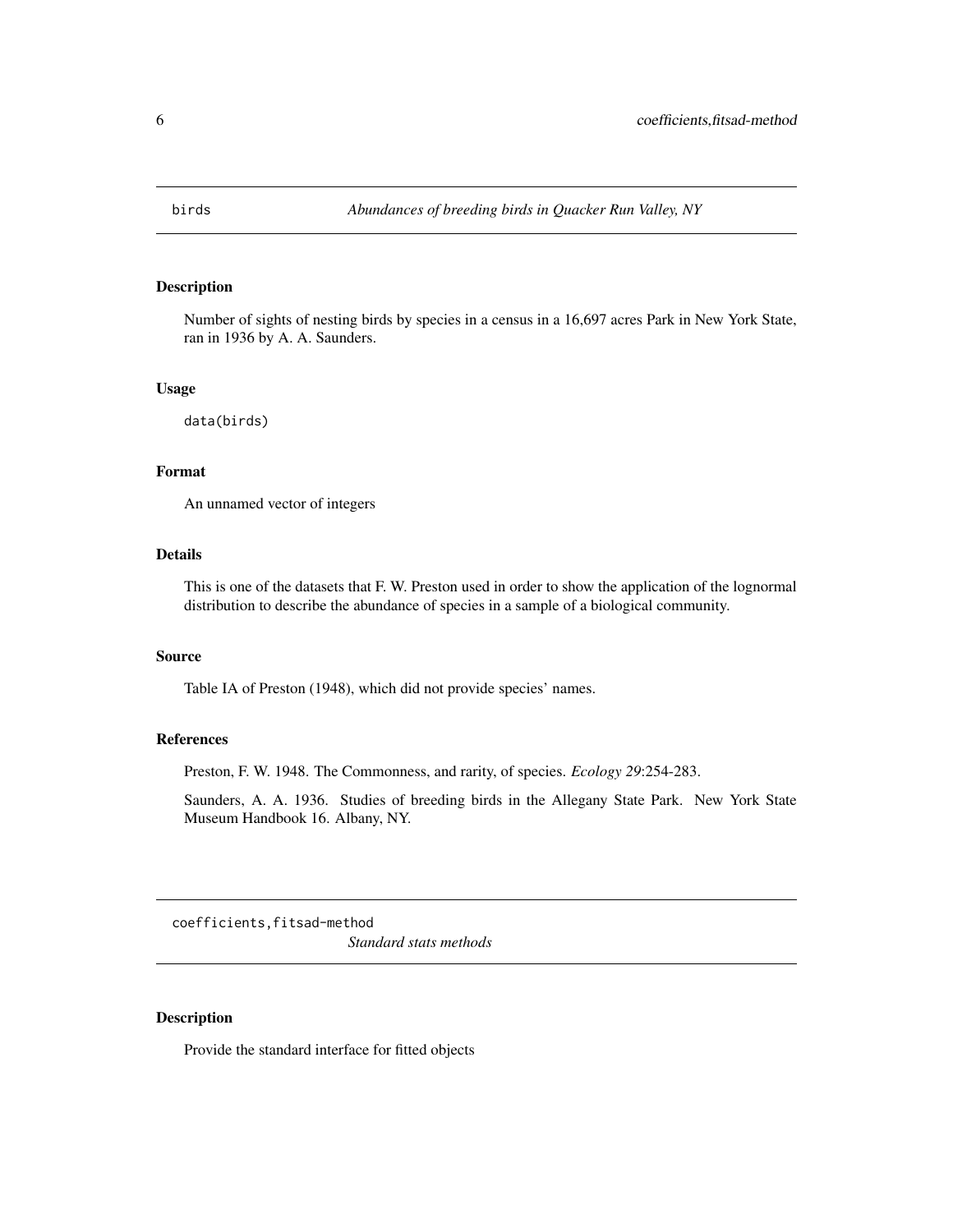# Usage

```
## S4 method for signature 'fitsad'
coefficients(object, ...)
## S4 method for signature 'fitrad'
coefficients(object, ...)
## S4 method for signature 'fitsad'
fitted.values(object, ...)
## S4 method for signature 'fitrad'
fitted.values(object, ...)
## S4 method for signature 'fitsad'
fitted(object, ...)
## S4 method for signature 'fitrad'
fitted(object, ...)
## S4 method for signature 'fitsad'
residuals(object, ...)
## S4 method for signature 'fitrad'
residuals(object, ...)
```
# **Arguments**

| object   | An object from class fits ad or fitrad                       |
|----------|--------------------------------------------------------------|
| $\cdots$ | Other arguments to be forwarded for the lower level function |

# Details

These methods are provided to allow for standard manipulation of [fitsad](#page-38-1) and [fitrad](#page-34-1) objects using the generic methods defined in the "stats" package. Please see the original man pages for each method.

coefficients is an alias to [coef](#page-0-0) (implemented in package "bbmle").

fitted and fitted.values provide an alternative interface to [radpred](#page-63-1); these are also used to calcutate residuals.

Notice that radpred is a preferred interface for most calculations, specially if there are several ties.

dbs *MacArthur's Broken-stick distribution*

# Description

Density, distribution function, quantile function and random generation for the Broken-stick distribution with parameters N and S.

# <span id="page-6-0"></span>dbs  $\sim$  7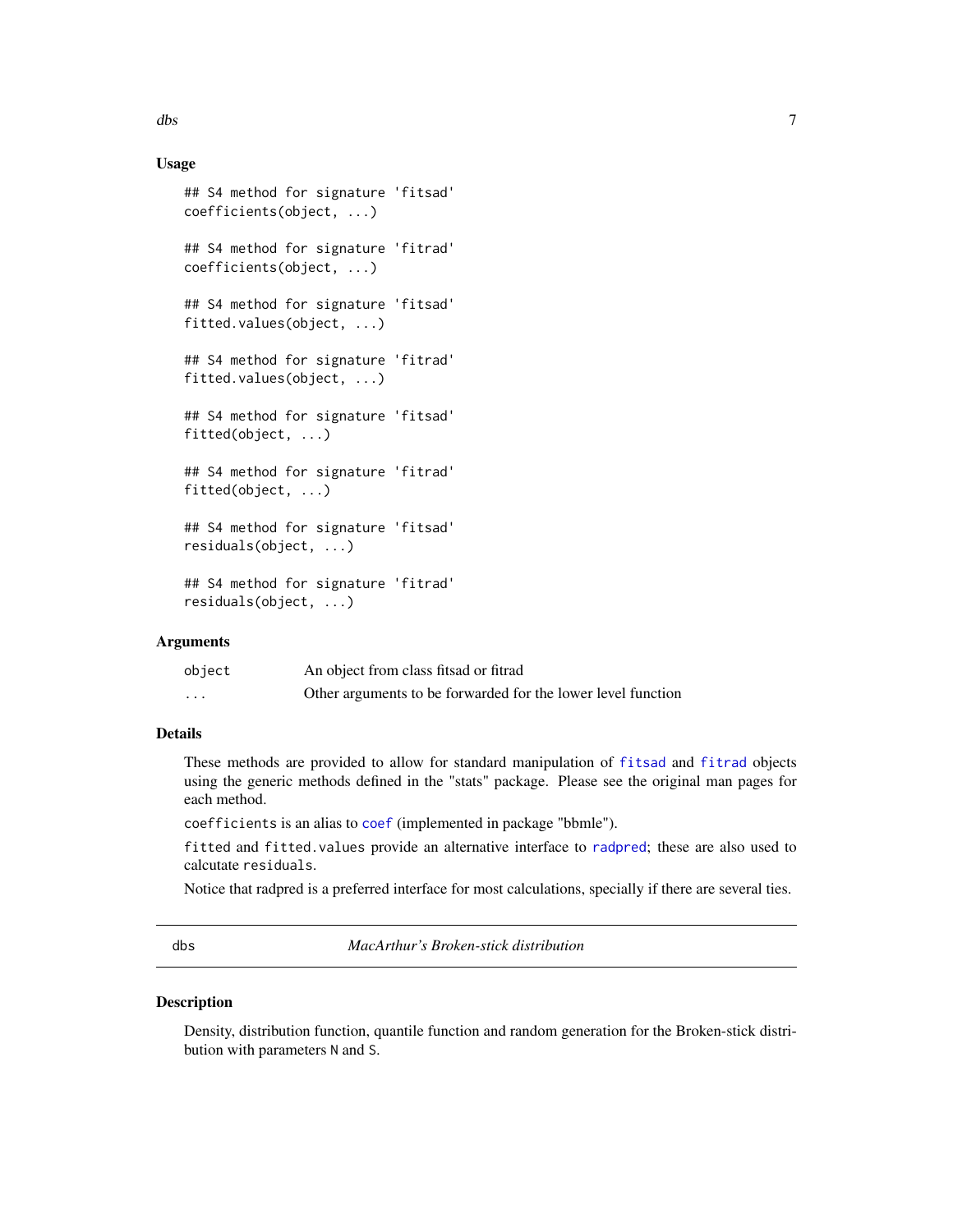# Usage

```
dbs(x, N, S, log = FALSE)
pbs( q, N, S, lowertail = TRUE, <math>log.p = FALSE)
qbs( p, N, S, lower.tail = TRUE, log.p = FALSE )
rbs( n, N, S )
drbs(x, N, S, log = FALSE)
prbs(q, N, S, lower.tail = TRUE, log.p = FALSE)
qrbs( p, N, S, lower.tail = TRUE, log.p = FALSE )rrbs( n, N, S)
```
# Arguments

| $\mathsf{x}$ | vector of (non-negative integer) quantiles. In the context of species abundance<br>distributions, this is a vector of abundances (for dbs) or abundance ranks (for<br>drbs) of species in a sample. |
|--------------|-----------------------------------------------------------------------------------------------------------------------------------------------------------------------------------------------------|
| q            | vector of (non-negative integer) quantiles. In the context of species abundance<br>distributions, a vector of abundances (for dbs) or abundance ranks (for drbs) of<br>species in a sample.         |
| n            | number of random values to return.                                                                                                                                                                  |
| p            | vector of probabilities.                                                                                                                                                                            |
| N            | positive integer $0 < N <$ Inf, sample size. In the context of species abundance<br>distributions, the sum of abundances of individuals in a sample.                                                |
| S            | positive integer $0 < S < \text{Inf}$ , number of elements in a collection. In the context<br>of species abundance distributions, the number of species in a sample.                                |
| log, log.p   | logical; if TRUE, probabilities $p$ are given as $log(p)$ .                                                                                                                                         |
| lower.tail   | logical; if TRUE (default), probabilities are $P[X \le x]$ , otherwise, $P[X > x]$ .                                                                                                                |

# Details

The Broken-stick distribution was proposed as a model for the expected abundance of elements in a collection:

$$
n(i) = \frac{N}{S} \sum_{k=i}^{S} 1/k
$$

where  $n(i)$  is the abundance in the i-th most abundant element (MacArthur 1960, May 1975). Hence the probability (or expected proportion of occurrences) in the i-th element is

$$
p(i) = \frac{n(i)}{S} = S^{-1} \sum_{k=i}^{S} 1/k
$$

[dpq]rbs stands for "rank-abundance Broken-stick" and return probabilities and quantiles based on the expression above, for p(i). Therefore, [dpq]rbs can be used as a rank-abundance model for species' ranks in a sample or in a biological community see [fitrad](#page-34-1).

The probability density for a given abundance value in the Broken-stick model is given by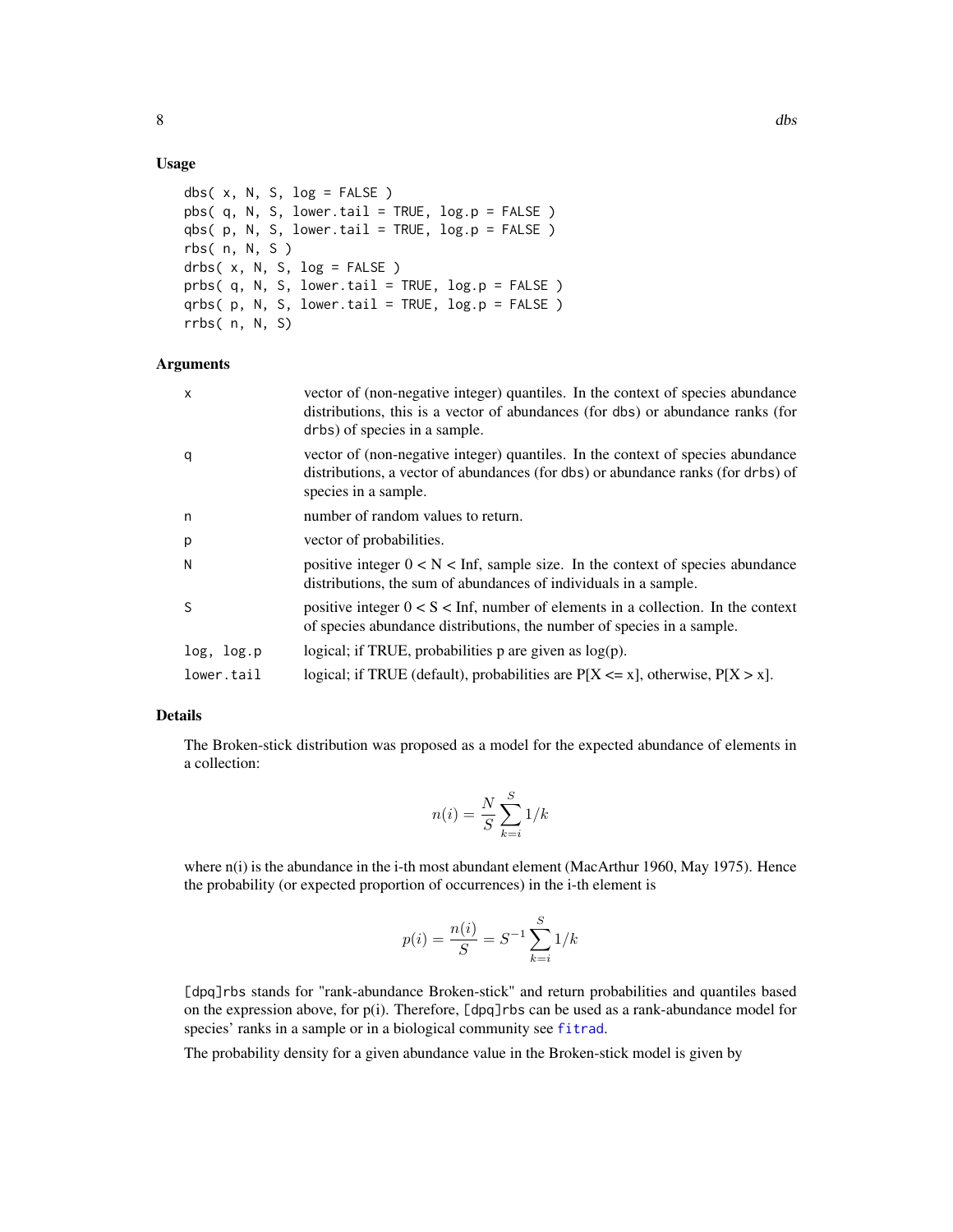$$
p(x) = \frac{S-1}{N} \left(1 - \frac{x}{N}\right)^{S-2}
$$

Where x is the abundance of a given element in the collection (May 1975). [dpq]bs return probabilities and quantiles according to the expression above for  $p(x)$ . Therefore, [dpq]bs can be used as a species abundance model see [fitsad](#page-38-1).

# Value

dbs gives the (log) density and pbs gives the (log) distribution function of abundances, and qbs gives the corresponding quantile function. drbs gives the (log) density and prbs gives the (log) distribution function of ranks, and qrbs gives the corresponding quantile function.

#### Author(s)

Paulo I Prado <prado@ib.usp.br> and Murilo Dantas Miranda.

# References

MacArthur, R.H. 1960. On the relative abundance of species. *Am Nat 94*:25–36.

May, R.M. 1975. Patterns of Species Abundance and Diversity. In Cody, M.L. and Diamond, J.M. (Eds) *Ecology and Evolution of Communities*. Harvard University Press. pp 81–120.

# See Also

[fitbs](#page-38-2) and [fitrbs](#page-34-2) to fit the Broken-stick distribution as a abundance (SAD) and rank-abundance (RAD) model.

# Examples

```
x < -1:25PDF <- drbs(x=x, N=100, S=25)
CDF < -</math> prbs(q=x, N=100, S=25)par(mfrow=c(1,2))
plot(x,CDF, ylab="Cumulative Probability", type="b",
     main="Broken-stick rank distribution, CDF")
plot(x,PDF, ylab="Probability", type="h",
     main="Broken-stick rank distribution, PDF")
par(mfrow=c(1,1))
## quantile is the inverse of CDF
```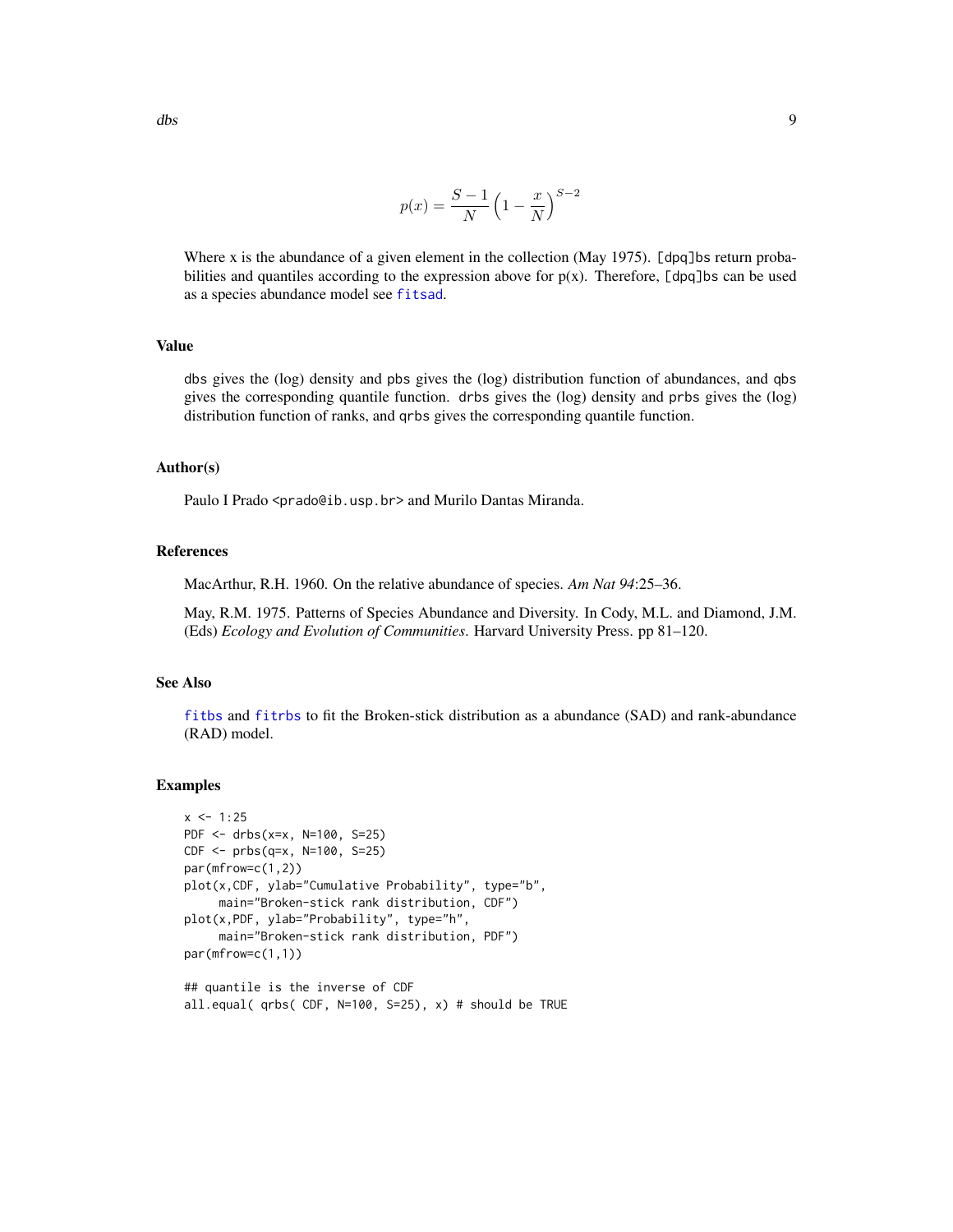# <span id="page-9-0"></span>Description

Density, distribution function, quantile function and random generation for the Geometric Series distribution, with parameter k.

#### Usage

```
dgs(x, k, S, log = FALSE)pgs( q, k, S, lower.tail = TRUE, log.p = FALSE )
qgs( p, k, S, lower.tail = TRUE, log.p = FALSE )
rgs( n, k, S )
```
# Arguments

| $\mathsf{x}$ | vector of (non-negative integer) quantiles. In the context of species abundance<br>distributions, this is a vector of abundance ranks of species in a sample.        |
|--------------|----------------------------------------------------------------------------------------------------------------------------------------------------------------------|
| n            | number of random values to return.                                                                                                                                   |
| k            | positive real, $0 < k < 1$ ; geometric series coefficient; the ratio between the abun-<br>dances of i-th and $(i+1)$ -th species.                                    |
| q            | vector of (non-negative integer) quantiles. In the context of species abundance<br>distributions, a vector of abundance ranks of species in a sample.                |
| p            | vector of probabilities.                                                                                                                                             |
| S            | positive integer $0 < S < \text{Inf}$ , number of elements in a collection. In the context<br>of species abundance distributions, the number of species in a sample. |
| log, log.p   | logical; if TRUE, probabilities $p$ are given as $log(p)$ .                                                                                                          |
| lower.tail   | logical; if TRUE (default), probabilities are $P[X \le x]$ , otherwise, $P[X > x]$ .                                                                                 |

# Details

The Geometric series distribution gives the probability (or expected proportion of occurrences) of the i-th most abundant element in a collection:

$$
p(i) = Ck(1-k)^{i-1}
$$

where C is a normalization constant which makes the summation of  $p(i)$  over S equals to one:

$$
C = \frac{1}{1 - (1 - k)^S}
$$

where S is the number of species in the sample.

Therefore, [dpq]gs can be used as rank-abundance model for species ranks in a sample or biological community see [fitrad-class](#page-36-1).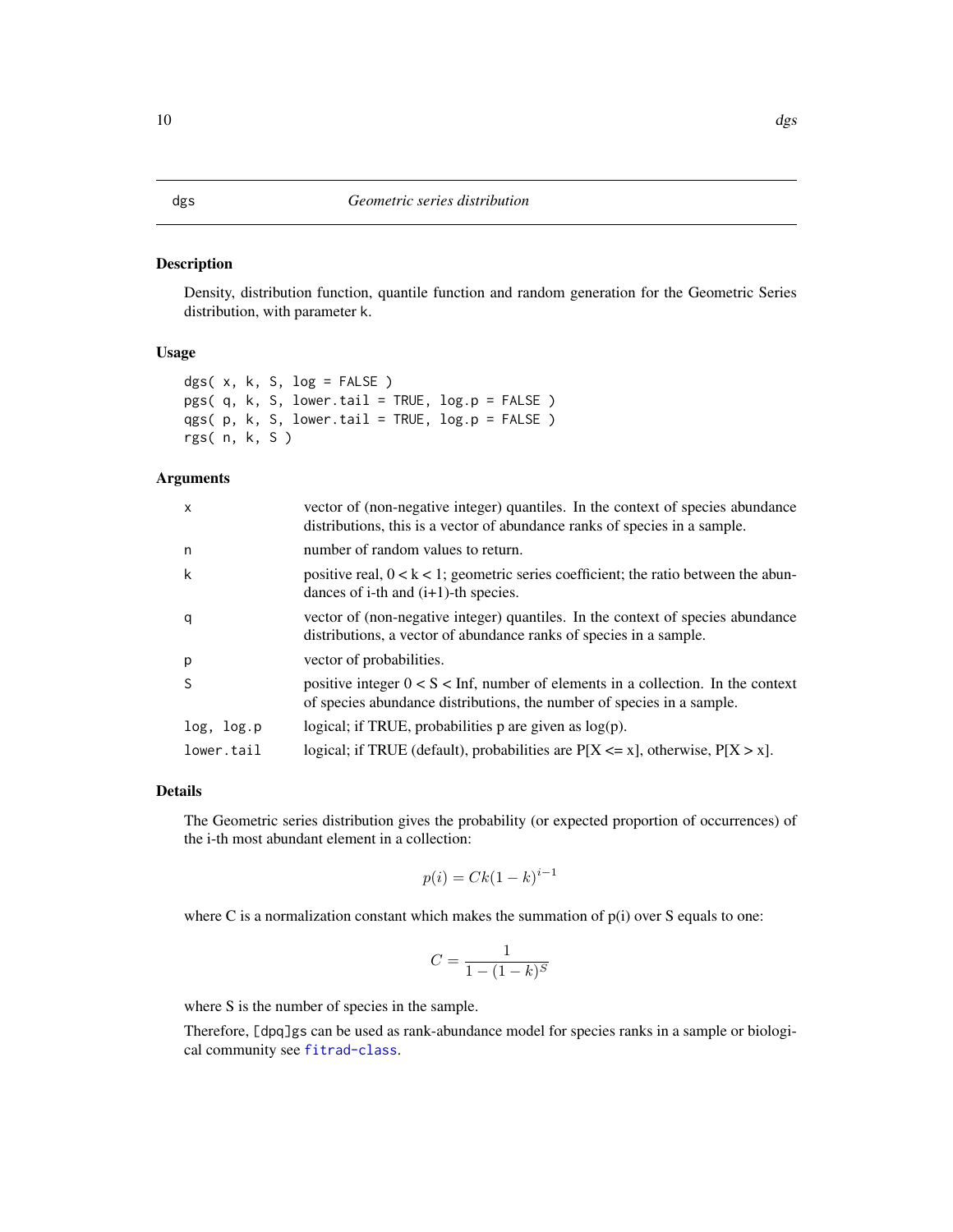# <span id="page-10-0"></span>Value

dgs gives the (log) density and pgs gives the (log) distribution function of ranks, and qgs gives the corresponding quantile function.

# Note

The Geometric series is NOT the same as geometric distribution. In the context of community ecology, the first can be used as a rank-abundance model and the former as a species-abundance model. See [fitsad](#page-38-1) and [fitrad](#page-34-1) and vignettes of sads package.

# Author(s)

Paulo I Prado <prado@ib.usp.br> and Murilo Dantas Miranda.

#### References

Doi, H. and Mori, T. 2012. The discovery of species-abundance distribution in an ecological community. *Oikos 122:* 179–182.

May, R.M. 1975. Patterns of Species Abundance and Diversity. In Cody, M.L. and Diamond, J.M. (Eds) *Ecology and Evolution of Communities*. Harvard University Press. pp 81–120.

#### See Also

[fitgs](#page-34-2), [fitrad](#page-34-1) to fit the Geometric series as a rank-abundance model.

# Examples

```
x < -1:25PDF <- dgs(x=x, k=0.1, S=25)
CDF <- pgs(q=x, k=0.1, S=25)
par(mfrow=c(1,2))
plot(x,CDF, ylab="Cumulative Probability", type="b",
     main="Geometric series distribution, CDF")
plot(x,PDF, ylab="Probability, log-scale", type="h",
     main="Geometric series distribution, PDF", log="y")
par(mfrow=c(1,1))
## quantile is the inverse of CDF
all.equal(qgs(CDF, k=0.1, S=25), x)
```
distr *Continuous or discrete distributions*

# Description

Checks if the distribution is continuous or discrete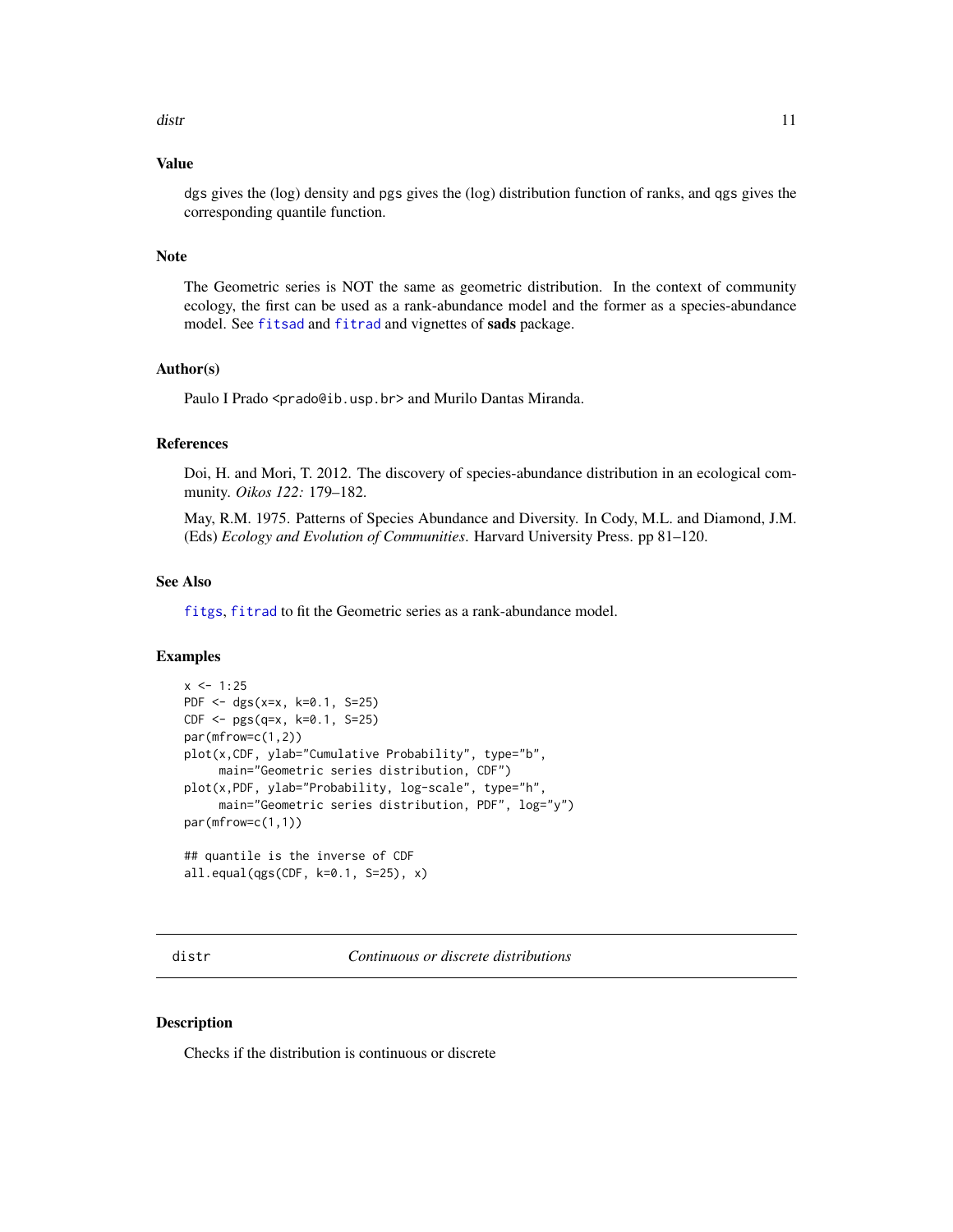# <span id="page-11-0"></span>Usage

distr(distribution)

# Arguments

distribution Character. The name of the distribution ("geom" for "fitgeom", "weibull" for "fitweibull", etc.

# Details

Returns whether a given distribution (used for a sad or rad model) is "discrete" or "continuous". The name is compared to a list of known distributions, so distributions not used in the sads package will return "NA" with a warning.

In the package sads up to version 0.2.3, the user was required to explicitly set a distr argument in some calls to [radpred](#page-63-1) and [qqsad](#page-58-1). Now this is handled automatically, and attempts to set the "distr" argument explicitly are ignored.

#### <span id="page-11-1"></span>dls *Fisher's Log-series distribution*

# Description

Density, distribution function, quantile function and random generation for the Fisher's log-series probability distribution with parameter alpha.

#### Usage

dls( x, N , alpha, log=FALSE) pls(q, N, alpha, lower.tail=TRUE, log.p=FALSE)  $qls(p, N, alpha, lower.tail = TRUE, log.p = FALSE)$ rls(n, N, alpha)

# Arguments

| $\mathsf{x}$ | vector of (integer, x>0) quantiles. Usually a vector of abundances of species in<br>a sample. |
|--------------|-----------------------------------------------------------------------------------------------|
| q            | vector of (integer, x>0) quantiles. Usually a vector of abundances of species in<br>a sample. |
| p            | vector of probabilities.                                                                      |
| n            | number of random values to return.                                                            |
| N            | sample size. Usually the total number of individuals in the sample (see details).             |
| alpha        | real positive; Fisher's alpha parameter (see details).                                        |
| log, log.p   | logical; if TRUE, probabilities $p$ are given as $log(p)$ .                                   |
| lower.tail   | logical; if TRUE (default), probabilities are $P[X \le x]$ , otherwise, $P[X > x]$ .          |
|              |                                                                                               |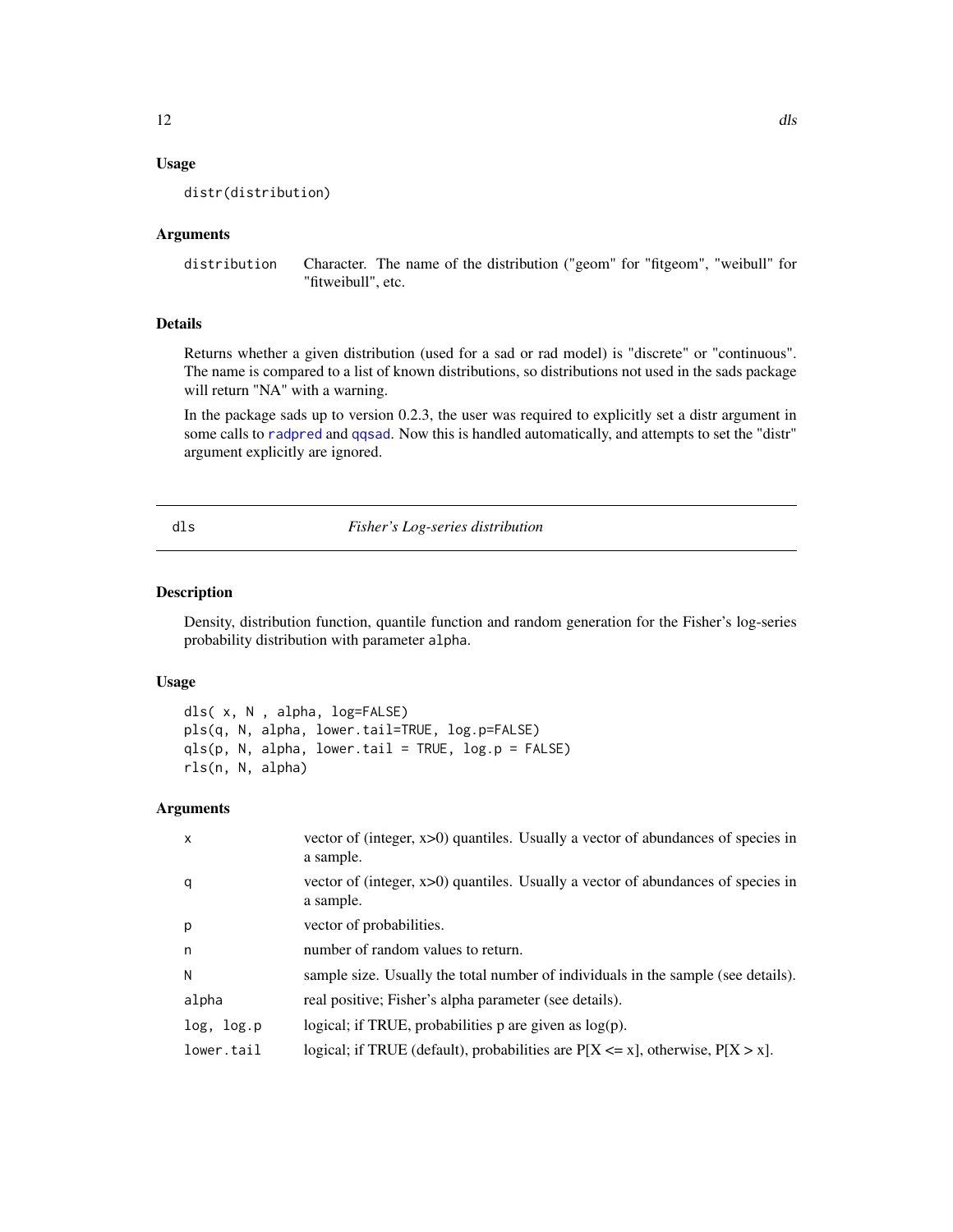# Details

The Fisher log-series is a limiting case of the Negative Binomial where the dispersion parameter of the negative binomial tends to zero. It was originally proposed by Fisher (1943) to relate the expected number of species in a sample from a biological community to the sample size as:

Where alpha is the single parameter of the log-series distribution, often used as a diversity index. From this relation follows that the expected number of species with x individuals in the sample is

$$
S(x)=\alpha\,\frac{X^x}{x}
$$

Where X is a function of alpha and N, that tends to one as the sample size N increases:

$$
X = \frac{N}{\alpha + N}
$$

The density function used here is derived by Alonso et al. (2008, supplementary material). In ecology, this density distribution gives the probability that a species has an abundance of x individuals in a random sample of size N of the community. In the community, the species abundances are independent random variables that follow a log-series distribution. Thus, a random sample of a log-series is also a log-series distribution.

Therefore, a log-series distribution is a model for species abundances distributions (SAD) under the assumptions that (a) species abundances in the community are independent identically distributed log-series variables, (b) sampling is a Poisson process, (c) sampling is done with replacement, or the fraction sampled is small enough to approximate a sample with replacement.

# Value

dls gives the (log) of the density, pls gives the (log) distribution function, qls gives the (log) the quantile function.

Invalid values for parameter alpha will result in return values NaN, with a warning.

#### Author(s)

Paulo I Prado <prado@ib.usp.br> and Murilo Dantas Miranda.

#### References

Alonso, D. and Ostling, A., and Etienne, R. S. 2008 The implicit assumption of symmetry and the species abundance distribution. Ecology Letters, 11: 93-105.

Fisher, R.A, Corbert, A.S. and Williams, C.B. (1943) The Relation between the number of species and the number of individuals in a random sample of an animal population. The Journal of Animal Ecology, 12(1): 42–58.

Green,J. and Plotkin, J.B. 2007 A statistical theory for sampling species abundances. Ecology Letters 10:1037–1045

Pielou, E.C. 1977. Mathematical Ecology. New York: John Wiley and Sons.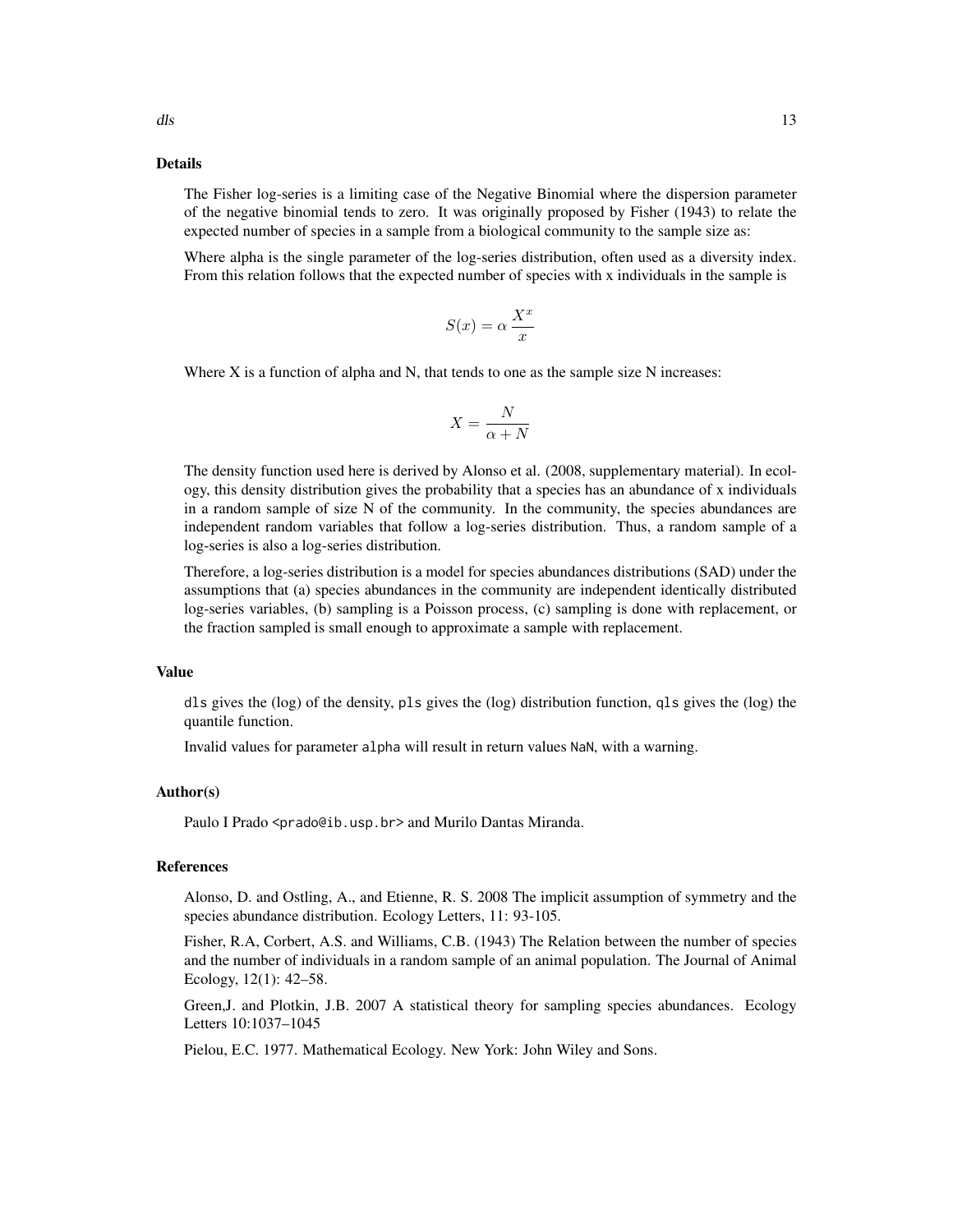# See Also

dpois, dnbinom, [dpoig](#page-19-1). For maximum likelihood estimation in the context of species abundance distributions see [fitls](#page-38-2), fisherfit in vegan package and fisher in untb package.

#### Examples

```
x \le -1:100PDF <- dls(x=x, N=100, alpha=5)
CDF <- pls(q=x, N=100, alpha=5)
par(mfrow=c(1,2))
plot(x,CDF, ylab="Cumulative Probability", type="b",
     main="Log-Series distribution, CDF")
plot(x,PDF, ylab="Probability", type="h",
     main="Log-Series distribution, PDF")
par(mfrow=c(1,1))
## Fisher log-series is a discrete PDF, hence:
all.equal(pls(10,N=1000,alpha=50), sum(dls(1:10,N=1000,alpha=50))) # should be TRUE
## qls is the inverse of pls
all.equal(qls(CDF,N=100,alpha=5), x) # should be TRUE
```
dmand *Zipf-Mandelbrodt distribution*

# Description

Density, distribution function, quantile function and random generation for Zipf-Mandelbrodt distribution with parameters N s and v.

# Usage

```
dmand( x, N, s, v, log=FALSE)
pmand( q, N, s, v, lower.tail=TRUE, log.p=FALSE)
qmand( p, N, s, v, lower.tail = TRUE, log.p = FALSE)
rmand(n, N, s, v)
```
# Arguments

| $\mathsf{x}$ | vector of (non-negative integer) quantiles. In the context of species abundance<br>distributions, this is a vector of abundance ranks of species in a sample.                 |
|--------------|-------------------------------------------------------------------------------------------------------------------------------------------------------------------------------|
| q            | vector of (non-negative integer) quantiles. In the context of species abundance<br>distributions, a vector of abundance ranks of species in a sample.                         |
| n            | number of random values to return.                                                                                                                                            |
| p            | vector of probabilities.                                                                                                                                                      |
| N            | positive integer $0 < N <$ Inf, total number of elements of a collection. In the<br>context of species abundance distributions, usually the number of species in a<br>sample. |

<span id="page-13-0"></span>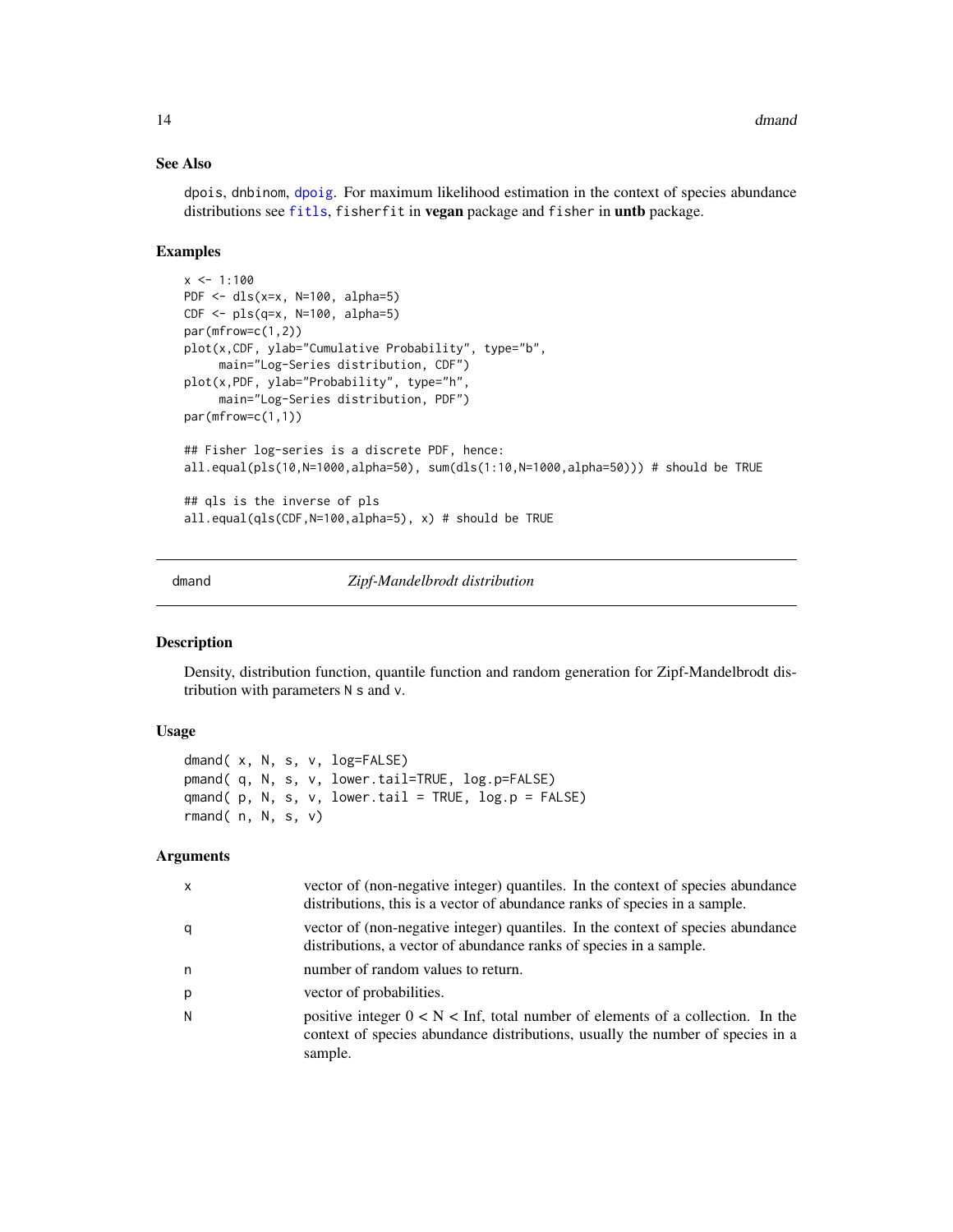| S          | positive real $s > 0$ ; Zipf-Mandelbrodt exponent.                                   |
|------------|--------------------------------------------------------------------------------------|
|            | positive real or zero $v \ge 0$ ; Zipf-Mandelbrodt parameter.                        |
| log, log.p | logical; if TRUE, probabilities p are given as $log(p)$ .                            |
| lower.tail | logical; if TRUE (default), probabilities are $P[X \le x]$ , otherwise, $P[X > x]$ . |

# Details

The Mandelbrodt distribution describes the probability or frequency of occurrence of a given element from a set of N elements. This probability is inversely proportional to a power s of the rank of the frequency of the element in the set. The density function is

$$
p(x) = \frac{(x+v)^{-s}}{\sum_{i=1}^{N} (i+v)^{-s}}
$$

Since  $p(x)$  is proportional to a power of x, the Zipf-Mandelbrodt distribution is a power distribution. The Zipf distribution is a special case when  $v=0$ . Hence, the Zipf-Mandelbrodt distribution is a generalization of the Zipf Law, and is widely used in the [x] for the same purposes. In Ecology, it can be used to describe the probability of the abundance rank x of given species in a sample or assemblage of N species.

### Value

dmand gives the (log) density of the density, pmand gives the (log) distribution function, qmand gives the quantile function.

Invalid values for parameters v or s will result in return values NaN, with a warning.

#### Author(s)

Paulo I Prado <prado@ib.usp.br> and Murilo Dantas Miranda.

# References

Johnson N.L., Kemp, A.W. and Kotz S. 2005. *Univariate Discrete Distributions*, 3rd edition, Hoboken, New Jersey: Wiley. Section 11.2.20.

Magurran, A.E. and McGill, B.J. 2011. *Biological Diversity - Frontiers in measurement and assessment*. Oxford: Oxford University Press.

# See Also

dmand and rmand and related functions in mandR package; Zeta for zeta distribution in VGAM package.

# Examples

```
x \le -1:100PDF <- dmand(x=x, N=100, s=1.5, v=2)
CDF < - pmand(q=x, N=100, s=1.5, v=2)
par(mfrow=c(1,2))
```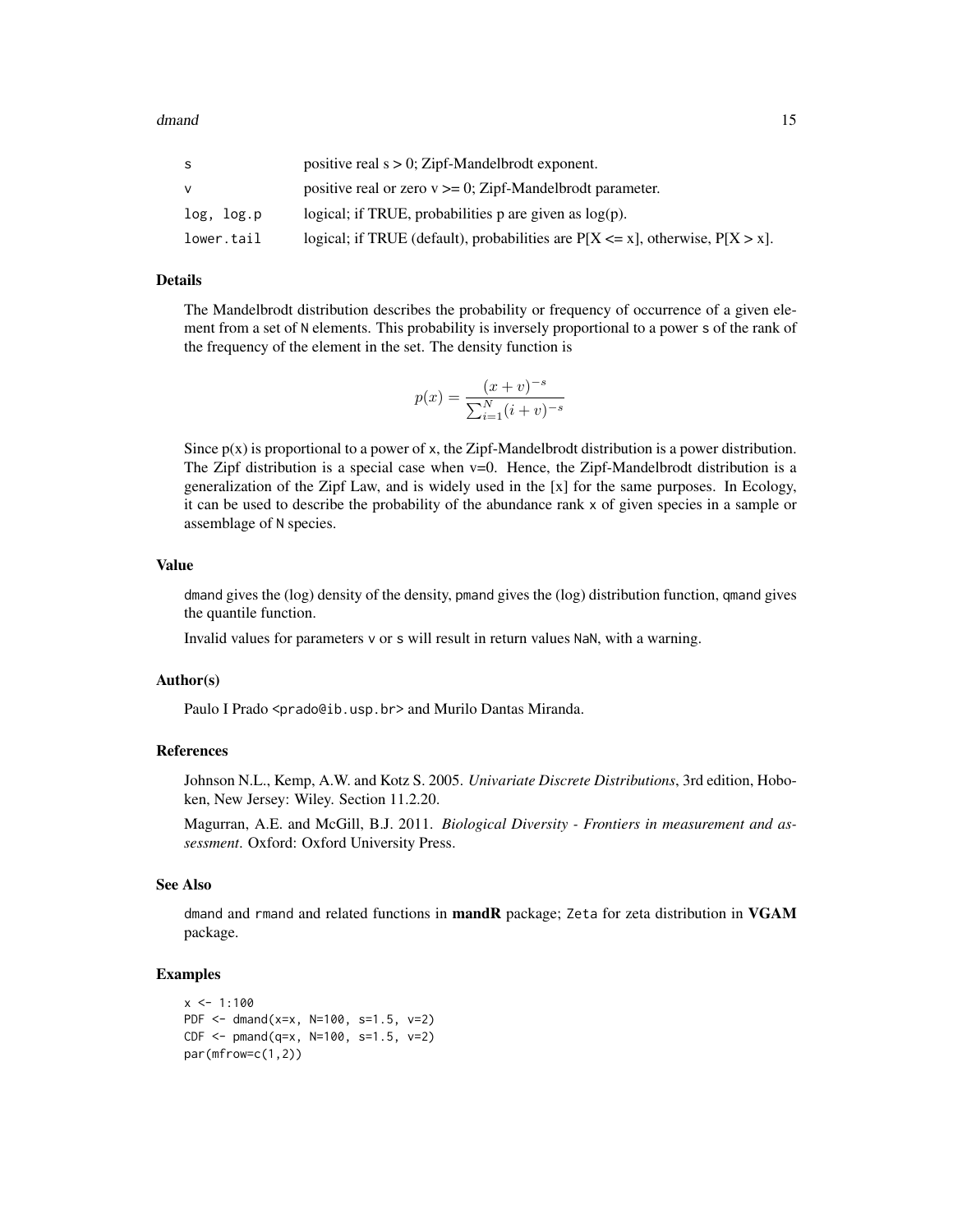```
plot(x,CDF, ylab="Cumulative Probability", type="b",
     main="Zipf-Mandelbrodt distribution, CDF")
plot(x,PDF, ylab="Probability", type="h",
     main="Zipf-Mandelbrodt distribution, PDF")
par(mfrow=c(1,1))
## quantile is the inverse of CDF
all.equal( qmand(p=CDF, N=100, s=1.5, v=2), x)
## Zipf distribution is a particular case of ZM when v=0
all.equal( dmand(x=x, N=100, s=1.5, v=0), dzipf(x=x, N=100, s=1.5) )
```
<span id="page-15-1"></span>dmzsm *Metacommunity zero-sum multinomial distribution*

# Description

Density, distribution, quantile function and random generation for Alonso & McKane's mZSM distribution with parameter theta.

#### Usage

```
dmzsm(x, J, theta, log = FALSE)pmzsm(q, J, theta, lower.tail=TRUE, log.p=FALSE)
qmzsm(p, J, theta, lower.tail = TRUE, log.p = FALSE)rmzsm(n, J, theta)
```
### Arguments

| $\mathsf{x}$ | vector of (non-negative integer) quantiles. In the context of species abundance<br>distributions, this is a vector of abundance of species in a sample.   |
|--------------|-----------------------------------------------------------------------------------------------------------------------------------------------------------|
| q            | vector of (non-negative integer) quantiles. In the context of species abundance<br>distributions, a vector of abundance of species in a sample.           |
| n            | number of random values to return.                                                                                                                        |
| p            | vector of probabilities.                                                                                                                                  |
| J            | positive integer $0 < J < \text{Inf}$ , sample size. In the context of species abundance<br>distributions, usually the number of individuals in a sample. |
| theta        | positive real theta $> 0$ ; Hubbell's 'fundamental biodiversity number'                                                                                   |
| log, log.p   | logical; if TRUE, probabilities $p$ are given as $log(p)$ .                                                                                               |
| lower.tail   | logical; if TRUE (default), probabilities are $P[X \le x]$ , otherwise, $P[X > x]$ .                                                                      |

<span id="page-15-0"></span>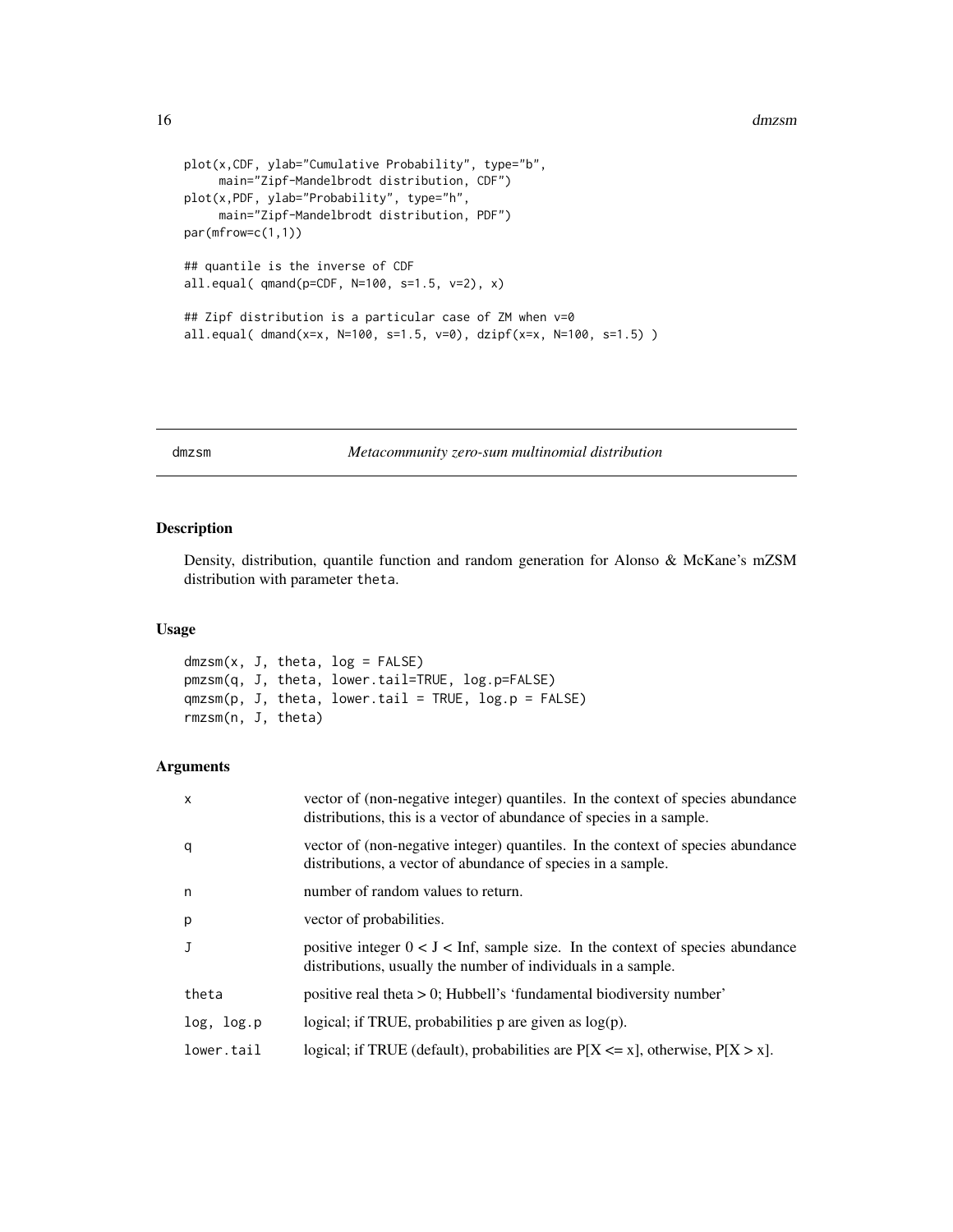#### dmzsm and the contract of the contract of the contract of the contract of the contract of the contract of the contract of the contract of the contract of the contract of the contract of the contract of the contract of the

# Details

The metacommunity Zero-sum multinomial distribution (mZSM) describes the probabilities of abundances (population sizes) in a random sample of size J taken from a collection of populations (the metacommunity). The total number of individuals in the metacommunity is fixed (zero-sum assumption). The populations in the metacommunity undergo a stochastic birth-death-immigration process, with equal demographic rates (neutrality or ecological equivalence assumption, Hubbell 2001). Alonso and McKane (2004) proposed an approximation for the density function for a large Poisson sample (J>100):

$$
p(x) = \frac{N(x)}{\sum_{1}^{S} N(x)}
$$

where S is the number of populations in the sample, and  $N(x)$  is the expected number of sampled populations of size x :

$$
N(x) = \frac{\theta}{x(1 - x/J)^{\theta - 1}}
$$

Therefore, the mZSM is a model for species abundances distributions (SAD) in a sample taken from a community under the assumptions that (a) species abundances in the community follows the stationary distribution of a neutral, zero-sum stochastic process of birth, death and speciation (or migration); (b) sampling is a Poisson process with expected value well approximated by  $N(x)$ , (c) individuals are sampled with replacement, or the fraction of total individuals sampled is small enough to approximate a sample with replacement.

#### Value

dmzsm gives the (log) density function, pmzsm gives the (log) distribution function, and qmzsm gives the quantile function.

Invalid values for parameters J or theta will result in return values NaN, with a warning.

#### Author(s)

Paulo I Prado <prado@ib.usp.br>, Murilo Dantas Miranda and Andre Chalom

#### References

Alonso, D. and McKane, A.J. 2004. Sampling Hubbell's neutral model of biodiversity. *Ecology Letters 7*:901-910.

Hubbell, S.P. 2001. *The Unified Neutral Theory of Biodiversity*. Princeton University Press.

#### See Also

[fitmzsm](#page-38-2) for maximum likelihood estimation; alonso.eqn12 in package untb which is based on the exact formulation of mZSM.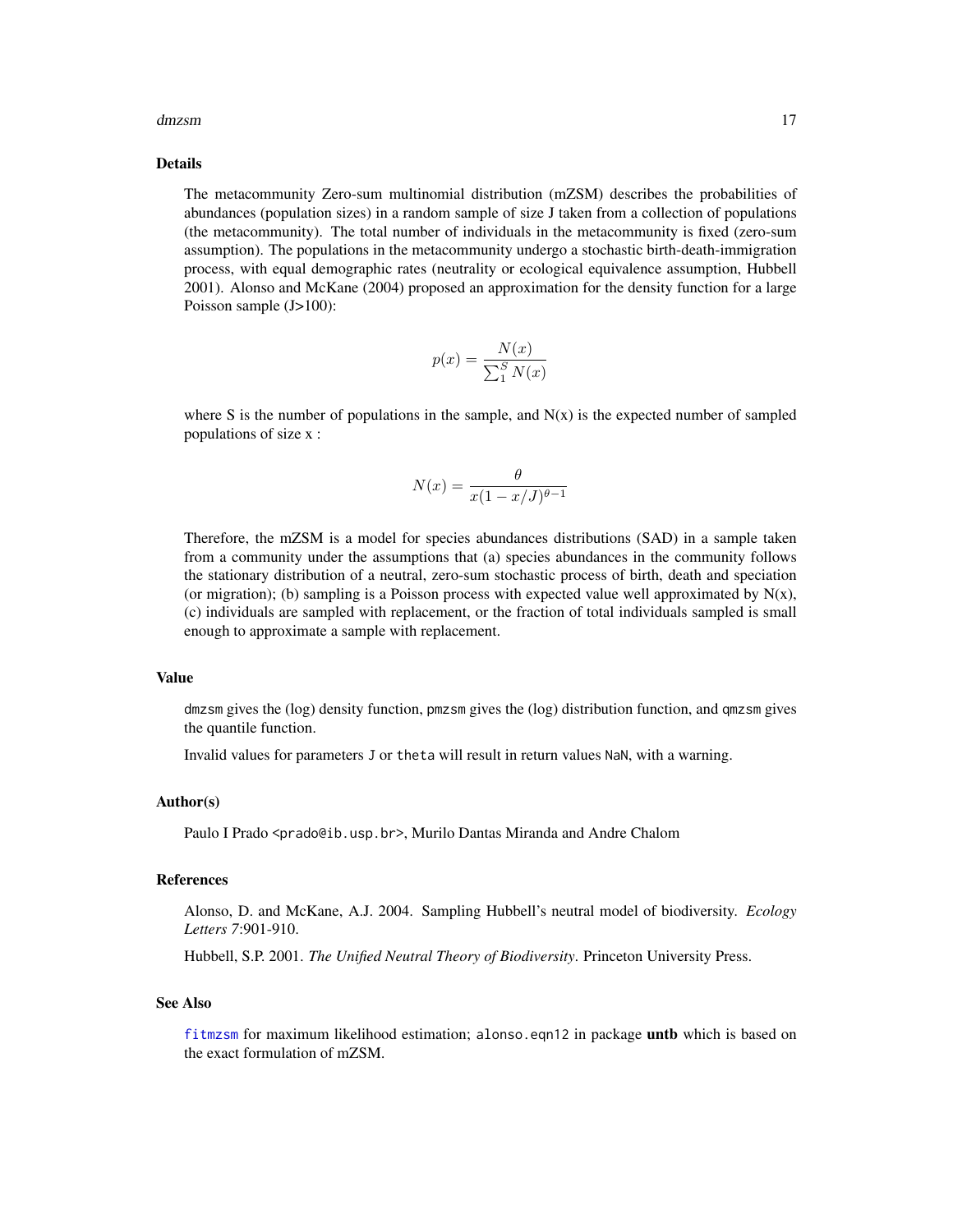<span id="page-17-0"></span>18 degree of the contract of the contract of the contract of the contract of the contract of the contract of the contract of the contract of the contract of the contract of the contract of the contract of the contract of t

# Examples

```
## Alonso & McKanne (2004) figure 2
data(moths) #Fisher's moths data
m.tab \le hist(moths, breaks = 2^(0:12), plot = FALSE)
plot(m.tab$density~m.tab$mids, log="xy",
     xlab = "Abundance", ylab = "Probability density",
     ylim=c(1e-7,1))
X \leftarrow 1: max(moths)Y \le - dmzsm(X, J = sum(moths), theta = 39.8)lines(Y \sim X)
```
dpareto *Pareto distribution*

# Description

Density, distribution function, quantile function and random generation for the Pareto distribution with parameters shape and scale.

# Usage

```
dpareto(x, shape, scale = min(x), log = FALSE)
ppareto(q, shape, scale = min(q), lower.tail = TRUE, log.p = FALSE)qpareto(p, shape, scale = min(p), lower.tail = TRUE, log.p = FALSE)rpareto(n, shape, scale = 1)
```
# Arguments

| $\mathsf{x}$ | vector of (non-negative integer) quantiles. In the context of species abundance<br>distributions, this is a vector of abundances of species in a sample. |
|--------------|----------------------------------------------------------------------------------------------------------------------------------------------------------|
| q            | vector of (non-negative integer) quantiles. In the context of species abundance<br>distributions, a vector of abundances of species in a sample.         |
| n            | number of random values to return.                                                                                                                       |
| p            | vector of probabilities.                                                                                                                                 |
| shape        | positive real; shape parameter, a.k.a Pareto's index or tail index.                                                                                      |
| scale        | positive real, scale $\geq$ = min(x); scale parameter.                                                                                                   |
| log, log.p   | logical; if TRUE, probabilities p and densities d are given as $log(p)$ and $log(d)$ .                                                                   |
| lower.tail   | logical; if TRUE (default), probabilities are $P[X \le x]$ , otherwise, $P[X > x]$ .                                                                     |

# Details

The Pareto distribution is a continuous power-law density distribution with scale (a) and shape (b) parameters with the form:

$$
f(x) = \frac{ba^b}{x^{b+1}}
$$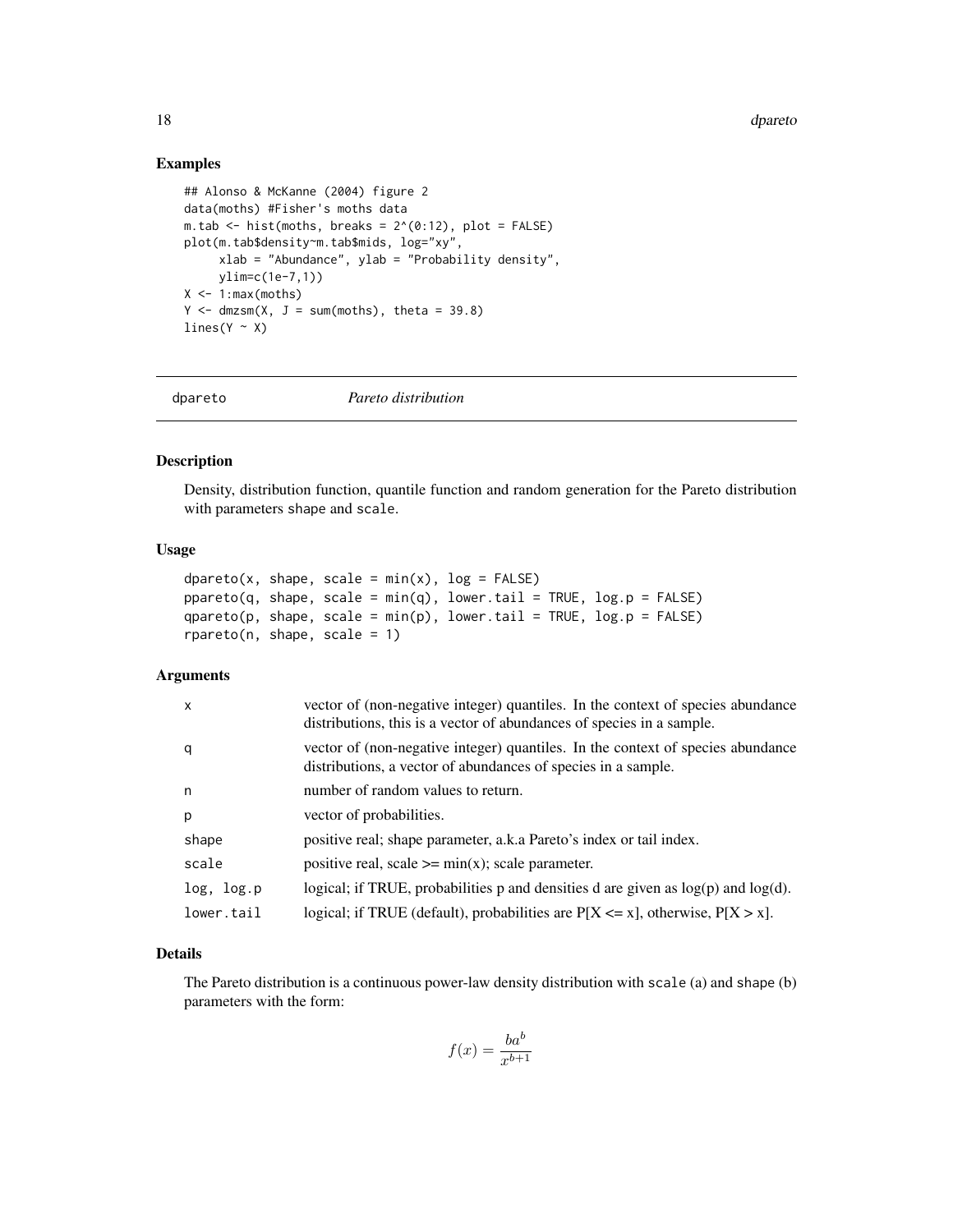#### dpareto the contract of the contract of the contract of the contract of the contract of the contract of the contract of the contract of the contract of the contract of the contract of the contract of the contract of the co

For all  $x \ge$  scale, and

 $f(x) = 0$  otherwise.

The shape parameter is known as Pareto's index or tail index, and increases the decay of  $f(x)$ . This distribution was originally used to describe the allocation of wealth or income among individuals in human societies. As a continuous counterpart of Zipf Law, Pareto distribution describes well many other variables that follow a power-law.

In ecology the Pareto distribution can be used to describe the distribution of abundances among species in a biological assemblage (a.k.a. biological community) or in a sample taken from such an assemblage. Though much less used than the lognormal to fit SADs, it can fit better the extremities of the empirical distributions to which the lognormal applies (Johnson et al. 1995, p.608).

# Value

dpareto gives the (log) density, ppareto gives the (log) distribution function, qpareto gives the quantile function.

Invalid values for parameters shape or scale will result in return values NaN, with a warning.

# Note

These functions implement the Pareto distribution of the first kind sensu Johnson et al. (1995, pp.574).

The pdf and cdf are defined as zero for all  $x <$  scale, but the functions  $\lceil dp \rceil$  pareto currently return an error if scale  $> min(x)$ , to avoid some fitting and plotting problems.

# Author(s)

Paulo I Prado <prado@ib.usp.br> and Murilo Dantas Miranda.

# References

Johnson, N.L., Kotz, S. and Balakrishnan, N. 1995. *Continuous Univariate Distributions*, volume 2, chapter 20. Wiley, New York.

#### See Also

Pareto in packages VGAM and actuar for more general and flexible implementations; [fitpareto](#page-38-2) for maximum likelihood estimation in the context of species abundance distributions.

#### Examples

```
par(mfrow=c(1,2))
curve(dpareto(x, shape=3, scale=1), 1,8, ylab="Density",
      main="Pareto PDF")
curve(ppareto(x, shape=3, scale=1), 1,8, ylab="Probability",
     main="Pareto CDF")
par(mfrow=c(1,1))
```
## Quantile is the inverse function of probability: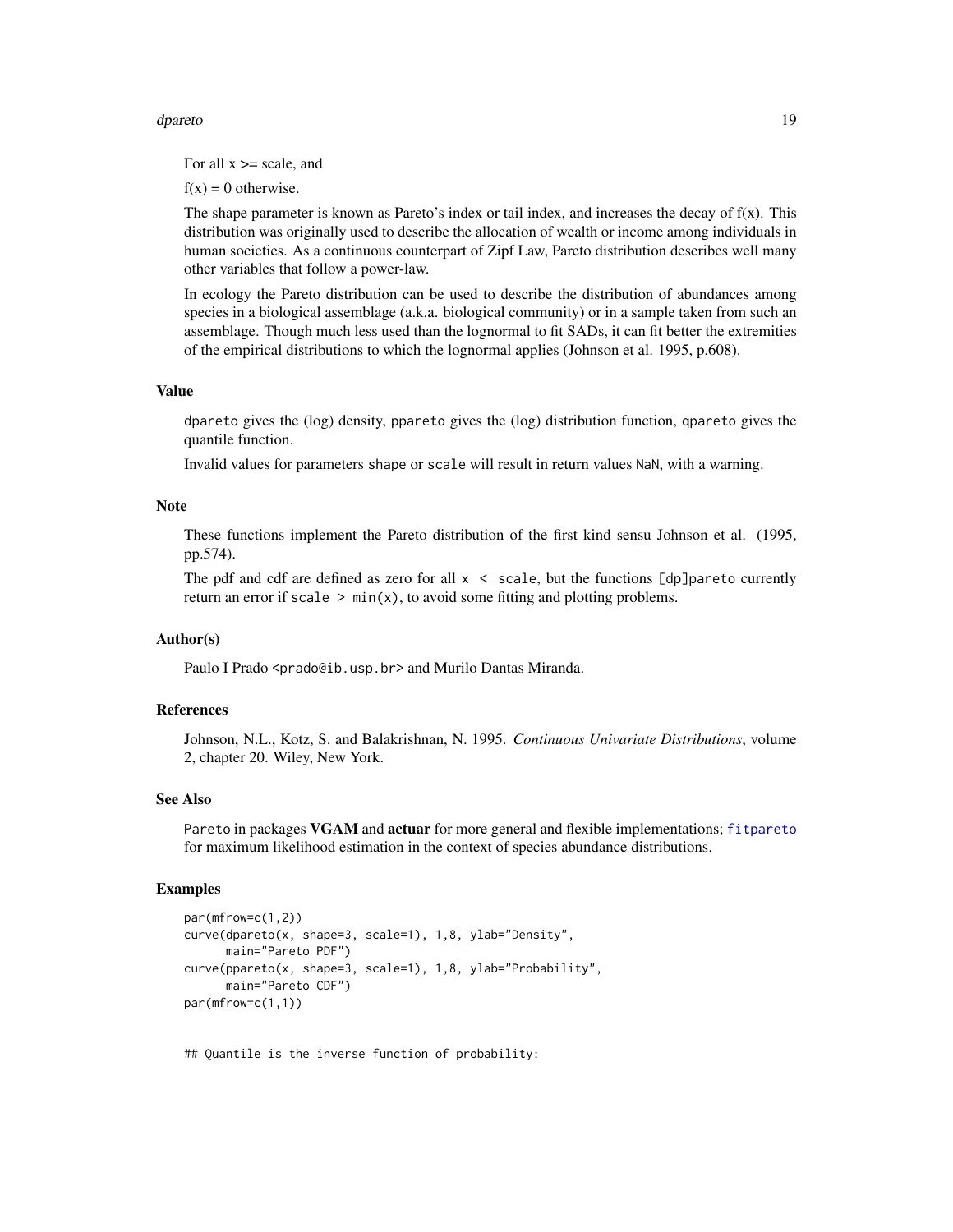20 dpoig and the contract of the contract of the contract of the contract of the contract of the contract of the contract of the contract of the contract of the contract of the contract of the contract of the contract of t

```
p.123 <-ppareto(1:3,shape=3,scale=0.99)
all.equal(qpareto(p.123, shape=3, scale=0.99), 1:3)
```
#### <span id="page-19-1"></span>dpoig *Compound Poisson-gamma distribution*

# Description

Density, distribution function, quantile function and random generation for for the Poisson-gamma compound probability distribution with parameters frac, rate and rate.

#### Usage

```
dpoig(x, frac, rate, shape, log=FALSE)
ppoig(q, frac, rate, shape, lower.tail=TRUE, log.p=FALSE)
qpoig(p, frac, rate, shape, lower.tail=TRUE, log.p=FALSE)
rpoig(n, frac, rate, shape)
```
# Arguments

| X          | vector of (non-negative integer) quantiles. In the context of species abundance<br>distributions, this is a vector of abundances of species in a sample. |
|------------|----------------------------------------------------------------------------------------------------------------------------------------------------------|
| q          | vector of (non-negative integer) quantiles. In the context of species abundance<br>distributions, a vector of abundances of species in a sample.         |
| n          | number of random values to return.                                                                                                                       |
| p          | vector of probabilities.                                                                                                                                 |
| frac       | single numeric $0$ < frac $\leq$ = 1 $\cdot$ ; fraction of the population or community sampled<br>(see details)                                          |
| rate       | vector of (non-negative) rates of the gamma distribution of the sampled popula-<br>tion (see details). Must be strictly positive.                        |
| shape      | the shape parameter of the gamma distribution of the sampled population (see<br>details). Must be positive.                                              |
| log, log.p | logical; if TRUE, probabilities p are given as $log(p)$                                                                                                  |
| lower.tail | logical; if TRUE (default), probabilities are $P[X \le x]$ , otherwise, $P[X > x]$ .                                                                     |

#### Details

A compound Poisson-gamma distribution is a Poisson probability distribution where its single parameter, the process mean rate, is frac\*n, at which n is a random variable with gamma distribution. The density function is given by Green & Plotkin (2007).

In ecology, this distribution gives the probability that a species has an abundance of x individuals in a random sample of a fraction frac of the community. In the community the species abundances are independent random variables that follow a gamma density function.

Hence, a Poisson-gamma distribution is a model for species abundances distributions (SAD) under the assumptions: (a) species abundances in the community are independent identically distributed

<span id="page-19-0"></span>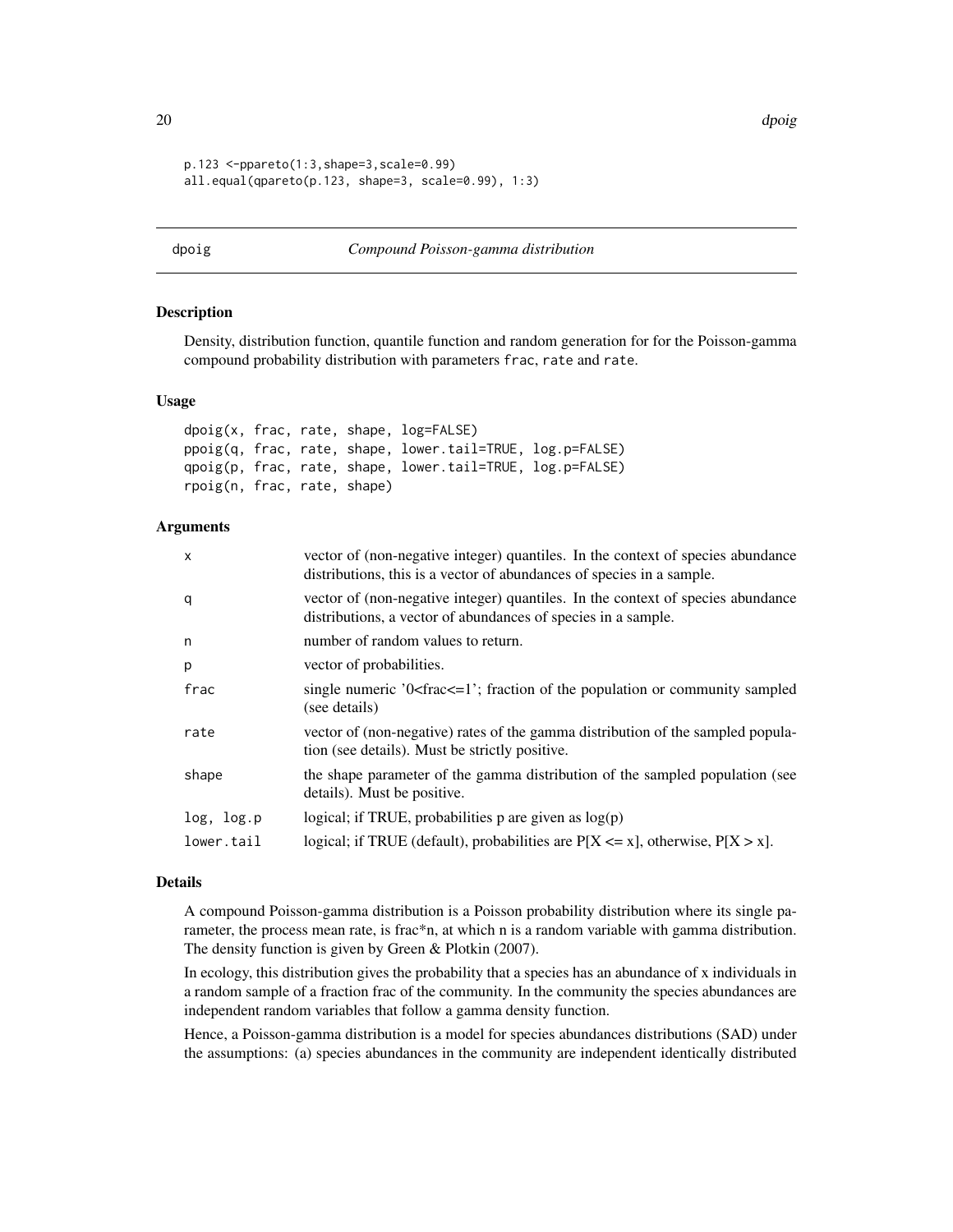#### <span id="page-20-0"></span>dpoilog 21

gamma variables, (b) sampling is a Poisson process with expected value frac\*n, (c) the sampling is done with replacement, or the fraction sampled is small enough to approximate a sample with replacement.

The Poisson-gamma distribution is also known as the Negative Binomial distribution. The function dpoig is provided to express the Negative Binomial explicitly as a compound distribution. The Fisher log-series (Fisher 1943) is a limiting case where the dispersion parameter of the Negative Binomial tends to zero. As in the case of the Poisson-exponential, the user should not fit to the Poisson-gamma directly, and should use instead the fitls function.

# Value

(log) density of the (zero-truncated) density

# Author(s)

Paulo I Prado <prado@ib.usp.br>, Cristiano Strieder and Andre Chalom.

# References

Fisher, R.A, Corbert, A.S. and Williams, C.B. (1943) The Relation between the number of species and the number of individuals in a random sample of an animal population. *The Journal of Animal Ecology, 12*:42–58.

Green,J. and Plotkin, J.B. 2007 A statistical theory for sampling species abundances. *Ecology Letters 10*:1037–1045

Pielou, E.C. 1977. *Mathematical Ecology*. New York: John Wiley and Sons.

#### See Also

dgamma, dpois, dnbinom for related distributions, dpoix for the special case of Poisson-exponential

dpoilog *Poisson-lognormal distribution*

# **Description**

Density, distribution function, quantile function and random generation for Poisson-lognormal distribution with parameters mu and sigma.

# Usage

```
dpoilog( x, mu, sig, log=FALSE)
ppoilog( q, mu, sig, lower.tail=TRUE, log.p=FALSE)
qpoilog(p, mu, sig, lower.tail = TRUE, log.p = FALSE)
rpoilog( n, mu, sig)
```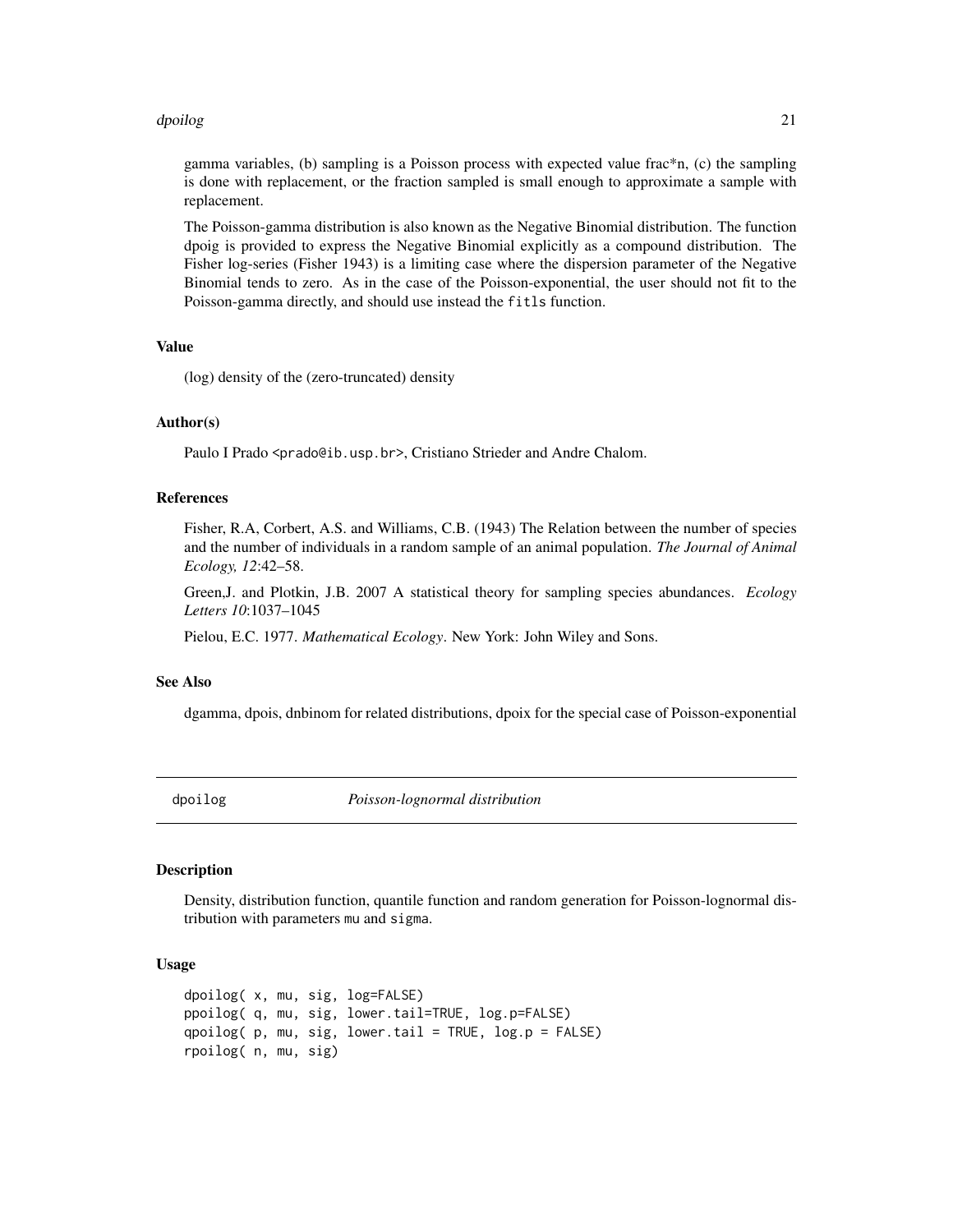# Arguments

| $\mathsf{x}$ | vector of (non-negative integer) quantiles. Usually a vector of abundances of<br>species in a sample. |
|--------------|-------------------------------------------------------------------------------------------------------|
| q            | vector of (non-negative integer) quantiles. Usually a vector of abundances of<br>species in a sample. |
| n            | number of random values to return.                                                                    |
| p            | vector of probabilities.                                                                              |
| mu,sig       | parameters of the compounding lognormal distribution (see details).                                   |
| log, log.p   | logical; if TRUE, probabilities $p$ are given as $log(p)$ .                                           |
| lower.tail   | logical; if TRUE (default), probabilities are $P[X \le x]$ , otherwise, $P[X > x]$ .                  |

#### Details

A compound Poisson-lognormal distribution is a Poisson probability distribution where its single parameter lambda is a random variable with lognormal distribution. The density function is

$$
p(x) = \frac{e^{x\mu + x^2\sigma/2} (2\pi\sigma)^{-1/2}}{x!} g(y)
$$

where

$$
g(y) = \int_{-\infty}^{\infty} e^{-e^y} \frac{e^{(-y - \mu - x\sigma)^2}}{2\sigma} dy
$$

(Bulmer 1974 eq. 5). For  $x = 0, 1, 2, ...$ .

In ecology, this distribution gives the probability that a species has an abundance of x individuals in a random sample of a fraction 'f' of the community. In the community, the species abundances are independent random variables that follow a lognormal density function, with parameters (mu + ln(f), sigma) (Engen et al. 2002).

Hence, a Poisson-lognormal distribution is a model for species abundances distributions (SAD) in a sample taken from a community under the assumptions: (a) species abundances in the community are independent identically distributed lognormal variables, (b) sampling is a Poisson process with expected value  $E[x] = f^*n$  where n is the abundance in the community and f the fraction of individuals sampled, (c) individuals are sampled with replacement, or the fraction of total individuals sampled is small enough to approximate a sample with replacement. See Engen (1977) and Alonso et al. (2008) for critical evaluations.

# Value

'dpoilog' gives the (log) density of the density, 'ppoilog' gives the (log) distribution function, 'qpoilog' gives the quantile function.

# Author(s)

Paulo I. Prado <prado@ib.usp.br>, Andre Chalom and Murilo Dantas Miranda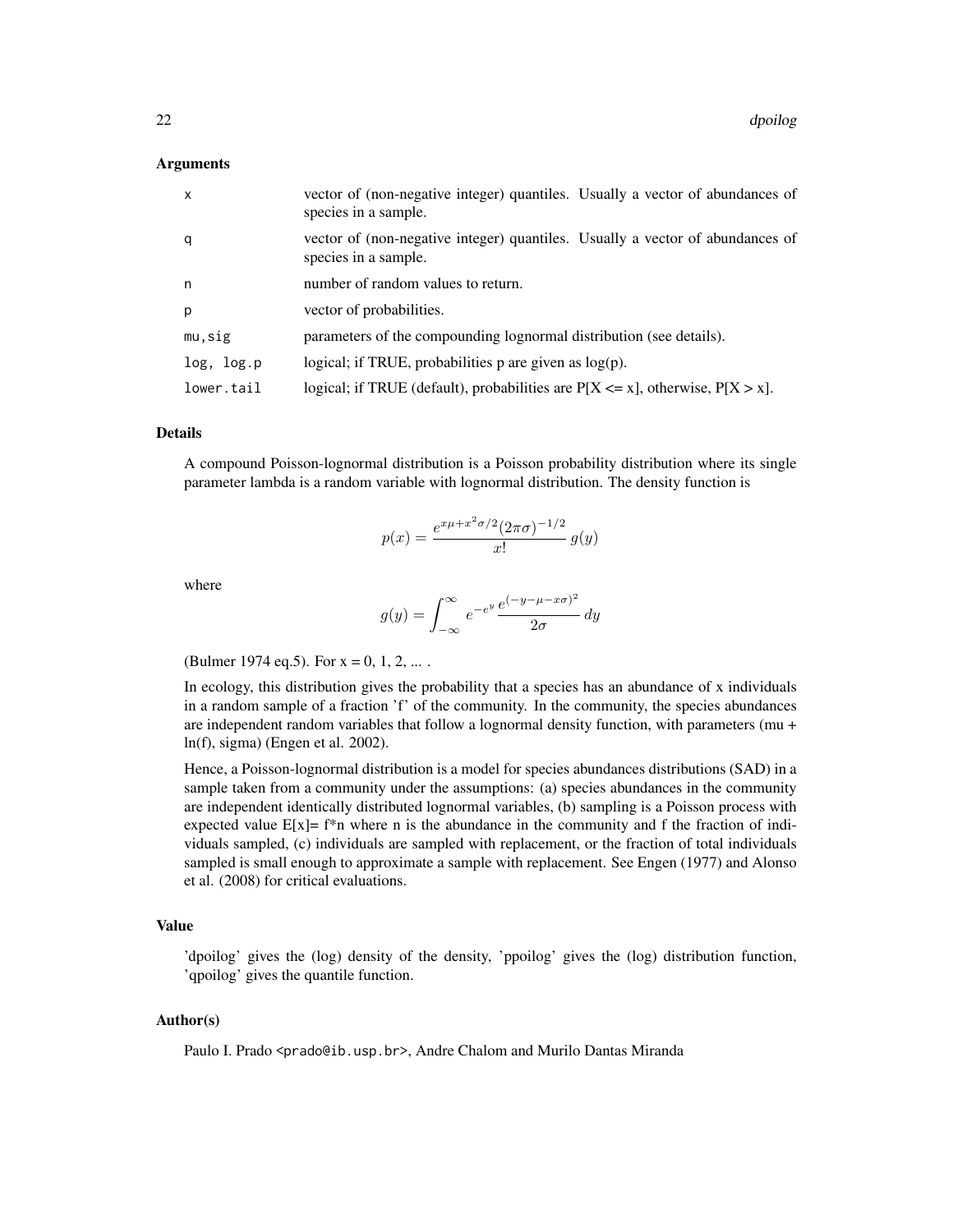#### <span id="page-22-0"></span>dpoix 23

# Source

These functions were built from dpoilog function from **poilog** package (Vidar Grøtan and Steinar Engen).

dpoilog is just a wrapper of poilog::dpoilog with an additional log argument.

ppoilog does the cumulative sum of poilog::dpoilog.

qpoilog uses modified bisection method to find numerically quantiles using ppoilog.

rpoilog selects random values from a poilog distribution. It is unrelated to the function of the same name in poilog.

# References

Alonso, D. and Ostling, A., and Etienne, R. S. 2008 The implicit assumption of symmetry and the species abundance distribution. *Ecology Letters, 11*: 93-105.

Bulmer,M. G. 1974. On Fitting the Poisson Lognormal Distribution to Species-Abundance Data. *Biometrics, 30*: 101-110.

Grøtan V. and Engen S. 2008. poilog: Poisson lognormal and bivariate Poisson lognormal distribution. R package version 0.4.

Engen, S. 1977. Comments on two different approaches to the analysis of species frequency data. *Biometrics, 33*: 205-213.

Engen, S., R. Lande, T. Walla & P. J. DeVries. 2002. Analyzing spatial structure of communities using the two-dimensional Poisson lognormal species abundance model. *American Naturalist 160*: 60-73.

#### See Also

dpois, dlnorm; dpoilog and rpoilog in **poilog** package; [rsad](#page-65-1) for random generation, [fitpoilog](#page-38-2) for maximum likelihood estimation.

dpoix *Compound Poisson-Exponential distribution*

# **Description**

Density, distribution function, quantile function and random generation for the Poisson-exponential compound probability distribution with parameters fraction and rate.

# Usage

```
dpoix(x, frac, rate, log=FALSE)
ppoix(q, frac, rate, lower.tail=TRUE, log.p=FALSE)
qpoix(p, frac, rate, lower.tail=TRUE, log.p=FALSE)
rpoix(n, frac, rate)
```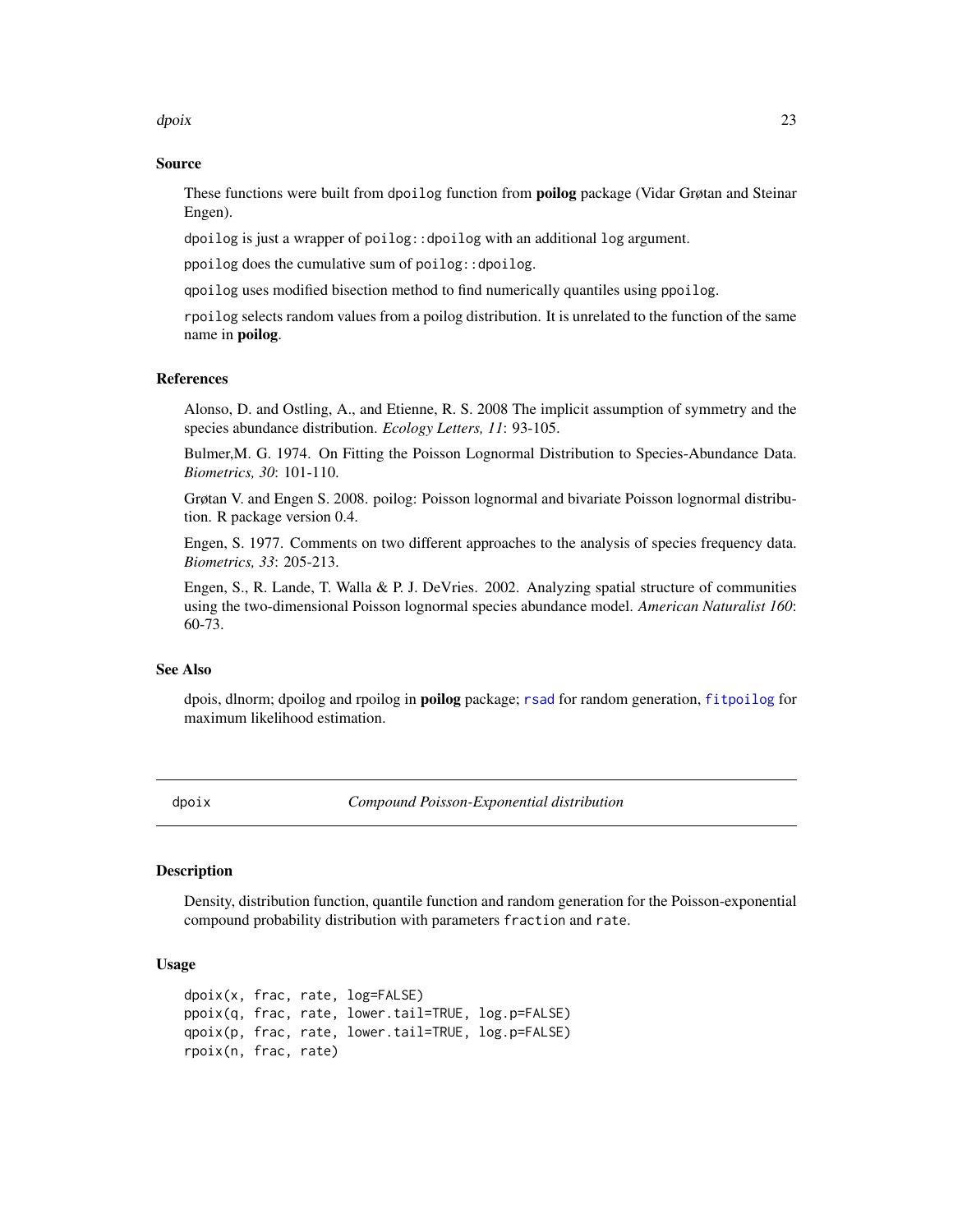# Arguments

| $\mathsf{x}$ | vector of (non-negative integer) quantiles. In the context of species abundance<br>distributions, this is a vector of abundances of species in a sample. |
|--------------|----------------------------------------------------------------------------------------------------------------------------------------------------------|
| q            | vector of (non-negative integer) quantiles. In the context of species abundance<br>distributions, a vector of abundances of species in a sample.         |
| n            | number of random values to return.                                                                                                                       |
| p            | vector of probabilities.                                                                                                                                 |
| frac         | single numeric $0 <$ frac $\leq$ 1; fraction of the population or community sampled<br>(see details).                                                    |
| rate         | vector of (non-negative) rates of the exponential distribution of the sampled pop-<br>ulation (see details).                                             |
| log, log.p   | logical; if TRUE, probabilities p are given as $log(p)$                                                                                                  |
| lower.tail   | logical; if TRUE (default), probabilities are $P[X \le x]$ , otherwise, $P[X > x]$ .                                                                     |

# Details

A compound Poisson-exponential distribution is a Poisson probability distribution where its single parameter lambda, is frac\*n, at which n is a random variable with exponential distribution. Thus, the expected value and variance are  $E[X] = Var[X] = frac*n$ . The density function is

 $p(y) = rate*frac\wedge y / (frac + rate)\wedge(y+1)$ 

for  $x = 0, 1, 2, \ldots$  (Green & Plotkin 2007) In ecology, this distribution gives the probability that a species has an abundance of x individuals in a random sample of a fraction frac of the community. In the community the species abundances are independent random variables that follow an exponential density function.

Hence, a Poisson-exponential distribution is a model for species abundances distributions (SAD) in a sample taken from a community under the assumptions: (a) species abundances in the community are independent identically distributed exponential variables, (b) sampling is a Poisson process with expected value 'frac\*n', (c) individuals are sampled with replacement, or the fraction of total individuals sampled is small enough to approximate a sample with replacement. See Engen (1977) and Alonso et al. (2008) for critic evaluations.

Notice that the Poisson-exponential can be seen as a different form for the MacArthur's Broken stick model (Baczkowski, 2000), so instead of fitting to a Poisson-exponential distribution directly, the user should use fitbs.

#### Value

(log) density of the (zero-truncated) density.

# Author(s)

Paulo I Prado <prado@ib.usp.br>, Cristiano Strieder and Andre Chalom.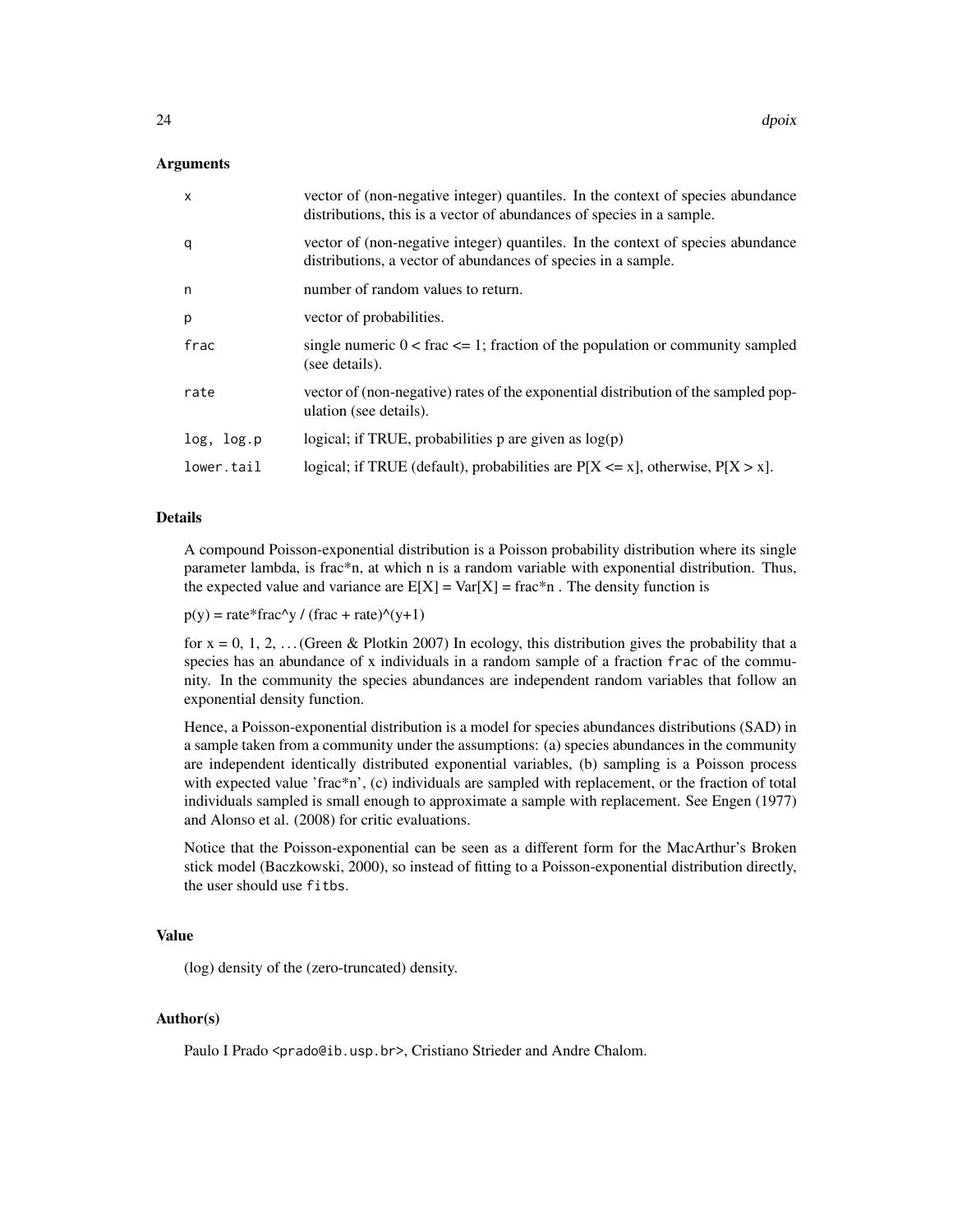#### <span id="page-24-0"></span>dpowbend 25

#### References

Alonso, D. and Ostling, A., and Etienne, R.S. 2008. The implicit assumption of symmetry and the species abundance distribution. *Ecology Letters, 11*: 93–105.

Engen, S. 1977. Comments on two different approaches to the analysis of species frequency data. *Biometrics, 33*: 205–213.

Pielou, E.C. 1977. *Mathematical Ecology*. New York: John Wiley and Sons.

Green,J. and Plotkin, J.B. 2007 A statistical theory for sampling species abundances. *Ecology Letters 10*:1037–1045

# See Also

dexp, dpois for related distributions, dpoig for the general case of the Poisson-Gamma distribution

dpowbend *Puyeo's Power-bend discrete distribution*

# Description

Density, distribution function, quantile function and random generation for discrete version of Pueyo's power-bend distribution with parameters s and omega.

#### Usage

```
dpowbend(x, s, omega = 0.01, oM = -log(omega), log=FALSE)
ppowbend ( q, s, omega = 0.01, oM = -log(omega), lower.tail=TRUE, log.p=FALSE)
qpowbend( p, s, omega = 0.01, oM = -log(omega), lower.tail= TRUE, log.p=FALSE)
rpowbend( n, s, omega)
```
# Arguments

| X          | vector of (integer $x>0$ ) quantiles. In the context of species abundance distribu-<br>tions, this is a vector of abundances of species in a sample.                                                                                             |
|------------|--------------------------------------------------------------------------------------------------------------------------------------------------------------------------------------------------------------------------------------------------|
| q          | vector of (integer $x>0$ ) quantiles. In the context of species abundance distribu-<br>tions, a vector of abundances of species in a sample.                                                                                                     |
| p          | vector of probabilities.                                                                                                                                                                                                                         |
| n          | number of random values to return.                                                                                                                                                                                                               |
| S          | positive real $s > 1$ ; exponent of the power-bend distribution.                                                                                                                                                                                 |
| omega      | positive real greater than 0; bending parameter of the distribution. The current<br>implementation only accepts omega smaller than 5.                                                                                                            |
| оM         | real number; alternative parametrization which is used for faster fitting on the<br>f i t powbend function. The current implementation only accepts of greater than<br>approximately -1.5. You can specify either 'omega' or 'oM', but not both. |
| log, log.p | logical; if TRUE, probabilities $p$ are given as $log(p)$ .                                                                                                                                                                                      |
| lower.tail | logical; if TRUE (default), probabilities are $P[X \le x]$ , otherwise, $P[X > x]$ .                                                                                                                                                             |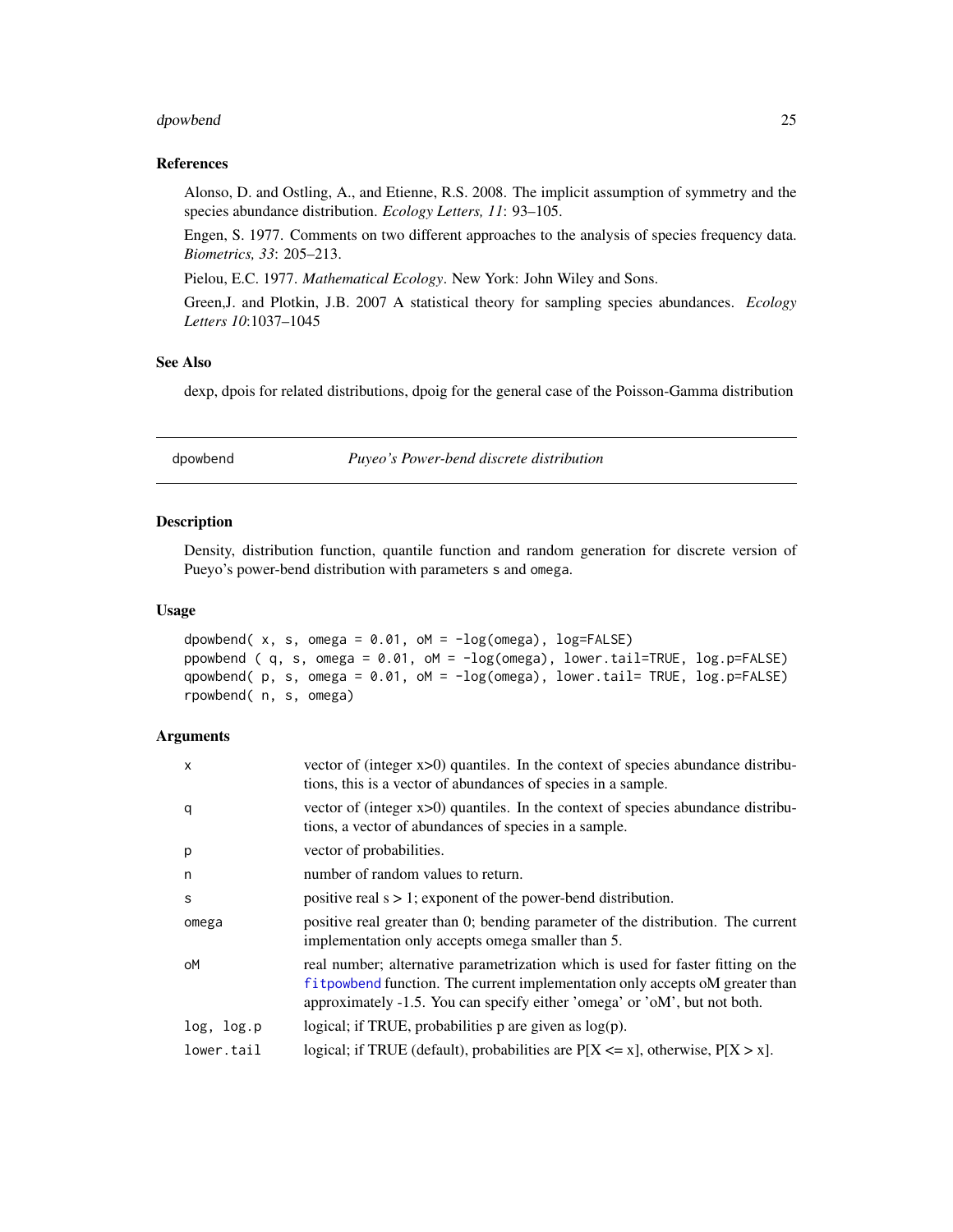# Details

The power-bend density is a discrete probability distribution based on the power probability density with an added term for "bending", defined for integer  $x > 0$ :

$$
p(x) = \frac{x^{-s}e^{-\omega x}}{Li_s(e^{\omega})}
$$

The bending term can be seen as a finite-size correction of the power law (Pueyo 2006). Therefore, the power-bend can describe better samples taken from power-law distributions.

The function  $Li_s(e^{\omega})$  is the Polylogarithm of the exponential of omega on base s, and represents the integration constant. A naive implementation of the Polylogarithm function is included in the package, and accepts values for non-integer s and omega smaller than 5, which cover the cases of biological relevance.

This distribution was proposed by S. Pueyo to describe species abundance distributions (sads) as a generalization of the logseries distribution. Fisher's logseries correspond to the power-bend with parameters s=1 and  $\omega = -\log(\frac{N}{N+\alpha})$  where N is sample size or total number of individuals and alpha is the Fisher's alpha parameter of the logseries.

When fitted to sads, power-law distributions usually overestimates the abundance of common species, and in practice power-bend corrects this problem and usually provides a better fit to abundance distributions.

#### Value

dpowbend gives the (log) density of the function, ppowbend gives the (log) distribution function, qpowbend gives the quantile function.

Invalid values for parameter s or omega will result in return values NaN, with a warning. Note that integer values of s and omega values larger than 5 are currently not supported, and will also return NaN.

#### Author(s)

Paulo I Prado <prado@ib.usp.br> and Andre Chalom.

# References

Pueyo, S. (2006) *Diversity: Between neutrality and structure*, Oikos 112: 392-405.

# See Also

dpower for the power distribution; [dls](#page-11-1) for the logseries distribution, which is a particular case of the power-bend, [fitpowbend](#page-38-2) for maximum likelihood estimation in the context of species abundance distributions.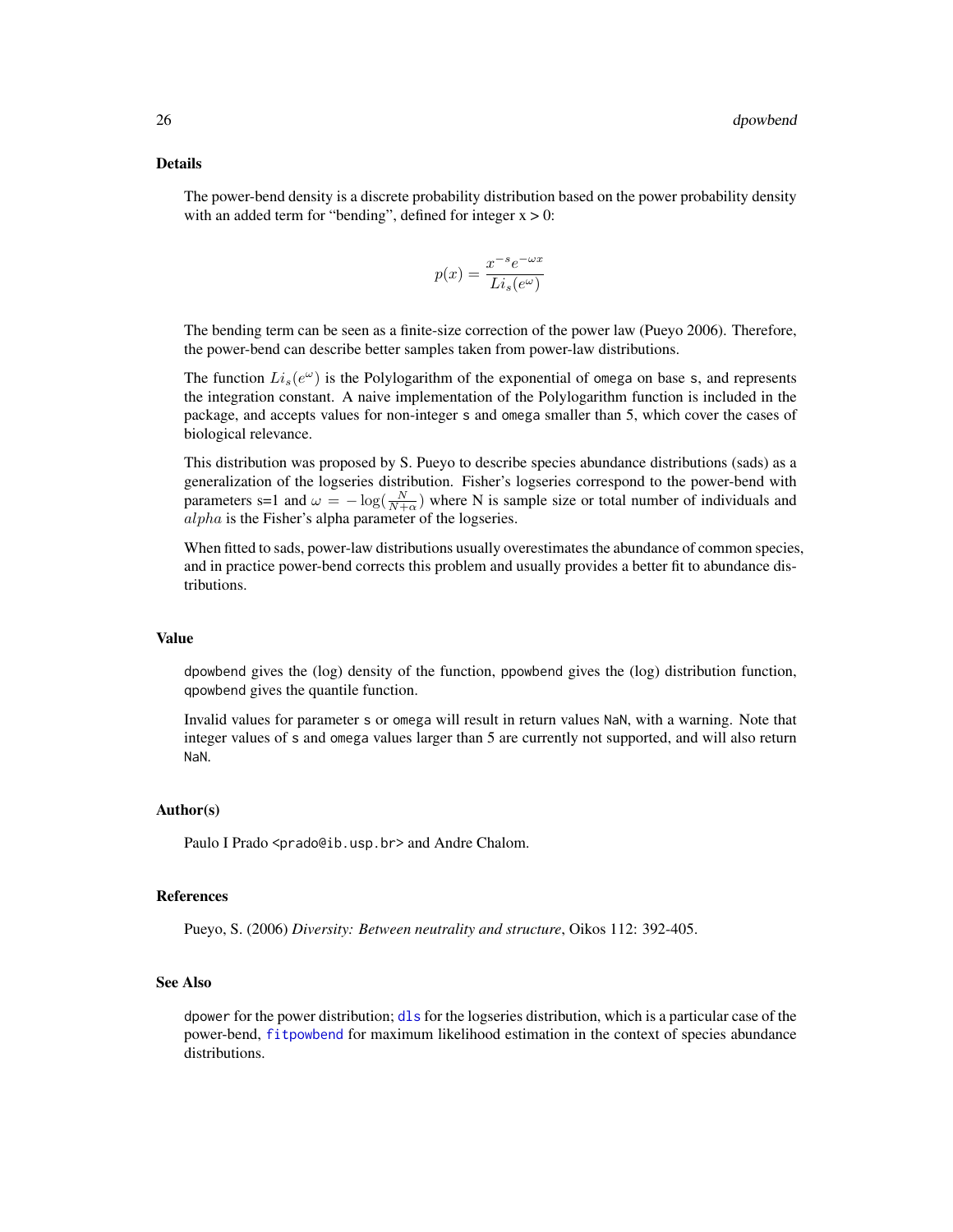#### <span id="page-26-0"></span>dpower 27

#### Examples

```
x < -1:20PDF \leq dpowbend(x=x, s=2.1, omega=0.5)
CDF \leq-pppowbend(q=x, s=2.1, \text{omega})par(mfrow=c(1,2))
plot(x,CDF, ylab="Cumulative Probability", type="b",
     main="Powerbend distribution, CDF")
plot(x,PDF, ylab="Probability", type="h",
     main="Powerbend distribution, PDF")
par(mfrow=c(1,1))
## The powbend distribution is a discrete PDF, hence:
all.equal( ppowbend(10, s=2.1, omega=0.5), sum(dpowbend(1:10, s=2.1, omega=0.5)) ) # should be TRUE
## quantile is the inverse of CDF
all.equal(qpowbend(CDF, s=2.1, omega=0.5), x)
## Equivalence between power-bend and logseries
x < -1:100N < - 1000alpha <-5X <- N/(N+alpha)
omega \leftarrow -\log(X)PDF1 <- dls(x, N, alpha)
PDF2 <- dpowbend(x, s=1, omega)
plot(PDF1,PDF2, log="xy")
abline(0,1, col="blue")
```
dpower *Power discrete distribution*

# Description

Density, distribution function, quantile function and random generation for discrete version of power distribution with parameter s.

# Usage

```
dpower( x, s, log=FALSE)
ppower( q, s, lower.tail=TRUE, log.p=FALSE)
qpower( p, s, lower.tail= TRUE, log.p=FALSE)
rpower( n, s)
```
# Arguments

| X | vector of (integer $x>0$ ) quantiles. In the context of species abundance distribu- |
|---|-------------------------------------------------------------------------------------|
|   | tions, this is a vector of abundances of species in a sample.                       |
| q | vector of (integer $x>0$ ) quantiles. In the context of species abundance distribu- |
|   | tions, a vector of abundances of species in a sample.                               |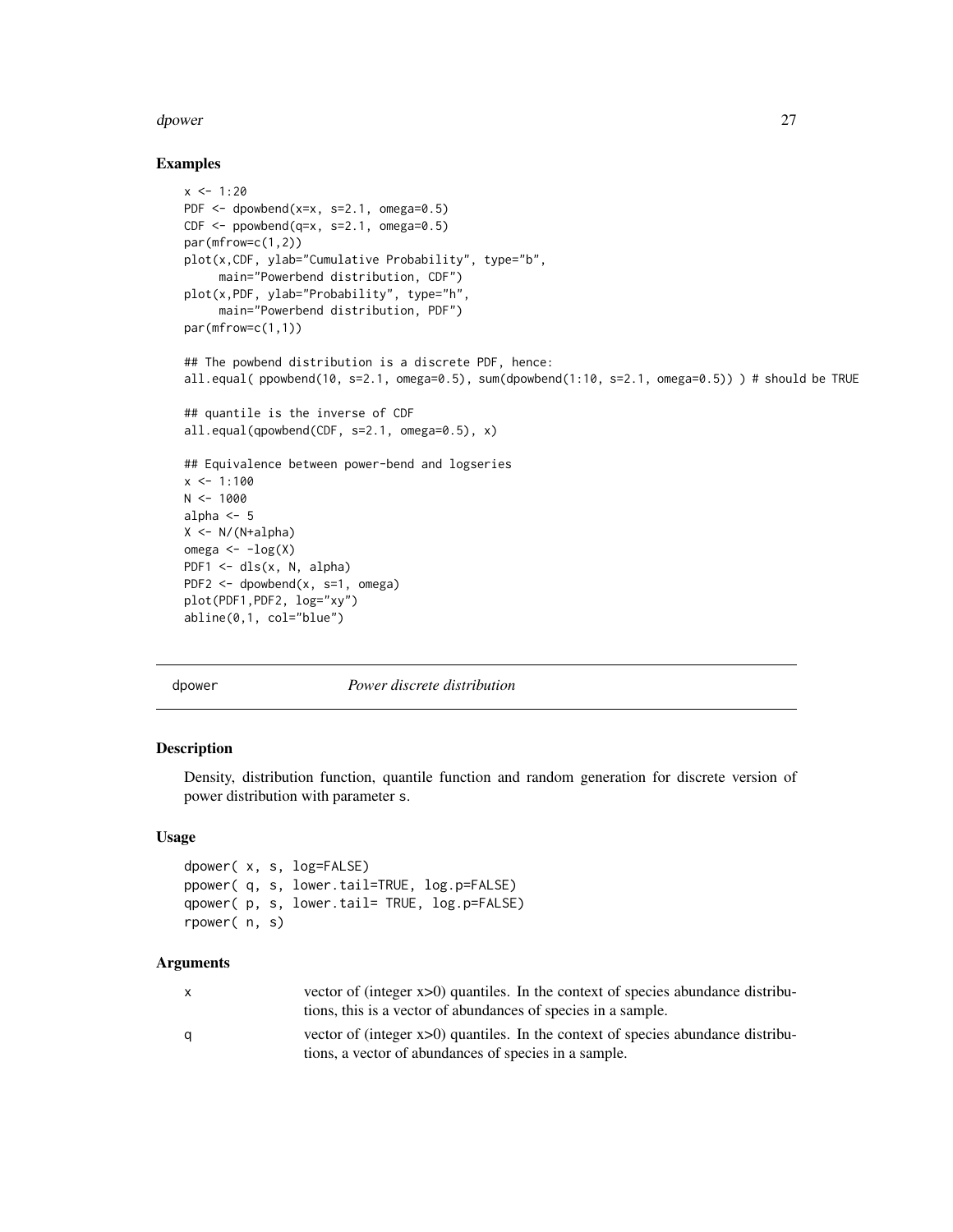28 dpower and the contract of the contract of the contract of the contract of the contract of the contract of the contract of the contract of the contract of the contract of the contract of the contract of the contract of

| n          | number of random values to return.                                                   |
|------------|--------------------------------------------------------------------------------------|
| p          | vector of probabilities.                                                             |
| S          | positive real $s > 1$ ; exponent of the power distribution.                          |
| log, log.p | logical; if TRUE, probabilities p are given as $log(p)$ .                            |
| lower.tail | logical; if TRUE (default), probabilities are $P[X \le x]$ , otherwise, $P[X > x]$ . |
|            |                                                                                      |

# Details

The power density is a discrete probability distribution defined for integer  $x > 0$ :

$$
p(x) = \frac{x^{-s}}{\zeta(s)}
$$

Hence  $p(x)$  is proportional to a negative power of 'x', given by the 's' exponent. The Riemann's  $\zeta$ function is the integration constant.

The power distribution can be used as a species abundance distribution (sad) model, which describes the probability of the abundance 'x' of a given species in a sample or assemblage of species.

# Value

dpower gives the (log) density of the density, ppower gives the (log) distribution function, qpower gives the quantile function.

Invalid values for parameter s will result in return values NaN, with a warning.

# Author(s)

Paulo I Prado <prado@ib.usp.br> and Murilo Dantas Miranda.

# References

Johnson N. L., Kemp, A. W. and Kotz S. (2005) *Univariate Discrete Distributions*, 3rd edition, Hoboken, New Jersey: Wiley. Section 11.2.20.

#### See Also

dzeta in VGAM package; [fitpower](#page-38-2) for maximum likelihood estimation in the context of species abundance distributions.

#### Examples

```
x < -1:20PDF <- dpower(x=x, s=2)
CDF < - ppower(q=x, s=2)
par(mfrow=c(1,2))
plot(x,CDF, ylab="Cumulative Probability", type="b",
     main="Power distribution, CDF")
plot(x,PDF, ylab="Probability", type="h",
     main="Power distribution, PDF")
par(mfrow=c(1,1))
```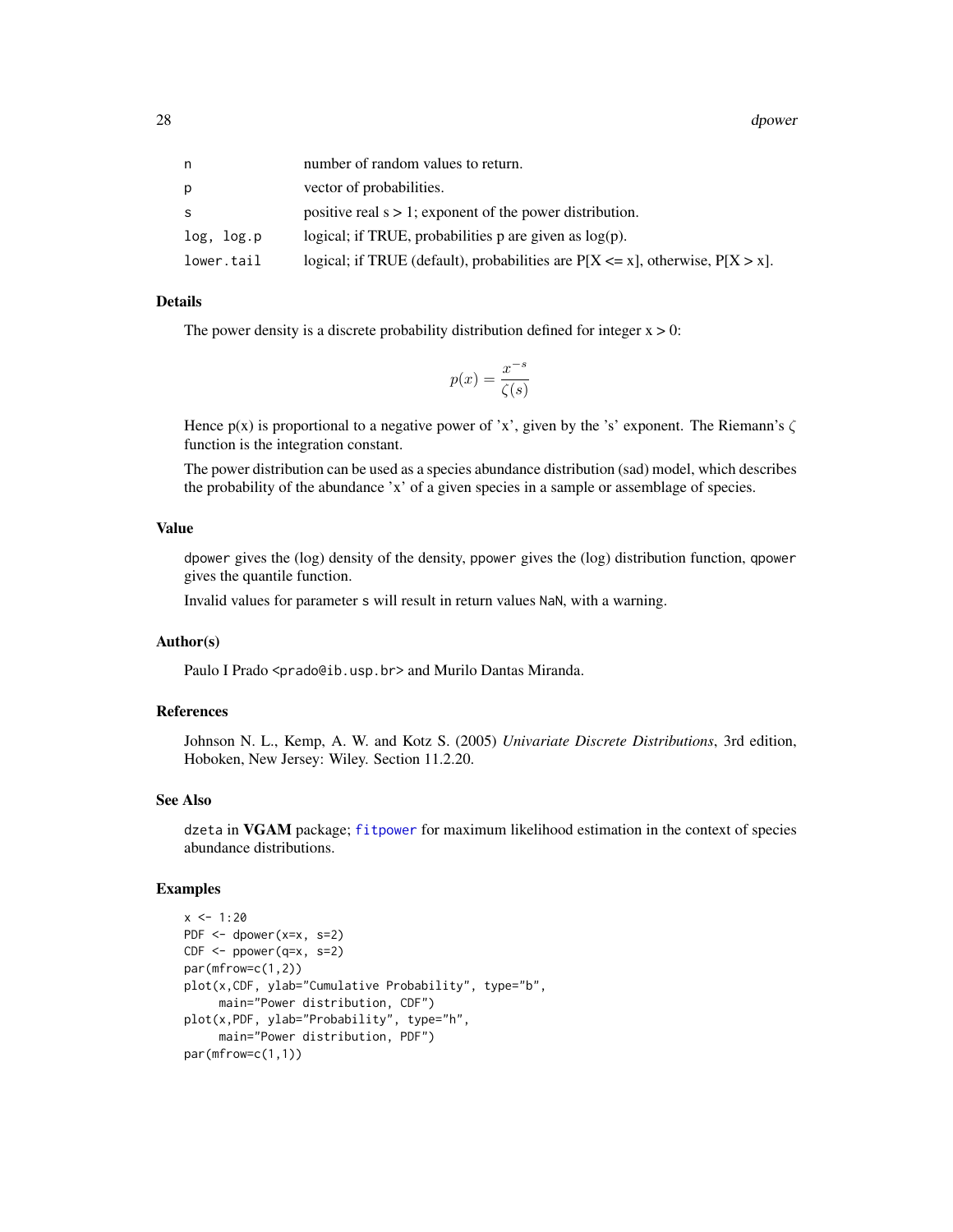#### <span id="page-28-0"></span>dtrunc 29

```
## The power distribution is a discrete PDF, hence:
all.equal( ppower(10, s=2), sum(dpower(1:10, s=2)) ) # should be TRUE
## quantile is the inverse of CDF
all.equal(qpower(CDF, s=2), x)
```
dtrunc *Left-truncation of density, probability and quantile of distributions*

# Description

Returns density, probability, quantile values and random generation for distribution functions lefttruncated at a specified value.

# Usage

```
dtrunc(f, x, trunc, coef, log = FALSE)
ptrunc(f, q, trunc, coef, lower.tail=TRUE, log.p=FALSE)
qtrunc(f, p, trunc, coef, lower.tail = TRUE, log.p = FALSE)rtrunc(f, n, trunc, coef)
```
#### Arguments

| $\mathsf{f}$ | character; root name of the density or distribution function to be truncated - e.g.,<br>"Inorm" for the lognormal distribution; "geom" for the geometric distribution. |
|--------------|------------------------------------------------------------------------------------------------------------------------------------------------------------------------|
| x, q         | vector of quantiles.                                                                                                                                                   |
| trunc        | numeric, $trunc > min(x)$ . Truncation value (see details).                                                                                                            |
| p            | vector of probabilities.                                                                                                                                               |
| n            | number of random values to return.                                                                                                                                     |
| coef         | numeric named list; parameters values of the density or distribution function,<br>named accordingly (see details).                                                     |
| log, log.p   | logical; if TRUE, probabilities $p$ are given as $log(p)$ .                                                                                                            |
| lower.tail   | logical; if TRUE (default), probabilities are $P[X \le x]$ , otherwise, $P[X > x]$ .                                                                                   |

# Details

Given a distribution with probability distribution function (PDF) g and cumulative distribution function (CDF) G, a random variable x with these distributions left-truncated at trunc has its PDF:

 $g'(x) = g(x)/(1 - G(true))$  for any  $x \le$  trunc and zero otherwise

and CDF:

 $G'(x) = (G(max(x, trunc)) - G(true)) / (1 - G(true))$ 

dtrunc and ptrunc calculates the left-truncated distributions functions  $g'(x)$  and  $G'(x)$  defined above for a vector of values x from any standard distribution function available in R. This means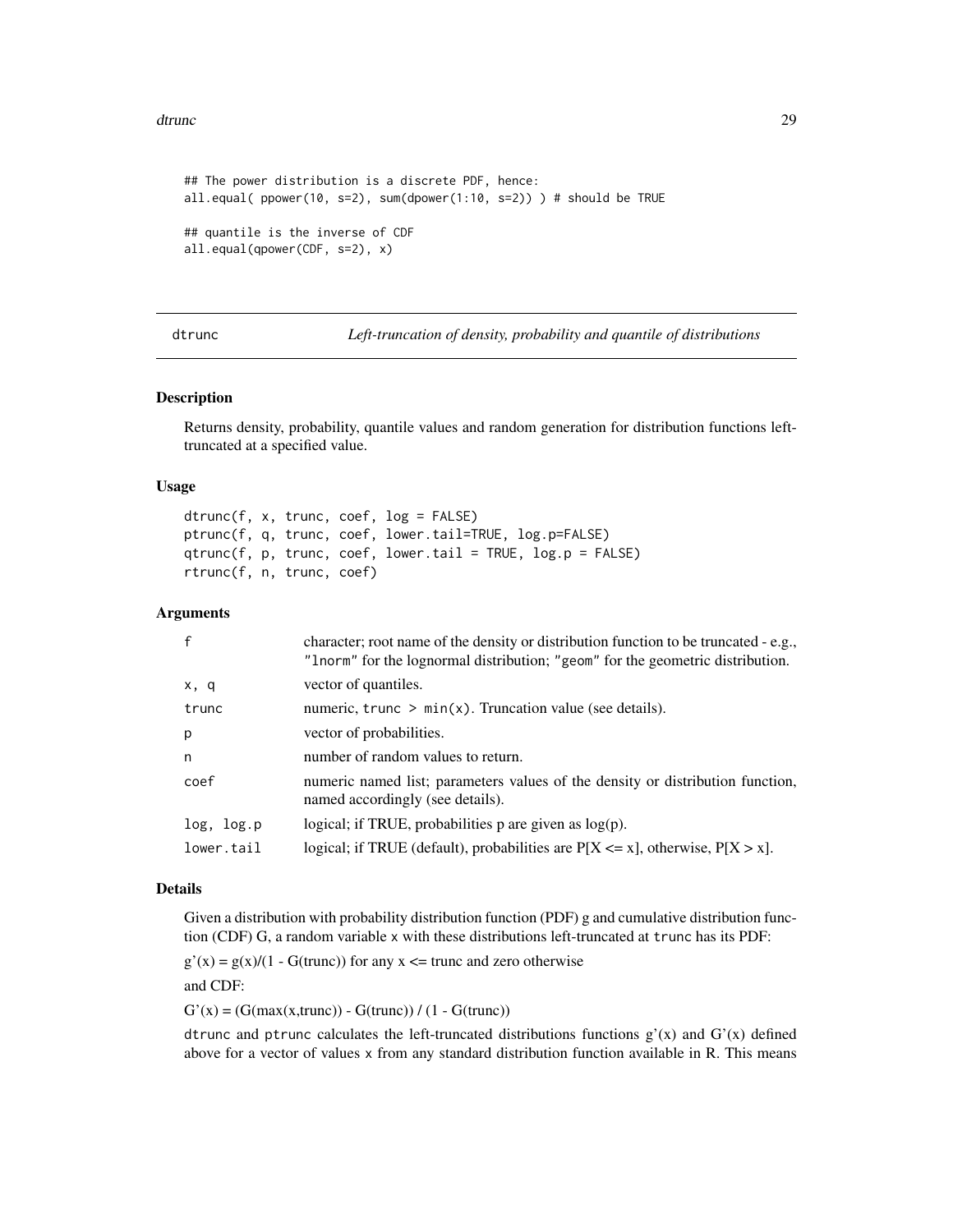the 'upper tail' of a continuous distribution is rescaled to integrate to one. Accordingly, for discrete distributions, the probabilities for all x>trunc are rescaled to sum one. qtrunc is the inverse function of ptrunc.

Left-truncated distributions can be used to describe the species abundance distributions (SADs), specially for continuous distributions (e.g., truncated lognormal distribution).

#### Value

dtrunc gives the (log) density defined by f left-truncated at trunc. ptrunc gives the (log) distribution function defined by f left-truncated at trunc. qtrunc gives the quantile of the density defined by f left-truncated at trunc. rtrunc generates a sample from the density defined by f left-truncated at trunc.

# Source

Codes from Nadarajah and Kotz (2006), which provide a more generic solution for left and right truncation.

# References

Nadarajah, S. and Kotz, S. 2006. R Programs for Computing Truncated Distributions. *Journal of Statistical Software 16*:Code Snippet 2.

# See Also

Distributions for standard distributions in R; many functions in package sads have an argument trunc that allows to simulate and fit truncated distributions for species abundance distributions (e.g., [fitsad](#page-38-1) [rsad](#page-65-1), [radpred](#page-63-1), [octavpred](#page-50-1). Package 'VGAM' has truncated versions of many standard functions; see Truncate-methods in package distr for general methods to build R objects of truncated distributions.

# **Examples**

```
A \le dtrunc("lnorm", x = 1:5, trunc = 0.5,
       coef = list(meanlog=1, sdlog=1.5))
## same as
B \le - dlnorm( 1:5, meanlog = 1, sdlog = 1.5) /
  (plnorm ( 0.5 , meanlog = 1, sdlog = 1.5, lower = FALSE))## checking
identical( A, B )
A \le ptrunc("pois", q = 1:5, trunc = 0,
       coef = list( lambda = 1.5 ) )## same as
B \le - (ppois( 1:5, lambda = 1.5) -
      ppois(0 , lambda = 1.5 ) ) /
  (ppois(0, lambda = 1.5, lower = FALSE))## checking
identical(A,B)
```
# Random generation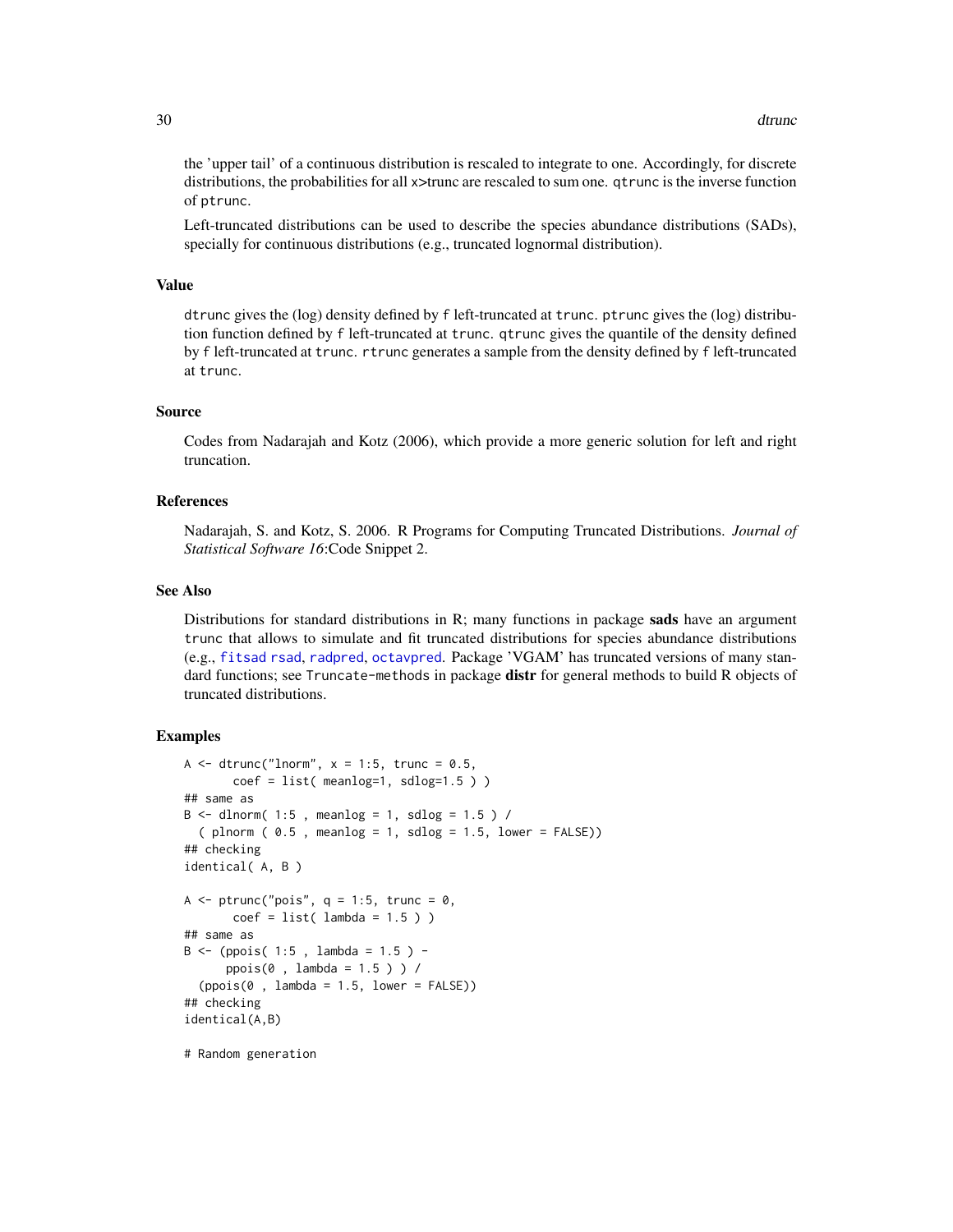#### <span id="page-30-0"></span>dvolkov 31

rtrunc("ls", 100, coef=list(N=1000, alpha=50), trunc=5)

dvolkov *Neutral Biodiversity Theory distribution by Volkov* et al.

# Description

Density, distribution function, quantile function and random generation for species abundances distribution in a neutral community with immigration as deduced by Volkov et al. (2003).

# Usage

```
dvolkov( x, theta, m, J, order=96, log = FALSE )
pvolkov(q, theta, m, J, lower.tail = TRUE, log.p = FALSE)
qvolkov( p, theta, m, J, lower.tail = TRUE, log.p = FALSE )
rvolkov( n, theta, m, J)
Svolkov( theta, m, J, order=96)
```
# Arguments

| X          | vector of (non-negative integer) quantiles. In the context of species abundance<br>distributions, this is a vector of abundance of species in a sample.                                      |
|------------|----------------------------------------------------------------------------------------------------------------------------------------------------------------------------------------------|
| q          | vector of (non-negative integer) quantiles. In the context of species abundance<br>distributions, a vector of abundance of species in a sample.                                              |
| n          | number of random values to return.                                                                                                                                                           |
| p          | vector of probabilities.                                                                                                                                                                     |
| theta      | positive real, theta > 0; Hubbell's 'fundamental biodiversity number'.                                                                                                                       |
| order      | order of the approximation for the numerical integration. The default of 96<br>usually gives a rounding error of 1e-8 for moderate dataset; orders greater than<br>128 are probably overkill |
| m          | positive real, $0 \le m \le 1$ ; immigration rate (see details).                                                                                                                             |
| J          | positive integer; sample size. In the context of species abundance distributions,<br>usually the number of individuals in a sample.                                                          |
| log, log.p | logical; if TRUE, probabilities $p$ are given as $log(p)$ .                                                                                                                                  |
| lower.tail | logical; if TRUE (default), probabilities are $P[X \le x]$ , otherwise, $P[X > x]$ .                                                                                                         |

# Details

Volkov *et al* (2003) proposed one of the analytic solutions for the species abundance distributions (SADs) for The Neutral Theory of Biodiversity (Hubbell 2001).

Their solution is deduced from a model of stochastic dynamics of a set of species where the following rules apply: (1) replacement of a dead individual by local offspring – with probability 1-m, individuals picked at random are replaced by the offspring of other individuals picked at random; (2) replacement of a dead individual by an immigrant – with probability m individuals picked at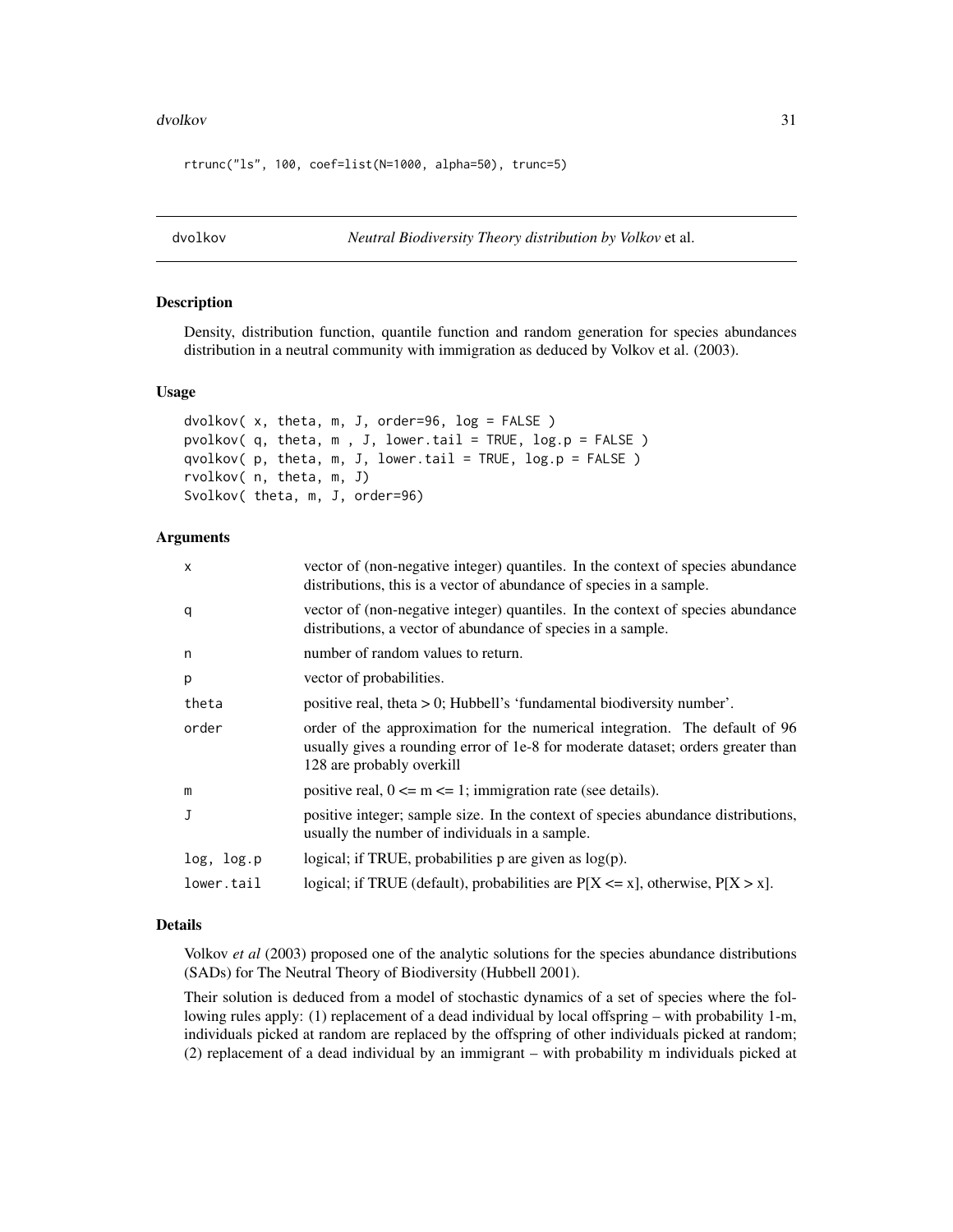random are replaced by immigrants taken at random from a pool of potential colonizers (the metacommunity).

Volkov et al. (2003, eq.7) provide the stationary solution for the expected number of species with a given abundance. A probability density function is easily calculated by taking these expected values for abundances 1:J and dividing them by the total number of species. dvolkov performs the numerical integration of the density function by means of Gaussian quadrature, using a library by Pavel Holoborodko (http://www.holoborodko.com/pavel/?page\_id=679). The code is based on the untb::volkov function (Hankin 2007). pvolkov provides CDF by cumulative sum of density values, and qvolkov use a numeric interpolation with a step function (approxfun) to find quantiles. Calculations can be slow for larger datasets.

A special function Svolkov is provided to estimate the expected community size from a Volkov distribution with parameters theta, m and J, but this function is deprecated. A more comprehensive function to estimate community sizes will be developed in the future.

# Value

dvolkov gives the (log) density of the density, pvolkov gives the (log) distribution function, qvolkov gives the (log) the quantile function.

Invalid values for parameters J or theta will result in return values NaN, with a warning.

# Author(s)

Paulo I Prado <prado@ib.usp.br>, Andre Chalom and Murilo Dantas Miranda.

# References

Hankin, R.K.S. 2007. Introducing untb, an R Package For Simulating Ecological Drift Under the Unified Neutral Theory of Biodiversity. *Journal of Statistical Software 22* (12).

Hubbell, S. P. 2001. *The Unified Neutral Theory of Biodiversity*. Princeton University Press.

Volkov, I., Banavar, J.R., Hubbell, S.P., Maritan, A. 2003. Neutral theory and relative species abundance in ecology. *Nature 424*:1035–1037

#### See Also

[fitvolkov](#page-38-2) for maximum likelihood fit, [dmzsm](#page-15-1) for the distribution of abundances in the metacommunity, volkov in package untb.

# Examples

```
## Volkov et al 2003 fig 1
## But without Preston correction to binning method
## and only the line of expected values by Volkov's model
data( bci )
bci.oct <- octav( bci, preston = FALSE )
plot( bci.oct )
CDF \leq- pvolkov( bci.oct$upper, theta = 47.226, m = 0.1, J = sum(bci))
bci.exp <- diff(c(\emptyset, CDF)) * length(bci)
midpoints <- as.numeric( as.character( bci.oct$octave ) ) - 0.5
lines( midpoints, bci.exp, type="b" )
```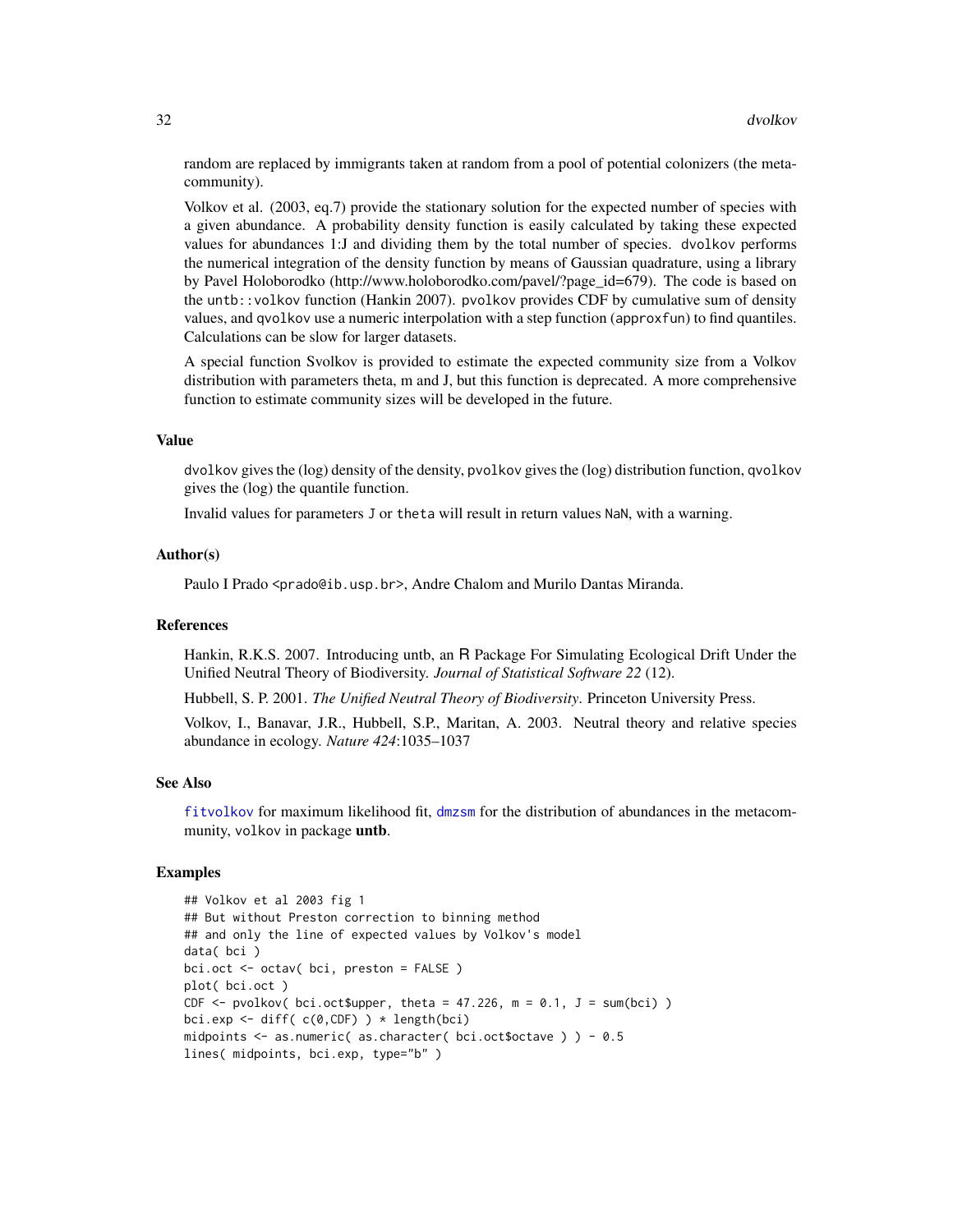```
## the same with Preston binning using octavpred
plot(octav( bci, preston = TRUE ))
bci.exp2 <- octavpred( bci, sad = "volkov",
                     coef = list(theta = 47.226, m = 0.1, J=sum(bci)), preston=TRUE)lines( bci.exp2 )
```
dzipf *Zipf distribution*

# Description

Density, distribution function, quantile function and random generation for Zipf distribution with parameters N and s.

# Usage

dzipf( x, N, s, log=FALSE) pzipf( q, N, s, lower.tail=TRUE, log.p=FALSE) qzipf( p, N, s, lower.tail = TRUE, log.p = FALSE) rzipf( n, N, s)

# Arguments

| $\mathsf{x}$ | vector of (non-negative integer) quantiles. In the context of species abundance<br>distributions, this is a vector of abundance ranks of species in a sample.                 |
|--------------|-------------------------------------------------------------------------------------------------------------------------------------------------------------------------------|
| q            | vector of (non-negative integer) quantiles. In the context of species abundance<br>distributions, a vector of abundance ranks of species in a sample.                         |
| n            | number of random values to return.                                                                                                                                            |
| p            | vector of probabilities.                                                                                                                                                      |
| N            | positive integer $0 < N <$ Inf, total number of elements of a collection. In the<br>context of species abundance distributions, usually the number of species in a<br>sample. |
| S            | positive real $s > 0$ ; Zipf's exponent                                                                                                                                       |
| log, log.p   | logical; if TRUE, probabilities $p$ are given as $log(p)$ .                                                                                                                   |
| lower.tail   | logical; if TRUE (default), probabilities are $P[X \le x]$ , otherwise, $P[X > x]$ .                                                                                          |
|              |                                                                                                                                                                               |

# Details

The Zipf distribution describes the probability or frequency of occurrence of a given element from a set of N elements. According to Zipf's law, this probability is inversely proportional to a power s of the frequency rank of the element in the set. The density function is

$$
p(x) = \frac{x^{-s}}{\sum_{i=1}^{N} i^{-s}}
$$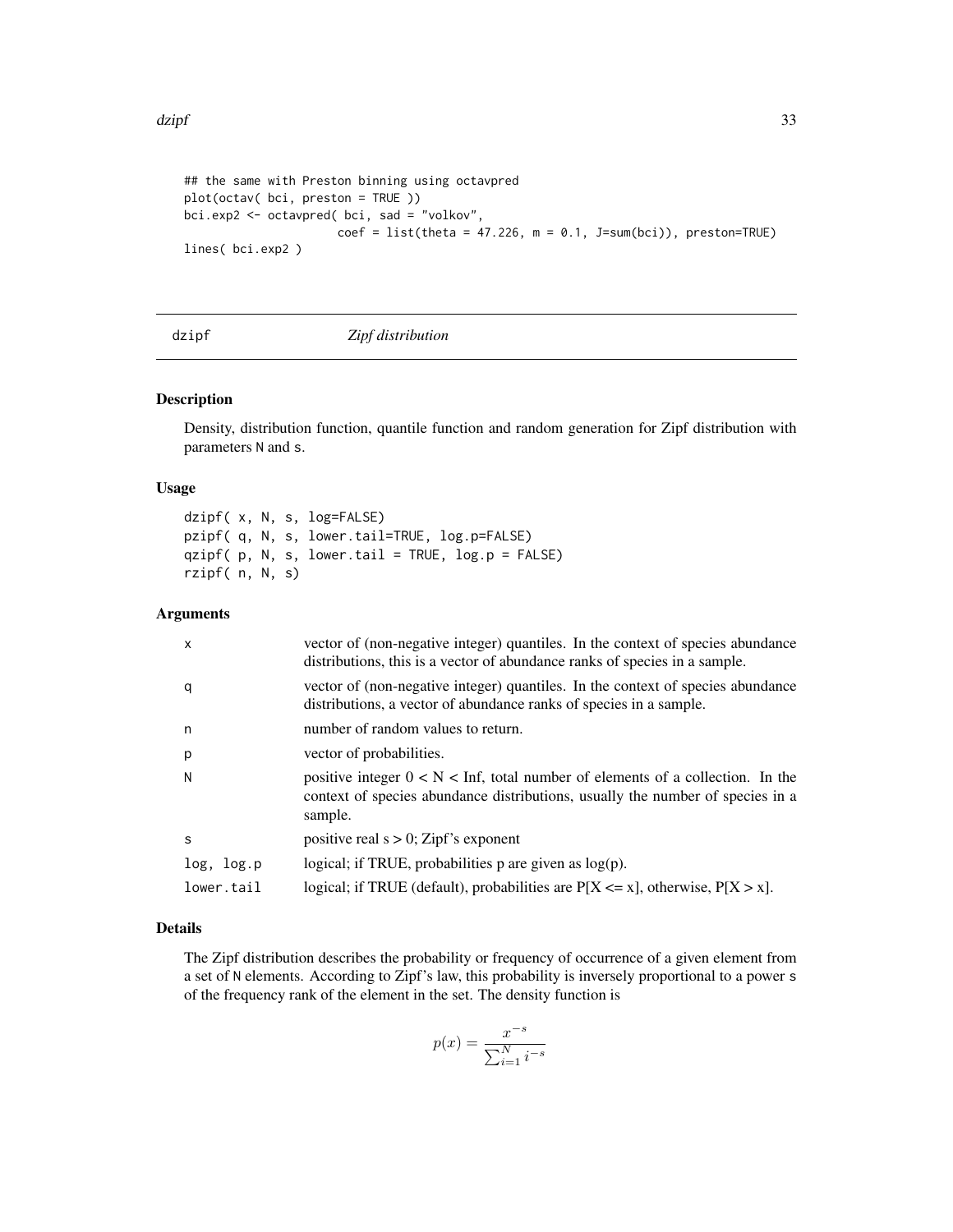Since  $p(x)$  is proportional to a power of x, the Zipf distribution is a power distribution. The Zeta distribution is a special case at the limit  $N > Inf$ .

The Zipf distribution has a wide range of applications (Li 2011). One of its best known applications is describing the probability of occurrence of a given word that has a ranking x in a *corpus* with a total of N words. It can also be used to describe the probability of the abundance rank of a given species in a sample or assemblage of N species.

# Value

dzipf gives the (log) density, pzipf gives the (log) distribution function, qzipf gives the quantile function.

#### Author(s)

Paulo I Prado <prado@ib.usp.br> and Murilo Dantas Miranda.

#### References

Johnson N. L., Kemp, A. W. and Kotz S. (2005) *Univariate Discrete Distributions*, 3rd edition, Hoboken, New Jersey: Wiley. Section 11.2.20.

Li, W. (2002) Zipf's Law everywhere. *Glottometrics* 5:14-21

Zipf's Law. [http://en.wikipedia.org/wiki/Zipf's\\_law](http://en.wikipedia.org/wiki/Zipf).

# See Also

dzipf and rzipf and related functions in zipfR package; Zeta for zeta distribution in VGAM package. [fitzipf](#page-34-2) to fit Zipf distribution as a rank-abundance model.

#### Examples

```
x < -1:20PDF <- dzipf(x=x, N=100, s=2)
CDF <- pzipf(q=x, N=100, s=2)
par(mfrow=c(1,2))
plot(x,CDF, ylab="Cumulative Probability", type="b",
     main="Zipf distribution, CDF")
plot(x,PDF, ylab="Probability", type="h",
     main="Zipf distribution, PDF")
par(mfrow=c(1,1))
## quantile is the inverse of CDF
all.equal( qzipf(CDF, N=100, s=2), x) # should be TRUE
## Zipf distribution is discrete hence
all.equal( sum(dzipf(1:10, N=10, s=2)), pzipf(10, N=10, s=2)) # should be TRUE
```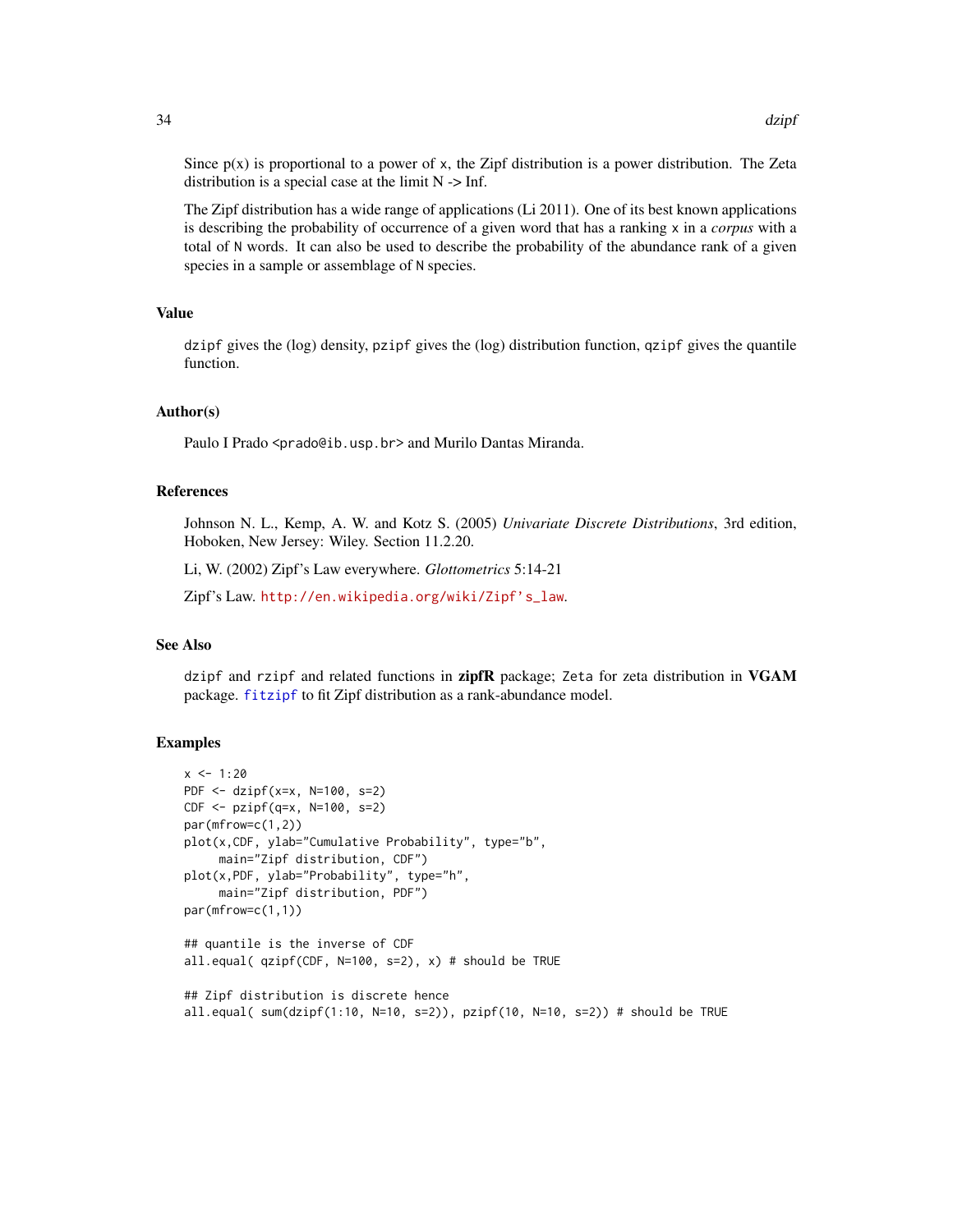<span id="page-34-1"></span><span id="page-34-0"></span>

#### <span id="page-34-2"></span>Description

Fits probability distributions for abundance ranks of species in a sample or assemblage by maximum likelihood.

# Usage

```
fitrad(x, rad =c("gs", "mand", "rbs", "zipf"), ...)fitgs(x, trunc, start.value, ...)
fitmand(x, trunc, start.value, ...)
fitrbs(x, trunc, ...)
fitzipf(x, N, trunc, start.value, upper = 20, ...)
```
# Arguments

| X           | vector of (positive integer) quantiles or an object of rad-class. In the context<br>of rads, the numerical vector contains abundances of species in a sample or<br>ecological assemblage according to their abundance. The rad-class object<br>contains ranked abundances of species in a sample or ecological assemblage. |
|-------------|----------------------------------------------------------------------------------------------------------------------------------------------------------------------------------------------------------------------------------------------------------------------------------------------------------------------------|
| rad         | character; root name of community rad distribution to be fitted. "gs" for geo-<br>metric series (not geometric distribution, dgeom), "mand" for Zipf-Mandelbrodt<br>distribution, "rbs" for MacArthur's Broken-stick distribution, "zipf" for Zipf<br>distribution.                                                        |
| trunc       | non-negative integer, trunc $\geq \min(x)$ ; truncation point to fit a truncated distri-<br>bution.                                                                                                                                                                                                                        |
| N           | positive integer, total number of individuals in the sample/assemblage.                                                                                                                                                                                                                                                    |
| start.value | numeric named vector; starting values of free parameters to be passed to mle2.<br>Parameters should be named as in the corresponding density function, and in the<br>same order.                                                                                                                                           |
| upper       | real positive; upper bound for the Brent's one-parameter optimization method<br>(default), for fits that use this method by default. See details and optim.                                                                                                                                                                |
|             | in fitrad further arguments to be passed to the specific fitting function (most used<br>are trunc and start. value). In the specific fitting functions further arguments<br>to be passed to mle2.                                                                                                                          |

# Details

All these functions fit rank-abundance distributions (RAD) to a vector of abundances or a rankabundance table of the [rad-class](#page-61-1). RADs assign probabilities p(i) to each rank i, which can be interpreted as the expected proportion of total individuals in the sample that are of the i-th species.

fitrad is simply a wrapper that calls the specific functions to fit the distribution chosen with the argument rad. Users can interchangeably use fitrad or the individual functions detailed below (e.g. fitrad(x, sad="rbs", ...) is the same as fitrbs(x, ...) and so on).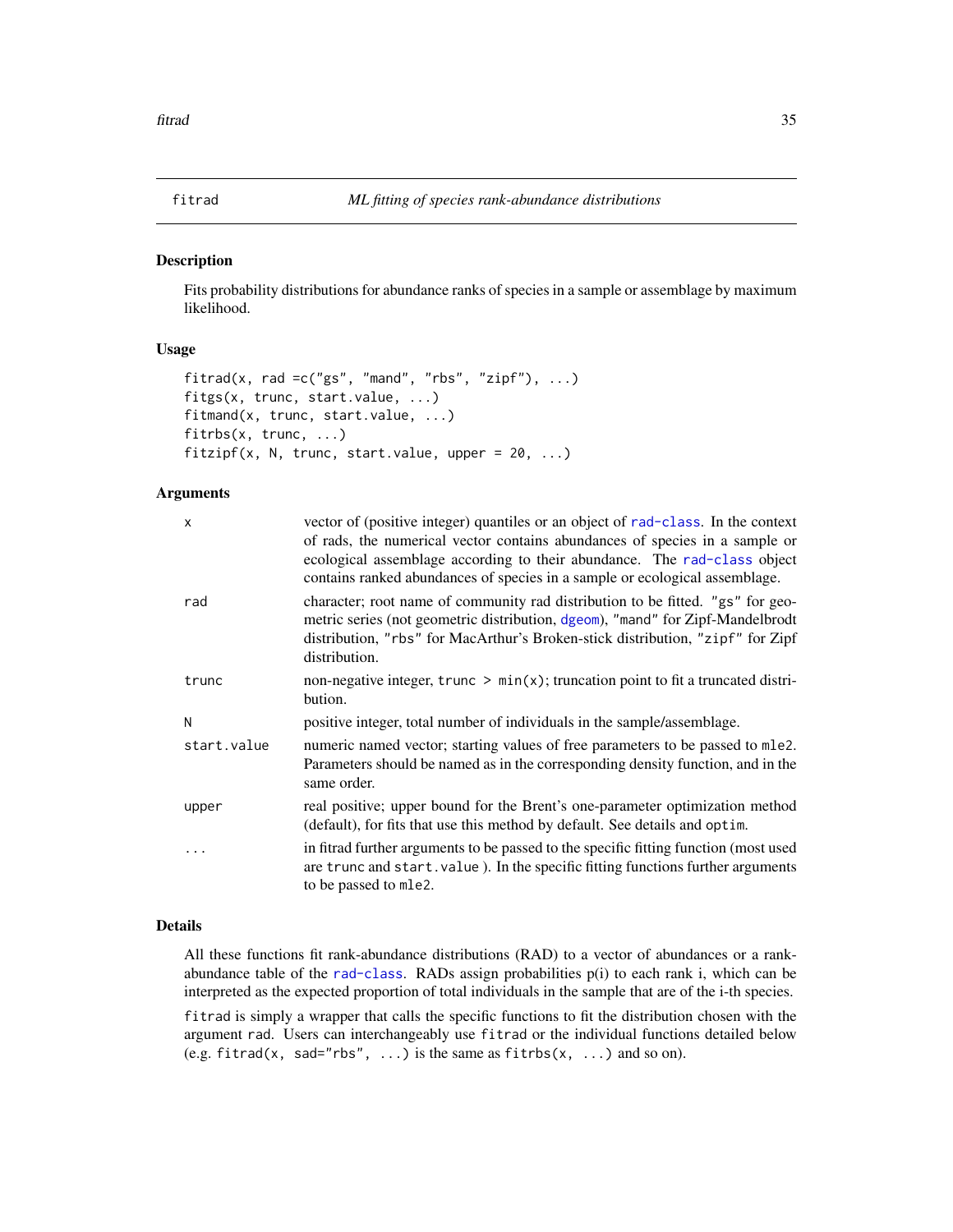The distributions are fitted by the maximum likelihood method using numerical optimization, with mle2. The resulting object is of fitrad-class which can be handled with mle2 methods for fitted models and has also some additional methods for RADs models (see [fitrad-class](#page-36-1) and examples). By default, fitting to one-parameter distributions (fitgs, fitzipf) uses Brent's one-dimensional method of optimization (see [optim](#page-0-0)).

fitgs fits Motomura's Geometric Series (Whittaker 1965, May 1975) to abundance ranks. This was the first model fitted to species abundance data (Motomura 1932, *apud* Doi and Mori 2012), which was subsequently described as the result of niche pre-emption at a constant rate (Numata et. al. 1953 *apud* Doi and Mori 2012). The initial guess for parameter k is given by the expression 1 -  $(nmin/nmax)^(1/(S-1))$  (He & Tang, 2008).

fitrbs fits the Broken-stick distribution (MacArthur 1960) to abundance ranks. It is defined only by the observed number of elements S in the collection and collection size N. Therefore, once a sample is taken, the Broken-stick has no free parameters. Therefore, there is no actual fitting, but still the fitrbs calls mle2 with fixed parameters N and S and eval. only=TRUE to return an object of fitrad-class to keep compatibility with other RAD models fitted to the same data. Therefore the resulting objects allows most of the operations with RAD models, such as comparison with other models through model selection, diagnostic plots and so on (see [fitrad-class\)](#page-36-1).

fitzipf and fitmand fit the Zipf distribution and its two-parameter generalization, the Zipf-Mandelbrodt distribution. Both are discrete power-law distributions commonly proposed as RAD models, though they in general provide poor fit to species abundances (Newman 2005).

#### Value

An object of [fitrad-class](#page-36-1) which inherits from mle2-class and thus has methods for handling results of maximum likelihood fits from mle2 and also specific methods to handle rank-abundance models.

# Author(s)

Paulo I Prado <prado@ib.usp.br>, Andre Chalom and Murilo Dantas Miranda

#### Source

all fitting functions builds on mle2 and methods from 'bbmle' package (Bolker 2012), which in turn builds on mle function and associated classes and methods.

#### References

Bolker, B. and R Development Core Team 2012. bbmle: Tools for general maximum likelihood estimation. R package version 1.0.5.2. http://CRAN.R-project.org/package=bbmle

Doi, H. and Mori, T. 2012. The discovery of species-abundance distribution in an ecological community. *Oikos 122:* 179–182.

He, F. and Tang, D. 2008. Estimating the niche preemption parameter of the geometric series. *Acta Oecologica 33:* 105–107.

MacArthur, R.H. 1960. On the relative abundance of species. *Am Nat 94*:25–36.

May, R.M. 1975. Patterns of Species Abundance and Diversity. In Cody, M.L. and Diamond, J.M. (Eds) *Ecology and Evolution of Communities*. Harvard University Press. pp 81–120.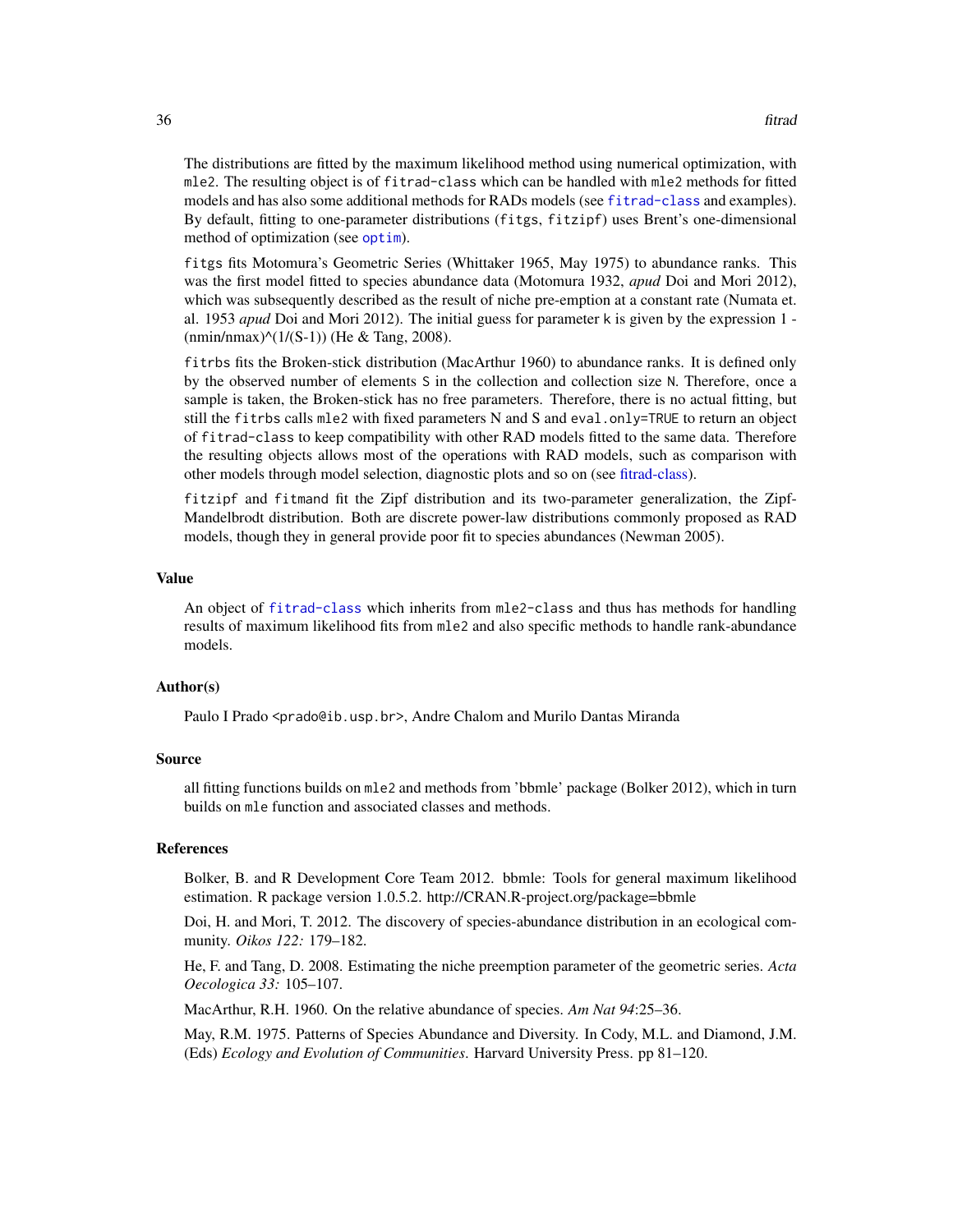#### <span id="page-36-1"></span>fitrad-class 37

Newman, M.E.J. 2005. Power laws, Pareto distributions and Zipf's law. *Contemporary Physics, 46:* 323–351.

Whittaker, R.H. 1965. Dominance and diversity in land plant communities. *Science 147*: 250–260.

# See Also

[dgs](#page-9-0), [dmand](#page-13-0), [drbs](#page-6-0), [dzipf](#page-32-0), for corresponding density functions created for fitting RADs; [fitrad-class](#page-36-0).

# Examples

```
## Figure 2 of Motomura (1932)
data(okland)
plot(rad(okland))
ok.gs <- fitrad(okland, "gs")
lines(radpred(ok.gs))
## Comparison with Zipf-Mandelbrodt
ok.zm <- fitrad(okland, "mand")
AICctab(ok.gs, ok.zm, nobs=length(okland))
lines(radpred(ok.zm), col="red")
```
<span id="page-36-0"></span>

| fitrad-class | Class "fitrad" for maximum likelihood fitting of species rank- |  |  |  |
|--------------|----------------------------------------------------------------|--|--|--|
|              | abundance distributions                                        |  |  |  |

# Description

This class extends mle2-class to encapsulate models of species rank-abundance distributions (RADs) fitted by maximum likelihood.

## Objects from the Class

Objects created by a call to function [fitrad](#page-34-0), which fits a probability distribution to an abundance vector.

#### **Slots**

- rad: Object of class "character"; root name of the species abundance distribution fitted. See man page of fitrad for available models.
- [distr](#page-10-0): Deprecated since sads 0.2.4. See distr function
- trunc: Object of class "numeric"; truncation value used in the fitted model. 'NA' for a nontruncated distribution.
- rad.tab: Object of class "rad"; rank-abundance table of observed abundances.
- call: Object of class "language"; The call to [mle2](#page-0-0).
- call.orig: Object of class "language" The call to [mle2](#page-0-0), saved in its original form (i.e. without data arguments evaluated).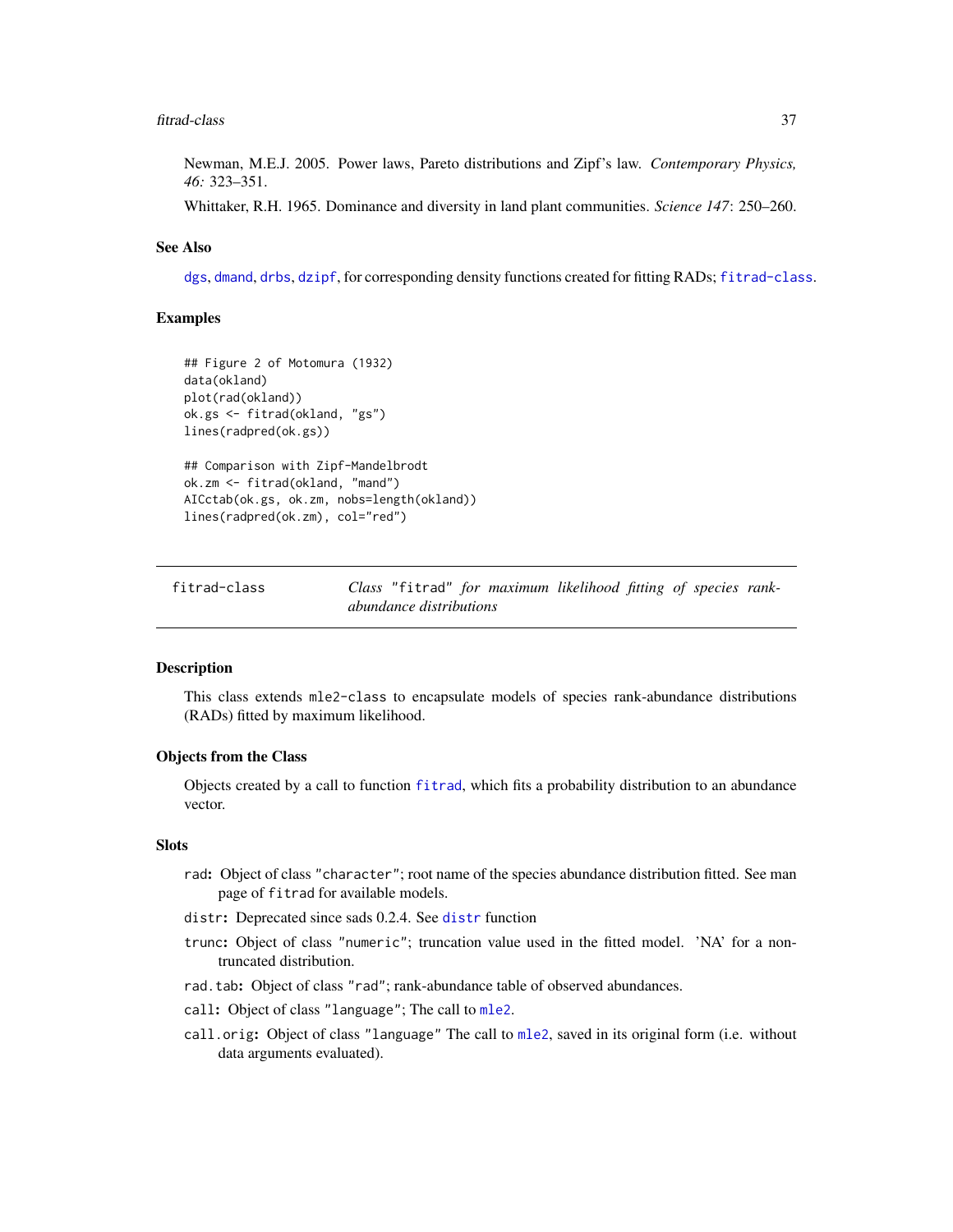- <span id="page-37-0"></span>coef: Object of class "numeric"; Vector of estimated parameters.
- fullcoef: Object of class "numeric"; Fixed and estimated parameters.
- vcov: Object of class "matrix"; Approximate variance-covariance matrix, based on the second derivative matrix at the MLE.
- min: Object of class "numeric"; Minimum value of objective function = minimum negative loglikelihood.
- details: Object of class "list"; Return value from [optim](#page-0-0).
- minuslogl: Object of class "function"; The negative log-likelihood function.
- method: Object of class "character"; The optimization method used.
- data: Object of class "data. frame"; Data with which to evaluate the negative log-likelihood function.
- formula: Object of class "character"; If a formula was specified, a character vector giving the formula and parameter specifications.

optimizer: Object of class "character"; The optimizing function used.

#### Extends

Class ["mle2"](#page-0-0), directly.

#### Methods

- octavpred signature(object = "fitrad", sad = "missing",rad = "missing", coef = "missing", trunc = "mis "missing",  $N =$  "missing"): expected number of species per abundance [octav](#page-49-0)e, see octav and [octavpred](#page-50-0).
- **plot** signature(x = "fitrad",  $y =$  "ANY"): diagnostic plots of the fitted model.
- show signature(object = "fitrad"): Displays object.
- pprad signature( $x =$  "fitrad", sad = "missing", coef = "missing", trunc = "missing"): plot of observed vs predicted percentiles of the abundance distribution, details in [pprad](#page-55-0).
- qqrad signature( $x =$  "fitrad", sad = "missing", coef = "missing", trunc = "missing"): plot of observed vs predicted quantiles of the abundance distribution, details in [qqrad.](#page-58-0)
- radpred signature(object = "fitrad", sad = "missing",rad = "missing", coef = "missing", trunc = "missi "missing",  $S =$  "missing",  $N =$  "missing"): expected abundances of the 1st to n-th most abundant species, see [rad](#page-60-0) and [radpred](#page-63-0).

## **Note**

Class fitrad only adds four slots to class mle2. The descriptions of slots inherited from mle2-class replicate those in [mle2-class](#page-0-0).

## Author(s)

Paulo I Prado <prado@ib.usp.br> and Murilo Dantas Miranda, after Ben Bolker and R Core Team.

#### Source

this class builds on mle2-class of **bbmle** package (Bolker 2012), which in turn builds on mle-class.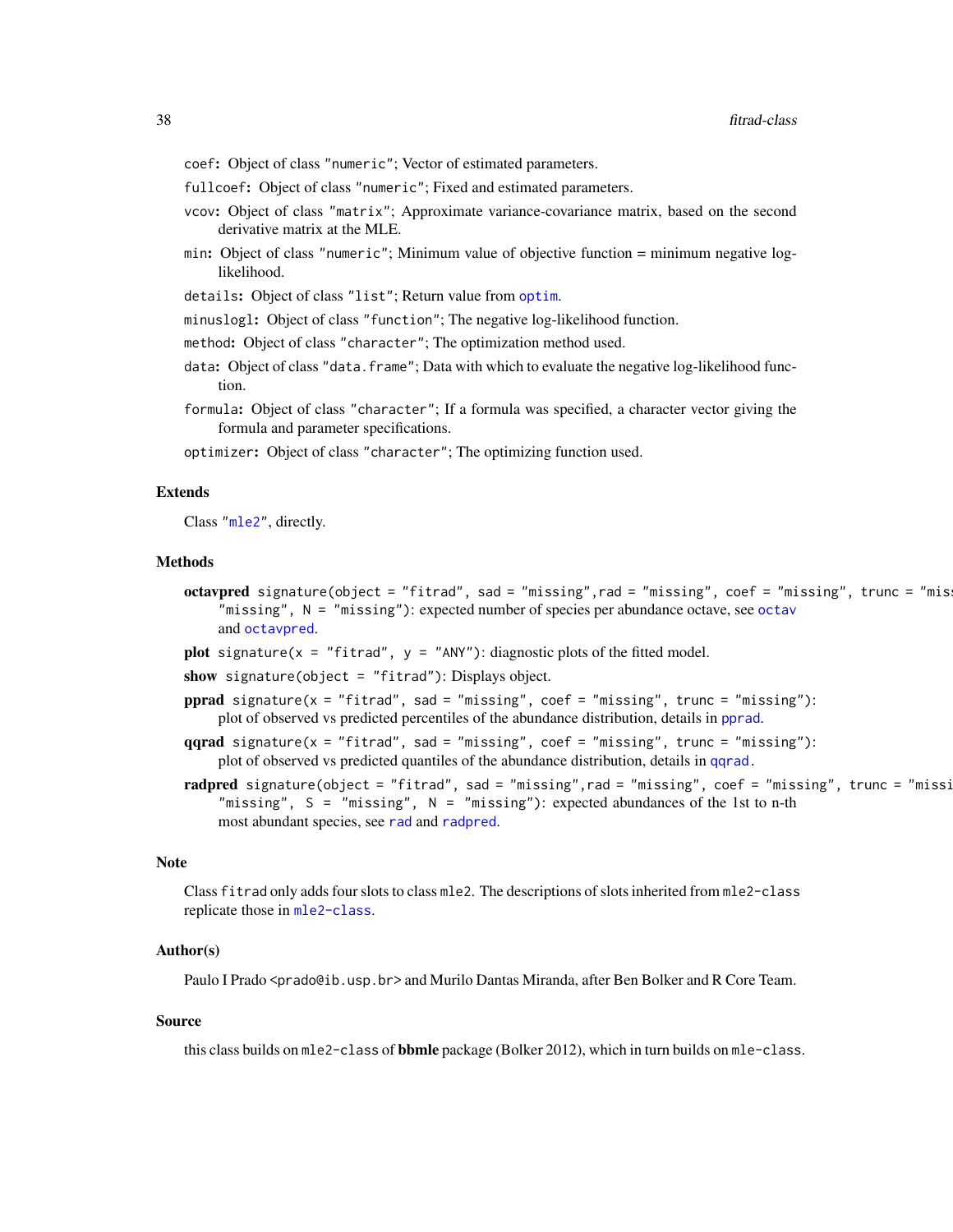#### <span id="page-38-2"></span>fitsad 39

## References

Bolker, B. and R Development Core Team 2012. bbmle: Tools for general maximum likelihood estimation. R package version 1.0.5.2. http://CRAN.R-project.org/package=bbmle

## See Also

[mle2-class](#page-0-0) for all methods available from which fitrad-class inherits; [fitrad](#page-34-0) for details on fitting RADs models; [octavpred](#page-50-0) and [radpred](#page-63-0) to get rank-abundance and frequencies of species in octaves predicted from fitted models.

#### Examples

```
ok.gser <- fitrad(okland, "gs")
## The class has a plot method to show diagnostic plots
par(mfrow=c(2,2))
plot(ok.gser)
# The same plot, but with relative abundances
plot(ok.gser, prop = TRUE)
par(mfrow=c(1,1))
## Some useful methods inherited from mle2-class
coef(ok.gser)
confint(ok.gser)
logLik(ok.gser)
## Model selection
ok.zipf <- fitrad(okland, "zipf")
AICctab(ok.gser, ok.zipf, nobs=length(moths), base=TRUE)
```
<span id="page-38-0"></span>fitsad *ML fitting of species abundance distributions*

## <span id="page-38-1"></span>Description

Fits probability distributions for abundances of species in a sample or assemblage by maximum likelihood.

# Usage

```
fitsad(x, sad = c("bs","gamma","geom","lnorm","ls","mzsm","nbinom","pareto",
       "poilog","power", "powbend", "volkov","weibull"), ...)
fitbs(x, trunc, ...)
```
fitgamma(x, trunc, start.value, ...)

fitgeom(x, trunc =  $0$ , start.value, ...)

fitlnorm(x, trunc, start.value, ...)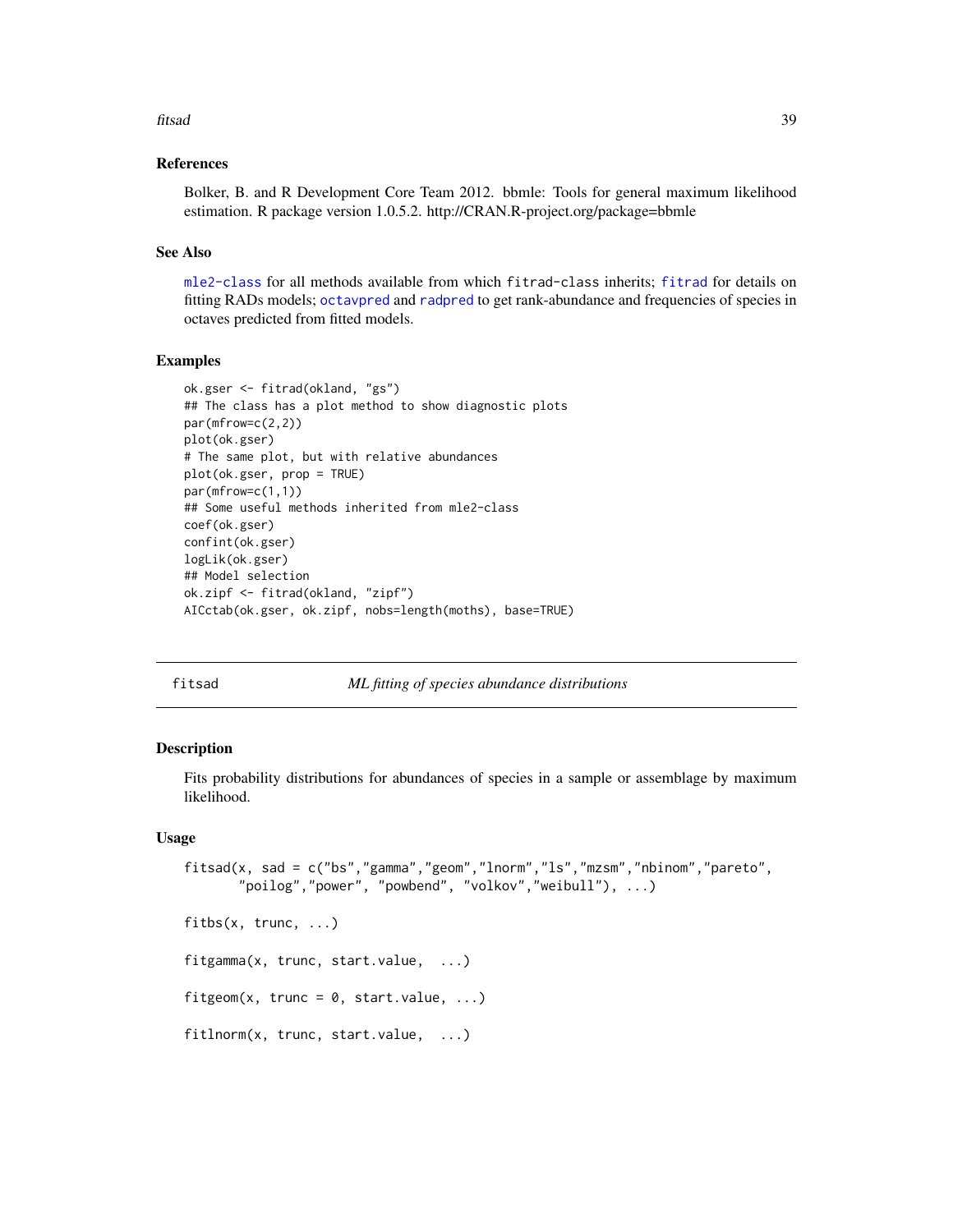```
fitls(x, trunc, start.value, upper = length(x), ...)
fitmzsm(x, trunc, start.value, upper = length(x), ...)
fitnbinom(x, trunc=0, start.value, ...)
fitpareto(x, trunc, start.value, upper = 20, ...)
fitpoilog(x, trunc = 0, ...)
fitpower(x, trunc, start.value, upper = 20, ...)
fitpowbend(x, trunc, start.value, ...)
fitvolkov(x, trunc, start.value, ...)
fitweibull(x, trunc, start.value, ...)
```
## Arguments

| x           | vector of (positive integer) quantiles. In the context of SADs, some abundance<br>measurement (e.g., number of individuals, biomass) of species in a sample or<br>ecological assemblage.                                                                                                                                                                                                                                                                                                                                                                                                                                    |
|-------------|-----------------------------------------------------------------------------------------------------------------------------------------------------------------------------------------------------------------------------------------------------------------------------------------------------------------------------------------------------------------------------------------------------------------------------------------------------------------------------------------------------------------------------------------------------------------------------------------------------------------------------|
| sad         | character; root name of community sad distribution to be fitted. "gamma" for<br>gamma distribution, "geom" for geometric distributions (not geometric series<br>rad model, dgs), "lnorm" for lognormal, "1s" for Fisher's log-series, "mzsm"<br>for Alonso & McKane's neutral metacommunity distribution, "nbinom" for neg-<br>ative binomial, "pareto" for Pareto distribution, "poilog" for Poisson-lognormal<br>distribution, "power" for power-law distribution, "powbend" for Pueyo's power-<br>bend distribution, "volkov" for Volkov's et al. neutral community distribution,<br>"weibull" for Weibull distribution. |
| trunc       | non-negative integer, trunc $> min(x)$ ; truncation point to fit a truncated dis-<br>tribution. For "poilog", "geom" and "nbinom" set trunc=NULL to avoid zero-<br>truncation (see details).                                                                                                                                                                                                                                                                                                                                                                                                                                |
| start.value | named numeric vector; starting values of free parameters to be passed to mle2.<br>Parameters should be named as in the corresponding density function, and in the<br>same order.                                                                                                                                                                                                                                                                                                                                                                                                                                            |
| upper       | real positive; upper bound for Brent's one-parameter optimization method (de-<br>fault), for fits that use this method by default. See details and optim.                                                                                                                                                                                                                                                                                                                                                                                                                                                                   |
| $\cdots$    | in fitsad further arguments to be passed to the specific fitting function (most<br>used are trunc, start. value) In the specific fitting functions further arguments<br>to be passed to mle2.                                                                                                                                                                                                                                                                                                                                                                                                                               |

## Details

fitsad is simply a wrapper that calls the specific functions to fit the distribution chosen with the argument sad. Users can interchangeably use fitsad or the individual functions detailed below (e.g. fitsad(x, sad="geom", ...) is the same as fitgeom(x, ...) and so on).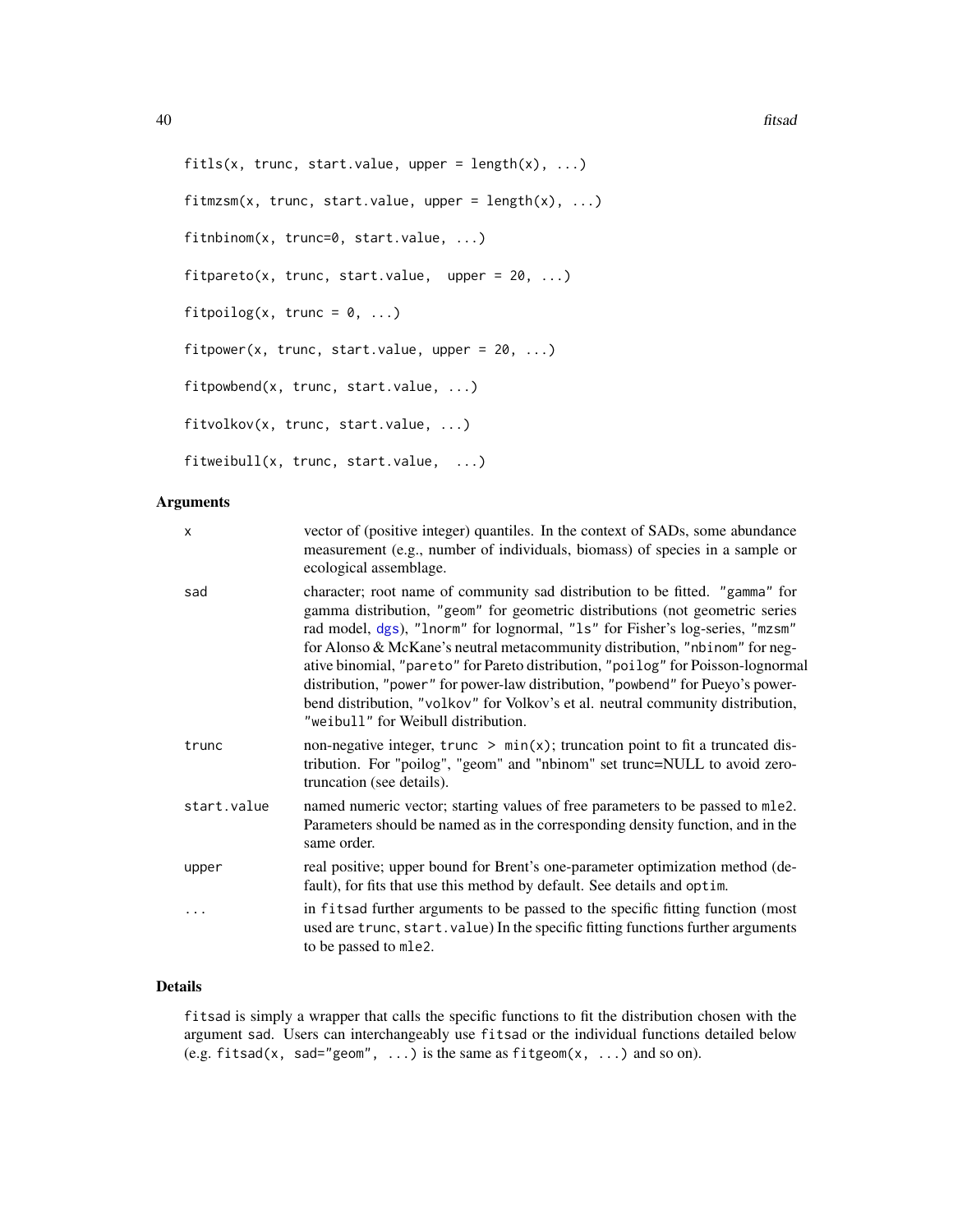#### <span id="page-40-0"></span>fitsad 41

The distributions are fitted by the maximum likelihood method using numerical optimization, with mle2. The resulting object is of fitsad-class which can be handled with mle2 methods for fitted models and has also some additional methods for SADs models (see [fitsad-class](#page-43-0) and examples).

Functions fitgamma, fitlnorm and fitweibull fit the standard continuous distributions most used as SADs models. As species with null abundances in the sample are in general unknown, the fit to continuous distributions can be improved by truncation to some value above zero (see example). Convergence problems can occur when fitting with truncation, and can be solved with sensible starting values. fitgamma uses Chapman's (1956) fitting method to find starting values for the truncated gamma distribution, and fitweibull uses Rinne's (2009, p. 413) method (thanks to Mario Jose Marques-Azevedo).

Functions fitgeom, fitnbinom fits geometric and negative binomial distributions which are two discrete standard distributions also used to fit SADs. Since species with zero individuals in the sample are in general unknown, these functions fit by default zero-truncated distributions. To avoid zero-truncation set trunc=NULL. Using the geometric distribution as a SAD model is not to be confounded for fitting the Geometric series [fitgs](#page-34-1) as a rank-abundance distribution (RAD) model.

Function fitls implements the original numerical recipe by Fisher (1943) to fit the log-series distribution, given a vector of species abundances. Alonso et al. (2008, supplementary material) showed that this recipe gives the maximum likelihood estimate of Fisher's alpha, the single parameter of the log-series. Fitting is done through numerical optimization with the uniroot function, following the code of the function fishers.alpha of the untb package. After that, the estimated value of alpha parameter is used as the starting value to get the Log-likelihood from the log-series density function dls, using the function mle2. The total number of individuals in the sample, N, is treated as a fixed parameter in this implementation, in order to maintain coherence with similar parameters from fitvolkov and fitmzsm (see below). Fixed parameters in the model specification do not contribute to the model degrees of freedom, and are not accounted in standard error calculations.

Functions fitpower, fitpowbend and fitpareto fit power-law distributions with one and twoparameters, that have been suggested as SADs models. The implementations of power and powerbend are for discrete distributions that do not include zeroes. The Pareto distribution is continuous and includes all non-negative numbers. Fisher's logseries are a special case of the power-bend, see [dpowbend](#page-24-0) and Pueyo (2006).

Function fitbs fits the Broken-stick distribution (MacArthur 1960). It is defined only by the observed number of elements S in the collection and collection size N. Thus once a sample is taken, the Broken-stick has no free parameters. Therefore, there is no actual fitting, but still fitbs calls mle2 with fixed parameters N and S and eval.only=TRUE to return an object of class fitsad to keep compatibility with other SADs models fitted to the same data. Therefore, the resulting objects allows most of the operations with SAD models, such as comparison with other models through model selection, diagnostic plots and so on (see [fitsad-class](#page-43-0)).

Function fitpoilog fits the Poisson-lognormal distribution. This is a compound distributions that describes the abundances of species in Poisson sample of community that follows a lognormal SAD. This is a sampling model of SAD, which is approximated by the 'veil line' truncation of the lognormal (Preston 1948). The Poisson-lognormal is the analytic solution for this sampling model, as Fisher's log-series is a analytic limit case for a Poisson-gamma (a.k.a negative binomial) distribution. As geometric and negative binomial distributions, the Poisson-lognormal includes zero, but the fit is zero-truncated by default, as for fitgeom, fitnbinom. To avoid zero-truncation set trunc=NULL.

fitmzsm fits the metacommunity Zero-sum multinomial distribution [dmzsm](#page-15-0) from the Neutral Theory of Biodiversity (Alonso and McKane 2004). The mZSM describes the SAD of a sample taken from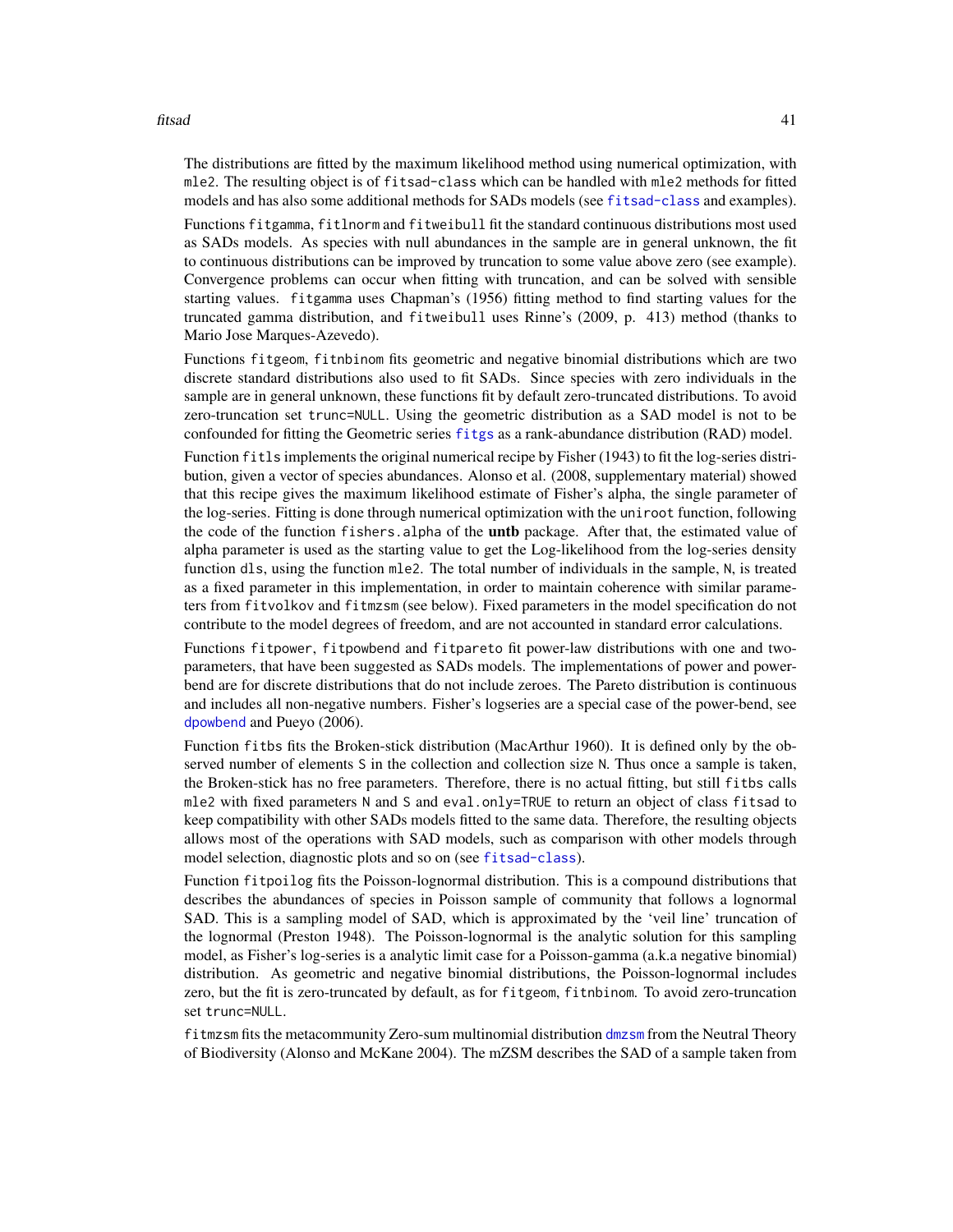<span id="page-41-0"></span>a neutral metacommunity under random drift. It has two parameters, the number of individuals in the sample J and theta, the 'fundamental biodiversity number'. Because J is known from the sample size, the fit resumes to estimate a single parameter, theta. By default, fitmzsm fits mZSM to a vector of abundances with Brent's one-dimensional method of optimization (see optim). The log-series distribution (Fisher et al. 1943) is a limiting case of mZSM (Hubbel 2001), and theta tends to Fisher's alpha as J increases. In practice the two models provide very similar fits to SADs (see example).

Function fitvolkov fits the SAD model for a community under neutral drift with immigration (Volkov et al. 2003). The model is a stationary distribution deduced from a stochastic process compatible with the Neutral Theory of Biodiversity (Hubbell 2001). It has two free parameters, the 'fundamental biodiversity number' theta, and the immigration rate m (see [dvolkov](#page-30-0)) fitvolkov builds on function volkov from package **unth** to fit Volkov's *et al.* SAD model to a vector of abundances. The fit can be extremely slow even for vectors of moderate size.

# Value

An object of fitsad-class which inherits from mle2-class and thus has methods for handling results of maximum likelihood fits from mle2 and also specific methods to handle SADs models (see [fitsad-class](#page-43-0)).

## Author(s)

Paulo I Prado <prado@ib.usp.br> and Murilo Dantas Miranda, after Ben Bolker, R Core Team, Robin Hanking, Vidar Grøtan and Steinar Engen.

## Source

all fitting functions builds on  $m$ le2 and methods from **bbmle** package (Bolker 2012), which in turn builds on mle function and associated classes and methods; fitls and fitvolkov use codes and functions from **untb** package (Hankin 2007); fitpoilog builds on **poilog** package (Grøtan & Engen 2008).

#### References

Alonso, D. and McKane, A.J. 2004. Sampling Hubbell's neutral model of biodiversity. *Ecology Letters 7*:901–910

Alonso, D. and Ostling, A., and Etienne, R.S. 2008 The implicit assumption of symmetry and the species abundance distribution. *Ecology Letters, 11*: 93-105.

Bolker, B. and R Development Core Team 2012. bbmle: Tools for general maximum likelihood estimation. R package version 1.0.5.2. http://CRAN.R-project.org/package=bbmle

Chapman, D. G. 1956. Estimating the parameters of a truncated gamma distribution. *The Annals of Mathematical Statistics, 27(2)*: 498–506.

Fisher, R.A, Corbert, A.S. and Williams, C.B. (1943) The Relation between the number of species and the number of individuals in a random sample of an animal population. *The Journal of Animal Ecology, 12(1)*: 42–58.

Grøtan, V. and Engen, S. 2008. poilog: Poisson lognormal and bivariate Poisson lognormal distribution. R package version 0.4.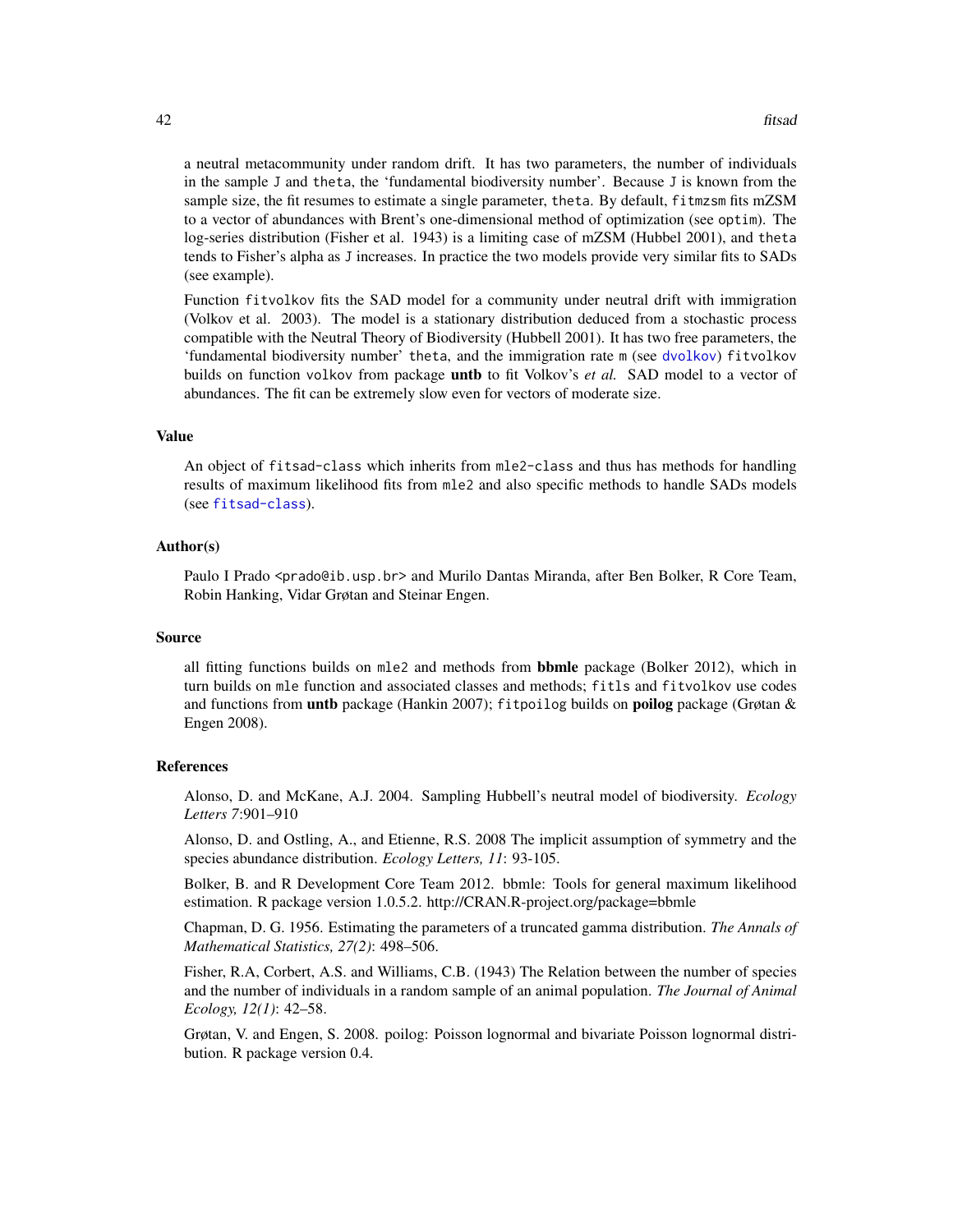#### <span id="page-42-0"></span>fitsad 43

Hankin, R.K.S. 2007. Introducing untb, an R Package For Simulating Ecological Drift Under the Unified Neutral Theory of Biodiversity. *Journal of Statistical Software 22* (12).

Hubbell, S.P. 2001. *The Unified Neutral Theory of Biodiversity*. Princeton University Press

MacArthur, R.H. 1960. On the relative abundance of species. *Am Nat 94*:25–36.

Magurran, A.E. 1989. *Ecological diversity and its measurement*. Princenton University Press.

Preston, F.W. 1948. The commonness and rarity of species. *Ecology 29*: 254–283.

Pueyo, S. (2006) *Diversity: Between neutrality and structure*, Oikos 112: 392-405.

Rinne, H. 2009. *The Weibull distribution: a handbook*. CRC Press

Volkov, I., Banavar, J. R., Hubbell, S. P., Maritan, A. 2003. Neutral theory and relative species abundance in ecology. *Nature 424*:1035–1037.

# See Also

[dls](#page-11-0), [dmzsm](#page-15-0), [dpareto](#page-17-0), [dpoilog](#page-20-0), [dpower](#page-26-0), [dvolkov](#page-30-0), [dpowbend](#page-24-0) for corresponding density functions created for fitting SADs; standard distributions dweibull, dgamma, dgeom, dlnorm, dnbinom; [fitsad-class](#page-43-0).

## Examples

```
## Magurran (1989) example 5:
## birds in an Australian forest
mag5 <- c(103, 115, 13, 2, 67, 36, 51, 8, 6, 61, 10, 21,
          7, 65, 4, 49, 92, 37, 16, 6, 23, 9, 2, 6, 5, 4,
          1, 3, 1, 9, 2)
mag5.bs <- fitsad(mag5, "bs")
summary(mag5.bs)## no estimated coefficient
coef(mag5.bs) ## fixed coefficients N and S
## Diagnostic plots
par(mfrow=c(2, 2))plot(mag5.bs)
par(mfrow=c(1, 1))data(moths) #Fisher's moths data
moths.mzsm <- fitmzsm(moths) ## same as fitsad(moths, sad="mzsm")
## fit to log-series
moths.ls <- fitsad(moths, sad="ls")
coef(moths.ls)
coef(moths.mzsm) ## Compare with theta=38.9, Alonso&McKanne (2004)
## Diagnostic plots
par(mfrow=c(2, 2))plot(moths.mzsm)
par(mfrow=c(1, 1))
## Graphical comparison
plot(rad(moths))
lines(radpred(moths.ls))
lines(radpred(moths.mzsm), col="red", lty=2)
legend("topright", c("log-series", "mZSM"), lty=1, col=c("blue","red"))
```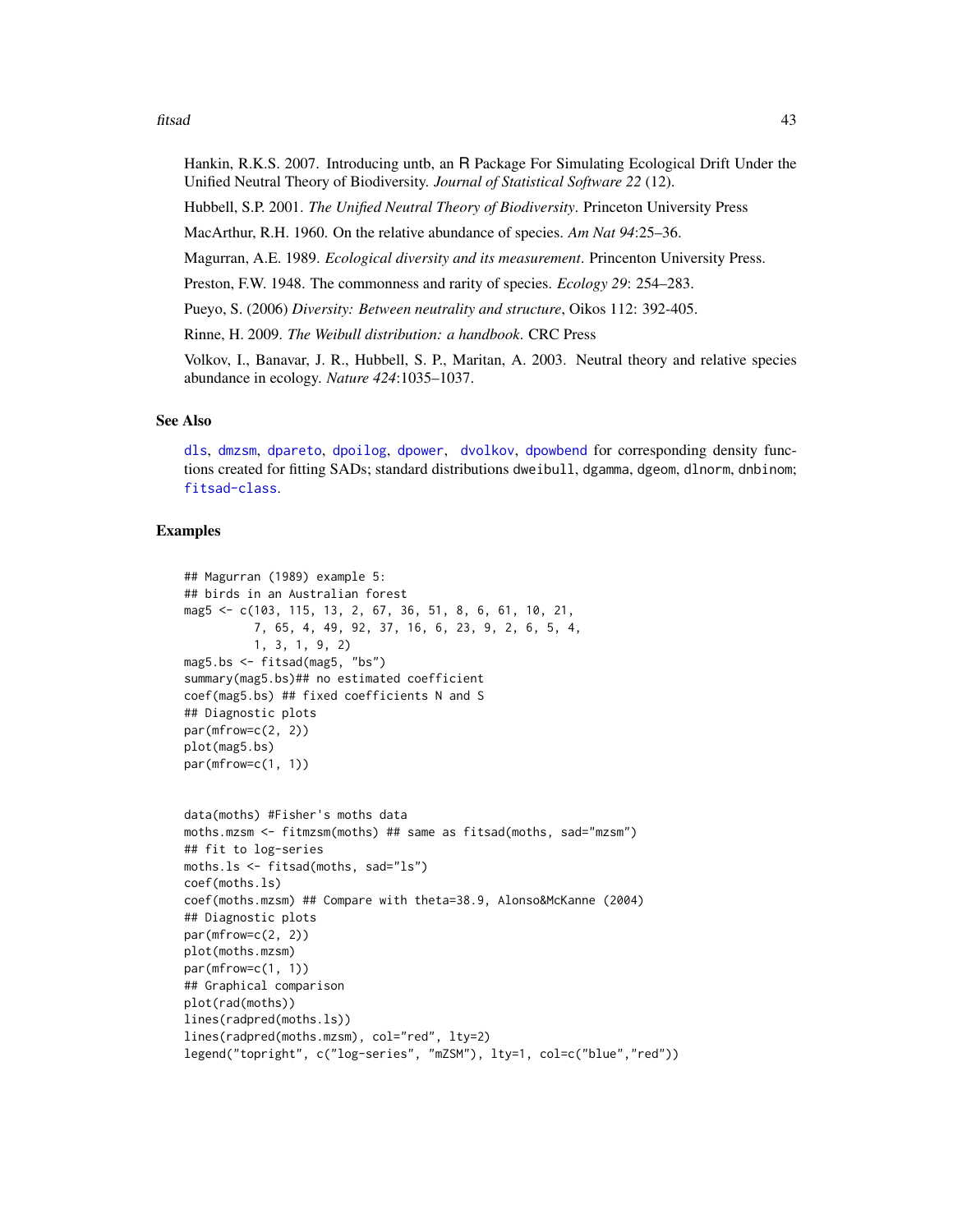```
## Two more models: truncated lognormal and Poisson-lognormal
moths.ln <- fitsad(moths, "lnorm", trunc=0.5)
moths.pln <- fitsad(moths, "poilog")
## Model selection
AICtab(moths.ln, moths.pln, moths.ls, moths.mzsm, weights=TRUE)
## Biomass as abundance variable
data(ARN82.eB.apr77) #benthonic marine animals
AR.ln <- fitsad(ARN82.eB.apr77, sad="lnorm")
AR.g <- fitsad(ARN82.eB.apr77, sad="gamma")
AR.wb <- fitsad(ARN82.eB.apr77, sad="weibull")
plot(octav(ARN82.eB.apr77))
lines(octavpred(AR.ln))
lines(octavpred(AR.g), col="red")
lines(octavpred(AR.wb), col="green")
legend("topright", c("lognormal", "gamma", "weibull"),lty=1, col=c("blue","red", "green"))
AICctab(AR.ln, AR.g, AR.wb, nobs=length(ARN82.eB.apr77), weights=TRUE)
```
<span id="page-43-0"></span>fitsad-class *Class* "fitsad" *for maximum likelihood fitting of species abundance distributions*

#### **Description**

This class extends mle2-class to encapsulate models of species abundance distributions (SADs) fitted by maximum likelihood.

## Objects from the Class

Objects created by a call to function [fitsad](#page-38-0), which fits a probability distribution to an abundance vector.

#### Slots

- sad: Object of class "character"; root name of the species abundance distribution fitted. See man page of fitsad for available models.
- distr: Deprecated since sads 0.2.4. See [distr](#page-10-0) function
- trunc: Object of class "numeric"; truncation value used in the fitted model. 'NA' for a nontruncated distribution.
- call: Object of class "language"; The call to [mle2](#page-0-0).
- call.orig: Object of class "language" The call to [mle2](#page-0-0), saved in its original form (i.e. without data arguments evaluated).
- coef: Object of class "numeric"; Vector of estimated parameters.
- fullcoef: Object of class "numeric"; Fixed and estimated parameters.
- vcov: Object of class "matrix"; Approximate variance-covariance matrix, based on the second derivative matrix at the MLE.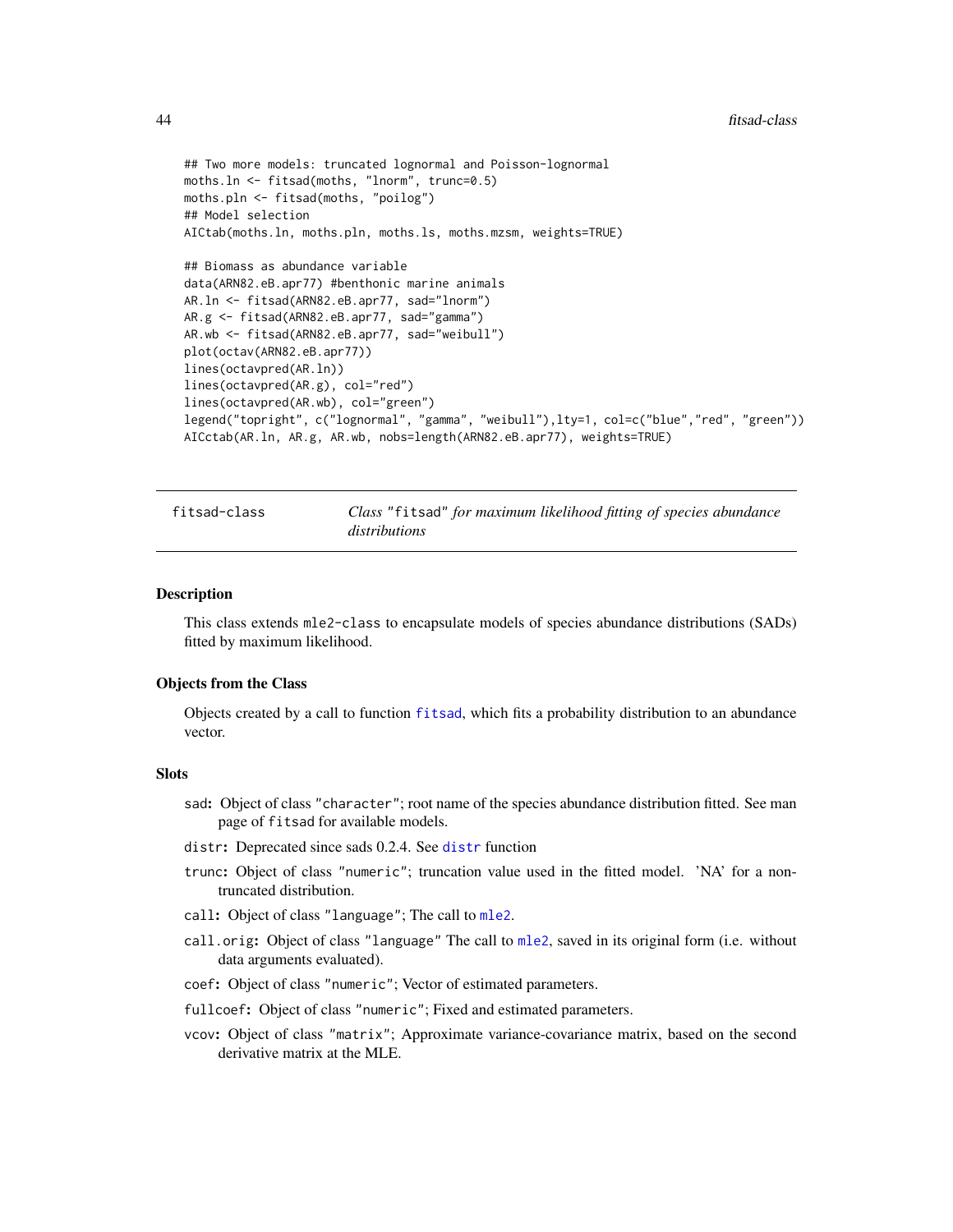#### <span id="page-44-0"></span>fitsad-class 45

- min: Object of class "numeric"; Minimum value of objective function = minimum negative loglikelihood.
- details: Object of class "list"; Return value from [optim](#page-0-0).
- minuslogl: Object of class "function"; The negative log-likelihood function.
- method: Object of class "character"; The optimization method used.
- data: Object of class "data. frame"; Data with which to evaluate the negative log-likelihood function.
- formula: Object of class "character"; If a formula was specified, a character vector giving the formula and parameter specifications.

optimizer: Object of class "character"; The optimizing function used.

# Extends

Class ["mle2"](#page-0-0), directly.

## Methods

- octavpred signature(object = "fitsad", sad = "missing", rad = "missing", coef = "missing", trunc = "mis "missing",  $N =$  "missing"): expected number of species per abundance [octav](#page-49-0)e, see octav and [octavpred](#page-50-0).
- plot signature( $x =$  "fitsad",  $y =$  "ANY"): diagnostic plots of the fitted model.
- show signature(object = "fitsad"): Displays object.
- ppsad signature(x = "fitsad", sad = "missing", coef = "missing", trunc = "missing"): plot of observed vs predicted percentiles of the abundance distribution, details in [ppsad](#page-55-0).
- $qqsad$  signature(x = "fitsad", sad = "missing", coef = "missing", trunc = "missing", distr = "missing") plot of observed vs predicted quantiles of the abundance distribution, details in [qqsad.](#page-58-0)
- radpred signature(object = "fitsad", sad = "missing",rad = "missing", coef = "missing", trunc = "missi "missing",  $S =$  "missing",  $N =$  "missing"): expected abundances of the 1st to n-th most abundant species, see [rad](#page-60-0) and [radpred](#page-63-0).

#### Note

Class fitsad only adds three slots to class mle2. The descriptions of slots inherited from mle2-class replicate those in [mle2-class](#page-0-0).

#### Author(s)

Paulo I Prado <prado@ib.usp.br> and Murilo Dantas Miranda, after Ben Bolker and R Core Team.

## Source

this class builds on mle2-class of **bbmle** package (Bolker 2012), which in turn builds on mle-class.

## References

Bolker, B. and R Development Core Team 2012. bbmle: Tools for general maximum likelihood estimation. R package version 1.0.5.2. http://CRAN.R-project.org/package=bbmle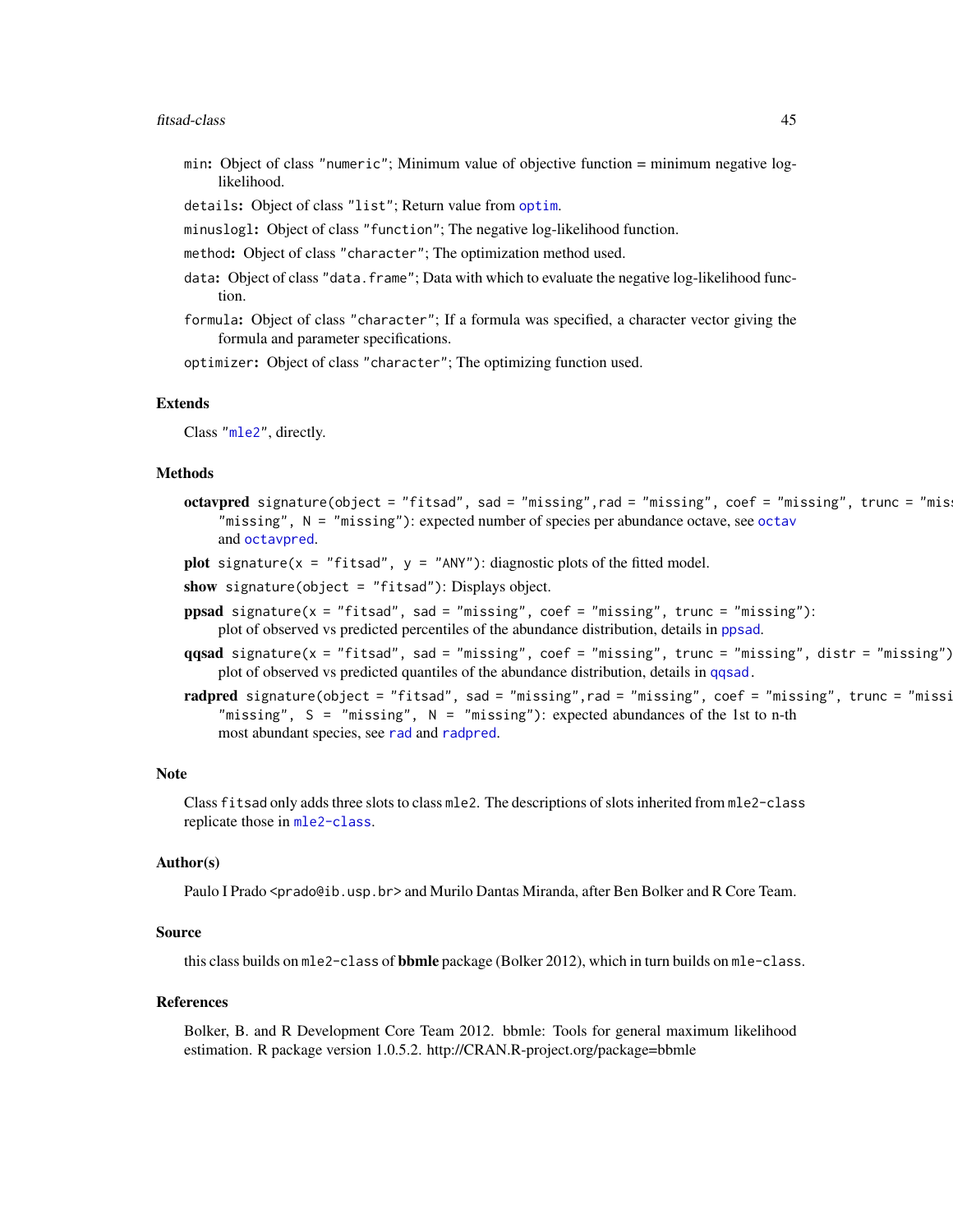## <span id="page-45-0"></span>See Also

[mle2-class](#page-0-0) for all methods available from which fitsad-class inherits; [fitsad](#page-38-0) for details on fitting SADs models; [octavpred](#page-50-0) and [radpred](#page-63-0) to get rank-abundance and frequencies of species in octaves predicted from fitted models.

## Examples

```
moths.ls <- fitsad(moths, "ls")
## The class has a plot method to show diagnostic plots
par(mfrow=c(2,2))
plot(moths.ls)
# the same plot, but with relative abundances
plot(moths.ls, prop = TRUE)
par(mfrow=c(1,1))
## Some useful methods inherited from mle2-class
coef(moths.ls)
confint(moths.ls)
logLik(moths.ls)
## Model selection
moths.ln <- fitsad(moths, "lnorm", trunc=0.5)
AICctab(moths.ls, moths.ln, nobs=length(moths), base=TRUE)
```
ICtab *Compute table of information criteria and auxiliary info*

# **Description**

This functions reimplement some functionality from package bbmle to work better with objects from the classes [fitsad-class](#page-43-0) and [fitrad-class](#page-36-0).

## Methods

AIC signature("mle2"): Akaike information criterion.

AICc signature("mle2"): Akaike information criterion corrected for small samples.

nobs signature(object = "fitsad"): Number of observations.

nobs signature(object = "fitrad"): Number of observations.

## Author(s)

Paulo I Prado <prado@ib.usp.br>, Andre Chalom and Murilo Dantas Miranda, after Ben Bolker and R Core Team.

#### See Also

[mle2-class](#page-0-0) for all methods available from which fitsad-class inherits; [fitsad](#page-38-0) for details on fitting SADs models.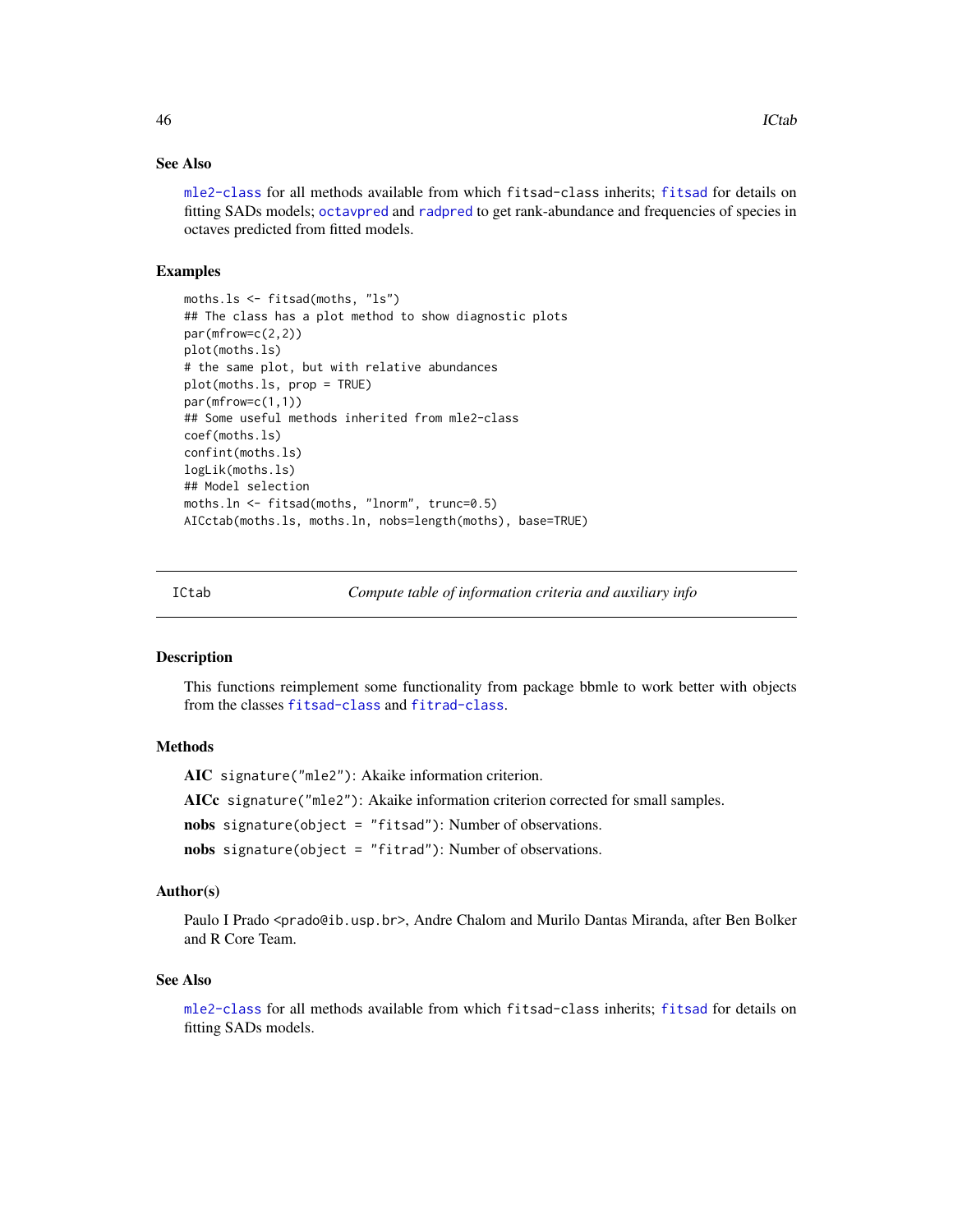<span id="page-46-0"></span>likelregions-class *Class* "likelregions" *for likelihood profiles of maximum likelihood fits*

## Description

This class provides a list of likelihood intervals for the parameters of a maximum likelihood fit. See the help on the function [likelregions](#page-53-0) for details.

#### Examples

```
x1.gamma <- fitgamma(moths)
x1.p <- profile(x1.gamma)
likelregions(x1.p)
# Compare with...
confint(x1.p)
```
moths *Moths caught with light traps at Rothamsted 1933-1936*

#### Description

Number of captured individuals of species of nocturnal macrolepidoptera (moths) in light traps at the Rothamsted Experimental Station, UK between 1933 and 1936.

#### Usage

data(moths)

# Format

A unnamed vector of 240 integers.

## Details

This is one of the datasets that C. B. Williams used to show the application of Fisher's log-series to describe the abundance of species in a random sample of a biological community.

#### Source

Column I of table 3 of Fisher et al. (1943), which did not provide species names.

## References

Fisher, R.A., Corbert, A.S. and Williams, C.B. 1943. The Relation between the number of species and the number of individuals in a random sample of an animal population. *The Journal of Animal Ecology, 12*: 42–58.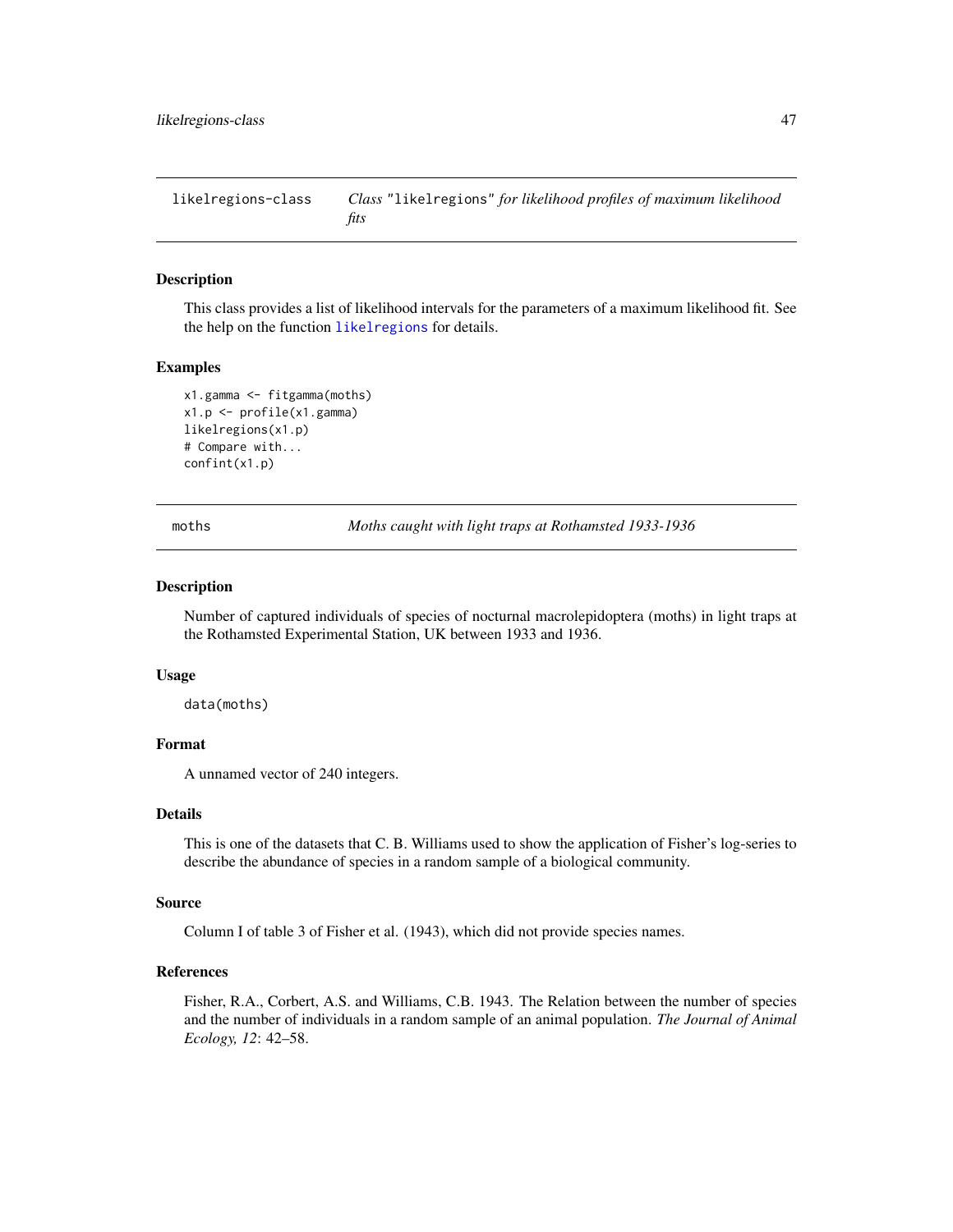# Description

Data frame of frequencies of entities (usually species) in classes of logarithm of abundances at base 2 (Preston's octaves).

# Usage

```
## S4 method for signature 'octav'
lines(x, prop=FALSE, mid=TRUE, ...)
## S4 method for signature 'octav'
plot(x, prop=FALSE, x.oct=FALSE, par.axis=list(), ...)
## S4 method for signature 'octav'
points(x, prop=FALSE, mid=TRUE, ...)
```
## Arguments

| $\mathsf{x}$ | an object of class octav                                                                                                                                            |
|--------------|---------------------------------------------------------------------------------------------------------------------------------------------------------------------|
| prop         | logical; if TRUE relative frequencies are returned.                                                                                                                 |
| x.oct        | logical; if TRUE axis labels are octave numbers, if FALSE upper limit of abun-<br>dance class are used as labels.                                                   |
| mid          | logical; if TRUE x coordinates of abundances are set to the mid of each octave, if<br>FALSE x coordinates of abundances are the values of its octave (see examples) |
| par.axis     | list; further graphical parameters for the plot axes.                                                                                                               |
| $\cdot$      | further parameters to be passed to lines, points or plot functions (except axes<br>in plot, which are set by par. axis.                                             |

## Objects from the Class

Objects can be created by calls of the form new("octav", ...), but most often by a call to [octav](#page-49-0) or [octavpred.](#page-50-0)

#### **Slots**

- .Data: Object of class "list" a data frame of three vectors: octave number (integer), which is the upper limit of the class in log2; upper limit of the class in arithmetic scale (numeric); number of cases in each class (numeric).
- names: Object of class "character"; names of the three vectors of .Data, "octave", "upper", and "Freq", respectively.
- row.names: Object of class "data.frameRowLabels"; default line names for .Data.

.S3Class: Object of class "character"; indicates inheritance from S3 class data.frame.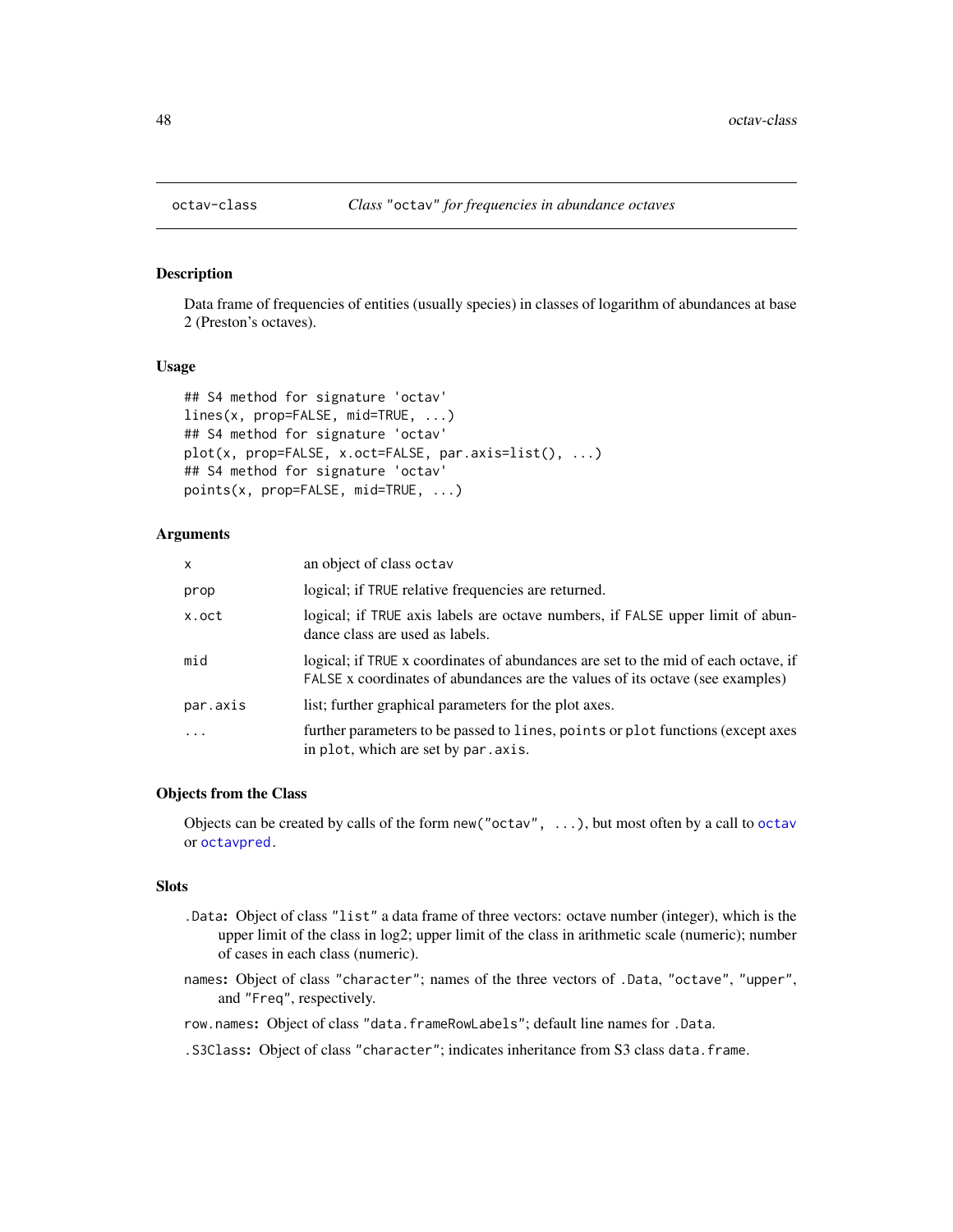#### <span id="page-48-0"></span>octav-class 49

#### Extends

Class ["data.frame"](#page-0-0), directly. Class ["list"](#page-0-0), by class "data.frame", distance 2. Class ["oldClass"](#page-0-0), by class "data.frame", distance 2. Class ["vector"](#page-0-0), by class "data.frame", distance 3.

## Methods

- lines signature( $x = "octav")$ : adds frequency data contained in the object as lines in an octave plot created by plot method.
- plot signature( $x = "octav", y = "ANY")$ : creates a histogram of frequencies of species in each octave in the object, a.k.a 'Preston plot'
- **points** signature( $x = "octav")$ : adds frequency data contained in the object as points in a octave plot created by plot method.

## Author(s)

Andre Chalom and Paulo I Prado <prado@ib.usp.br>

## References

Magurran, A.E. 1989. *Ecological diversity and its measurement*. Princenton University Press. Preston, F.W. 1948. The commonness and rarity of species. *Ecology 29*: 254–283.

#### See Also

[octav](#page-49-0) to get an object of the class from a vector of abundances; [octavpred](#page-50-0) to get an octav object of predicted abundances from a theoretical distribution; man page of prestonfit in package vegan for a detailed account of Preston's octaves and an alternative way to get octaves and model fitting.

## Examples

```
## Creates an octav object from an abundance vector
birds.oc <- octav(birds)
moths.oc <- octav(moths)
## default plot
plot(birds.oc)
## Octave values instead of abundances at x-axis
plot(moths.oc, x.oct=TRUE)
## Using line and argument prop to superpose two data sets
## (Fisher's et al moth data and Preston's bird data)
## mid=FALSE plots points at each octave value and not
## in the midclass (default, useful for histograms)
plot(moths.oc, col=NULL, border=NA, prop=TRUE, x.oct=TRUE, xlab="Octave")
lines(moths.oc, prop=TRUE, mid=FALSE)
lines(birds.oc, prop=TRUE, mid=FALSE, col="red")
```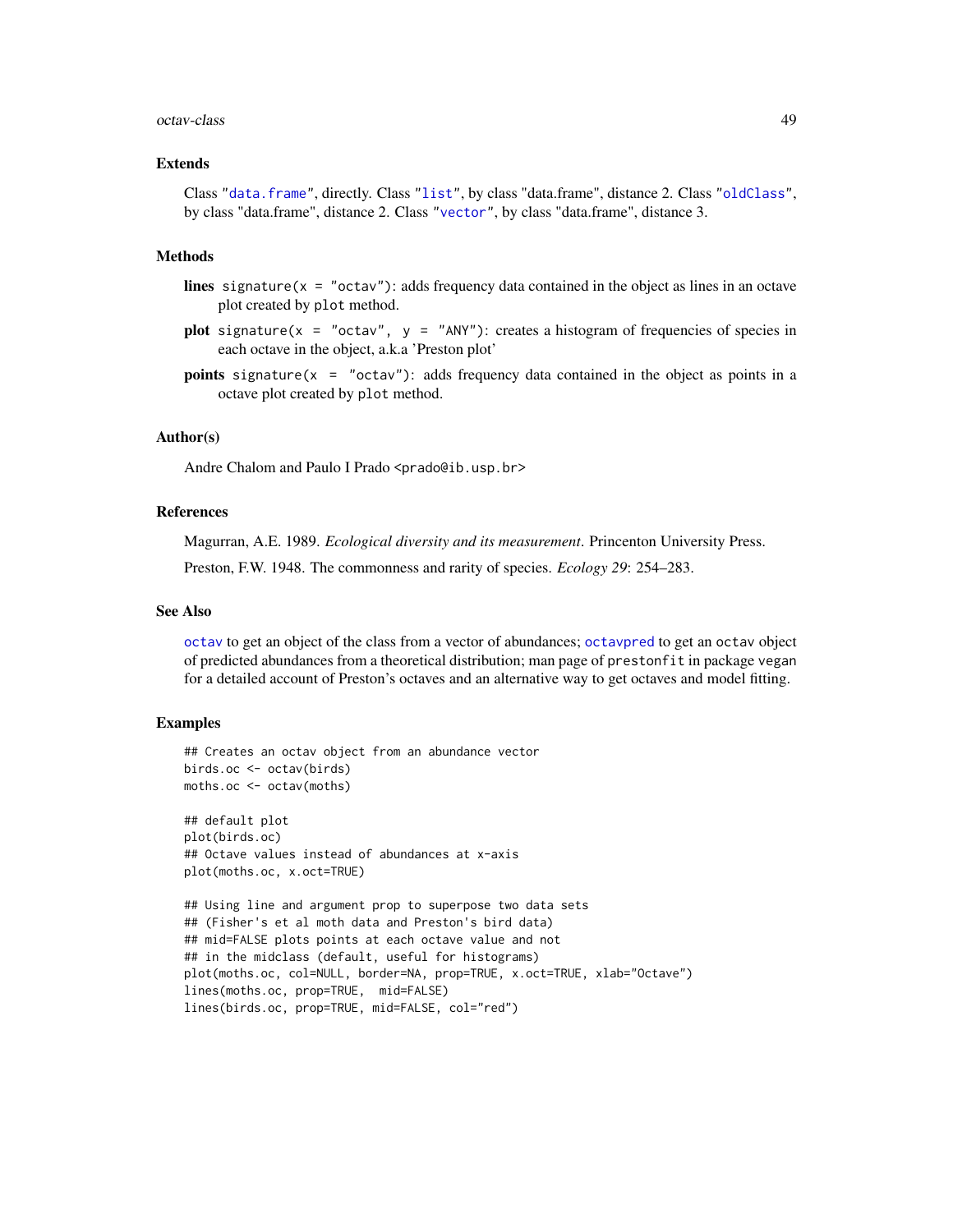<span id="page-49-1"></span>

# <span id="page-49-0"></span>**Description**

Creates an object of octav-class with number of species in octaves of abundances from a vector of abundances or from a fitted model.

# Usage

octav(x, oct, preston=FALSE)

#### **Arguments**

| $\mathsf{x}$ | a numerical vector of abundances or an object of class fits ad or fit rad.                                                                     |
|--------------|------------------------------------------------------------------------------------------------------------------------------------------------|
| oct          | integer vector; the octaves to tabulate abundances. Should include all abundance<br>values in x.                                               |
| preston      | logical; if 'TRUE' use Preston method to count frequencies (see details), if<br>'FALSE' class intervals are open on the left (default in cut). |

# Details

Preston (1948) popularized the use of histograms with logarithmic classes to depict species abundance distributions (Magurran 1989). Preston used classes at log base two, which he called 'octaves' as their end-points double from one class to the other. In Preston original method half of the species with abundances equal to the limits of octaves are credited to the neighboring octave. If preston=TRUE this non-standard method of class closure is applied. In general this makes the histogram more bell-shaped, as Preston expected (see example).

## Value

an object of class octav, which is a data frame with three vectors:

| octav | integer; octave number, which is the upper limit of the class in log2. |
|-------|------------------------------------------------------------------------|
| upper | numeric; upper limit of the class in arithmetic scale.                 |
| Frea  | integer or numeric; (relative) frequencies of species in each class.   |

# Methods

signature( $x = "numeric")$  number of species in each octave in a vector of species abundances.

- signature( $x =$  "fitsad") number of species in each octave in the original abundance vector used to fit a model with fitsad.
- signature( $x =$  "fitrad") number of species in each octave in the original abundance vector used to fit a model with fitrad.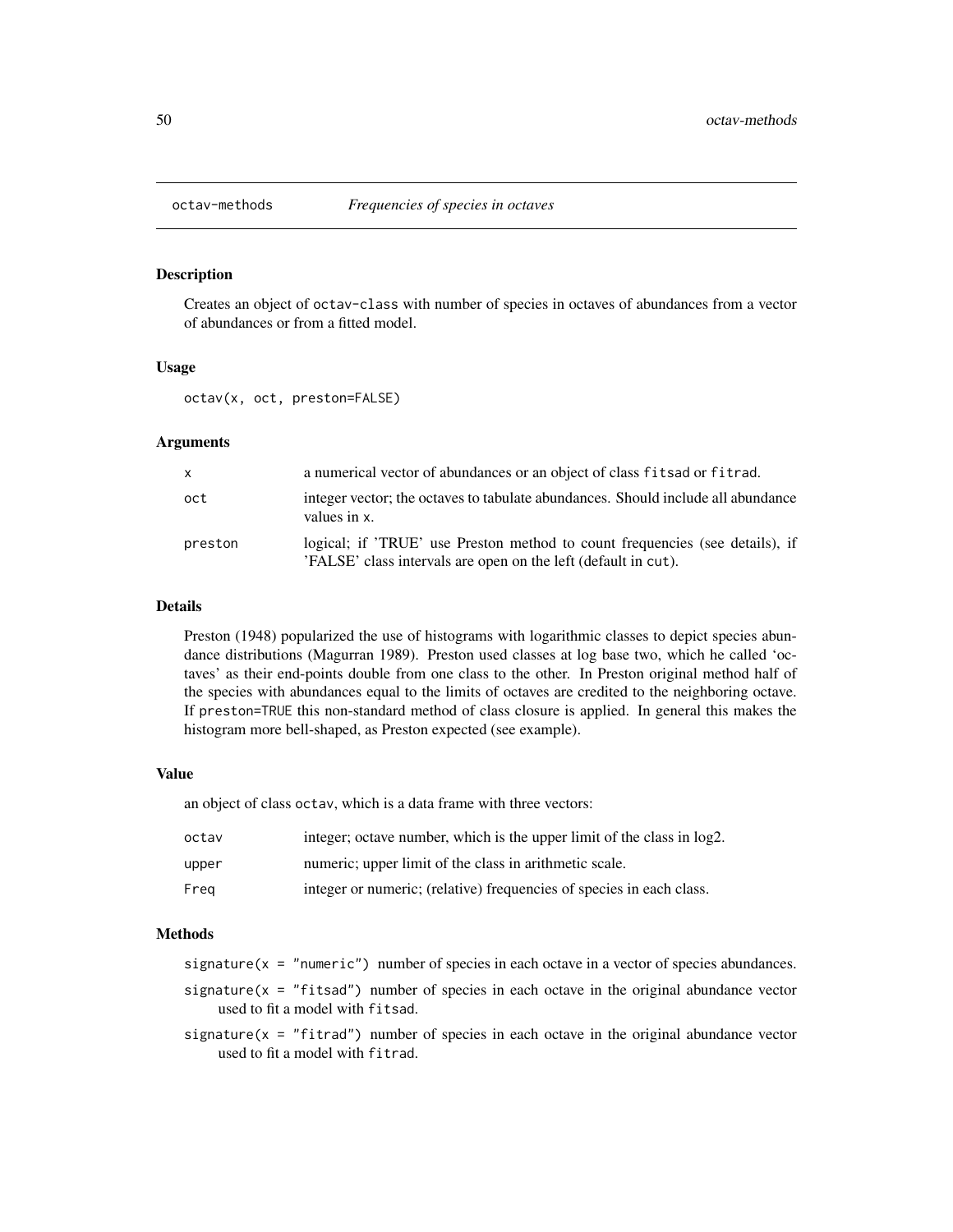# <span id="page-50-1"></span>octavpred-methods 51

#### Author(s)

Paulo I Prado <prado@ib.usp.br>, Andre Chalom and Murilo Dantas Miranda

## References

Magurran, A.E. 1989. *Ecological diversity and its measurement*. Princeton University Press. Preston, F.W. 1948. The commonness and rarity of species. *Ecology 29*: 254–283.

# See Also

[octav-class](#page-47-0) for methods to create an octave plot; [octavpred](#page-50-0) to get an octav object of predicted abundances from a theoretical distribution; [fitsad-class](#page-43-0) and [fitrad-class](#page-36-0) objects, from which you can also get an object of class octav; man page of prestonfit in package vegan for a detailed account of Preston's octaves and an alternative way to get octaves and fitting of species abundances distributions.

## Examples

```
## BCI tree data
(bci.oc1 <- octav(bci, preston=TRUE))
## Comparing with standard class closure
par(mfrow=c(1,2))
plot(octav(bci), main="octav(bci, preston=FALSE)")
plot(bci.oc1, main="octav(bci, preston=TRUE)")
par(mfrow=c(1,1))
```
octavpred-methods *Predicted frequencies of species in octaves*

# <span id="page-50-0"></span>**Description**

Creates an object of octav-class with the frequencies of species in octaves of abundances predicted by a species abundance distribution or by a rank-abundance distribution.

#### Arguments

| object   | an object of class fitrad or fitrad; fitted model of rank-abundance or species<br>abundances distributions. Alternatively a numeric vector abundances of species.                         |
|----------|-------------------------------------------------------------------------------------------------------------------------------------------------------------------------------------------|
| sad, rad | character; root name of sad or rad distribution to calculate expected percentiles.<br>See fits ad and fitrad for available distributions.                                                 |
| coef     | named list of numeric values; parameter values of the distribution given in sad<br>or rad. Parameters should be named as in the corresponding density function,<br>and in the same order. |
| trunc    | non-negative integer, trunc $> min(x)$ ; truncation point if fitted distribution is<br>truncated.                                                                                         |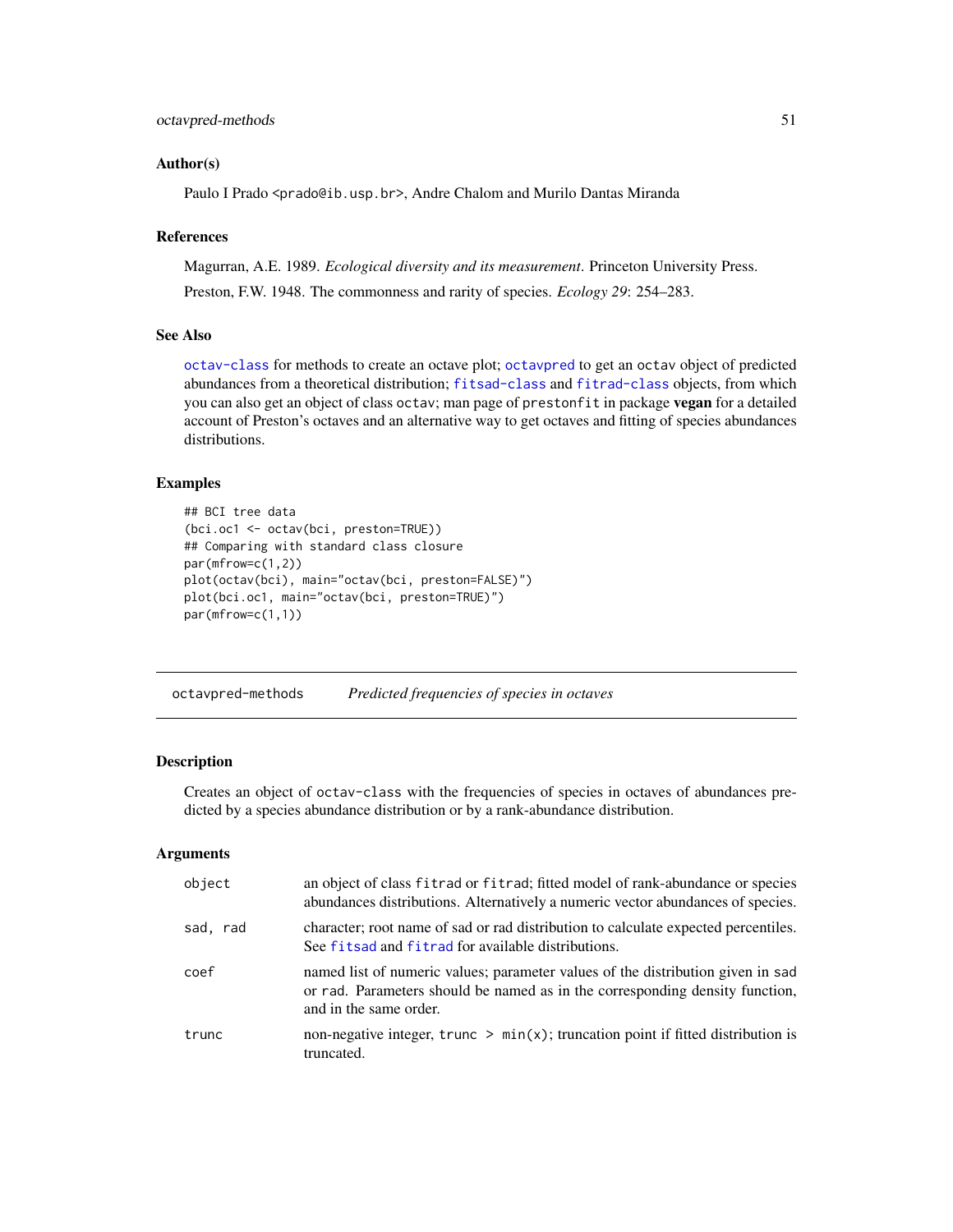<span id="page-51-0"></span>

| oct     | integer vector; the octaves to tabulate abundances, see octav. If not provided,<br>the octavpred method will generate an educated guess. |
|---------|------------------------------------------------------------------------------------------------------------------------------------------|
| S.      | positive integer; number of species in the sample.                                                                                       |
| N       | positive integer; number of individuals in the sample.                                                                                   |
| preston | logical. Should Preston original method be used? See octav.                                                                              |

#### Methods

- $signature(object = "fitrad", sad = "missing", rad = "missing", code = "missing", core; true = "missing", true = "missing",$ number of species in each octave predicted from a rank-abundance model fitted with function fitrad.
- $signature(object = "fitsad", sad = "missing", rad = "missing", code = "missing", coref = "missing", trunc = "missing",$ number of species in each octave predicted from an abundance distribution model fitted with function fitsad.
- $signature(object = "missing", sad = "character", rad = "missing", red = "missing", coeff = "list", trunc = "ANY", oct$ number of species in each octave predicted from an abundance distribution named by sad with parameters defined in coef.
- $signature(object = "numeric", sad = "character", rad = "missing", coef = "list", trunc = "ANY", oct$ same as previous method, but with S and N taken from a vector of abundances given by object.
- $signature(object = "missing", sad = "missing", rad = "character", coef = "list", trunc = "ANY", oct$ number of species in each octave predicted from an rank-abundance distribution named by rad with parameters defined in coef.
- $signature(object = "numeric", sad = "missing", rad = "character", code = "linear", core = "list", trunc = "ANY", oct$ same as previous method, but with S and N taken from a vector of abundances given by object.

## Author(s)

Paulo I Prado <prado@ib.usp.br>, Murilo Dantas Miranda and Andre Chalom.

#### See Also

[octav](#page-49-0) and [octav-class](#page-47-0) for generic function and methods to create an octave plot and details on abundance octaves; [fitsad-class](#page-43-0) and [fitrad-class](#page-36-0) objects, from which you can also get an object of class octav with observed and predicted values; man page of prestonfit in package vegan for a detailed account of Preston's octaves and an alternative way to get octaves and fitting of species abundances distributions.

#### Examples

```
## Predicted frequencies from a fitted model
## meta-community zero-sum multinomial for BCI data
bci.mzsm <- fitsad(bci, "mzsm")
bci.mzsm.oc <- octavpred(bci.mzsm)
## Preston plot with observed and predicted frequencies
plot(octav(bci))
lines(bci.mzsm.oc)
## Alternative model: local zero-sum multinomial
## Alonso & Mckane (Ecol. Lett. 2004, table 1) give theta = 44 and m = 0.15
```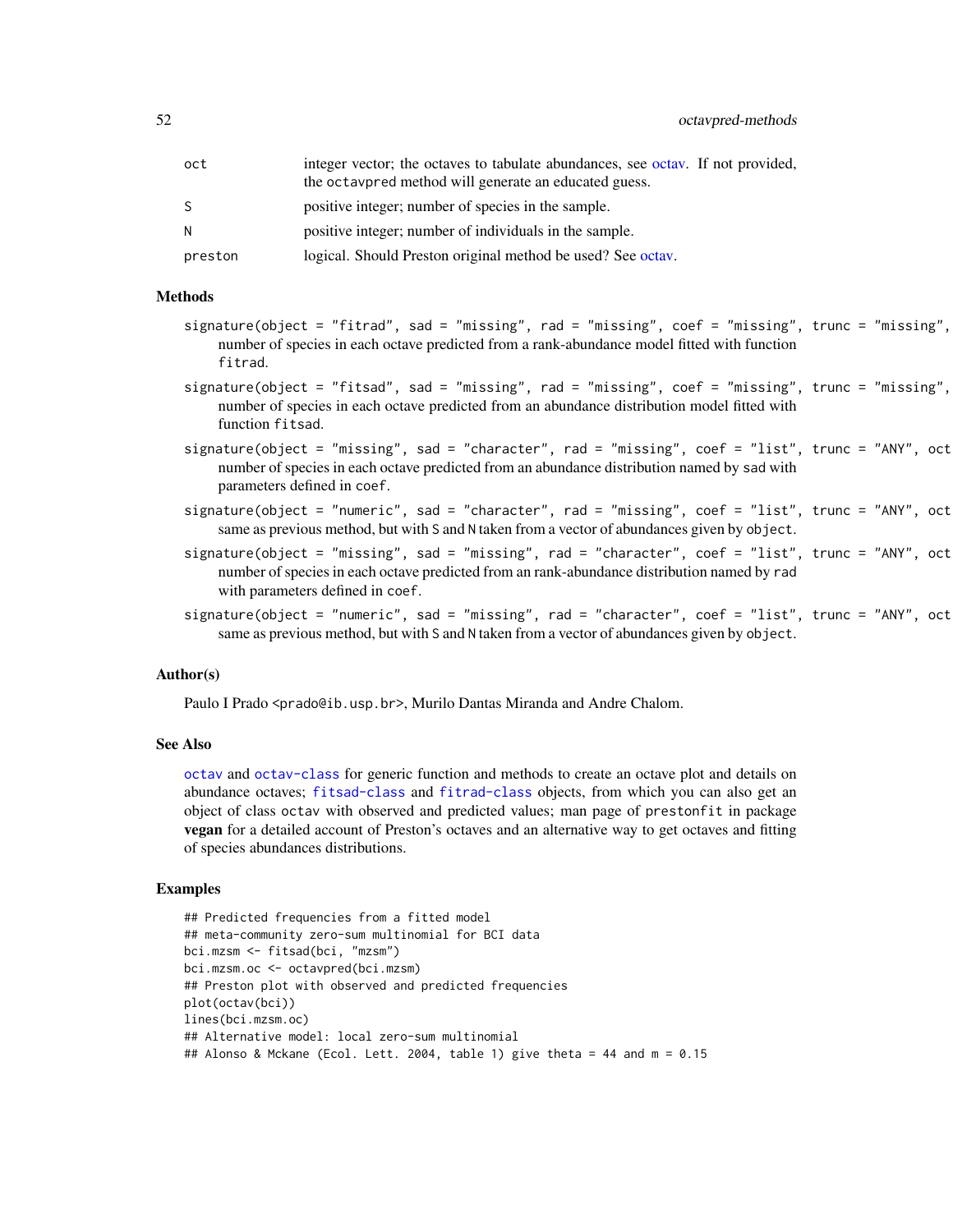#### <span id="page-52-0"></span>okland 53

```
bci.lzsm.oc <- octavpred( bci, sad = "volkov", coef =list(theta = 44, m = 0.15, J=sum(bci)) )
## Adding predicted frequencies to the plot
lines(bci.lzsm.oc, col = "red")
```
okland *Abundances of land snail species in Norway*

## Description

Number of individuals of 21 species of land snails caught in the vegetation in Norway, 1927.

## Usage

data(okland)

# Format

A unnamed vector of 21 integers.

# Details

This is one of the data sets that Isao Motomura used to demonstrate his 'law of geometric series' of the abundance of species in a sample of a biological community. The abundance values and fitted series are in figure 2 of Motomura (1932).

#### Source

Second column ('A') of table 5 of Okland (1930).

#### References

Motomura, I. 1932. On the statistical treatment of communities (in Japanese). *Zool. Mag. (Tokyo) 44*: 379–383. English translation in Appendix I in Doi, H. and Mori, T. 2012. The discovery of species-abundance distribution in an ecological community. *Oikos 122*: 179–182.

Okland, F. 1930. Quantitative Untersuchungen der Landschneckenfauna Norwegens. I. *Zoomorphology 16:* 748–804.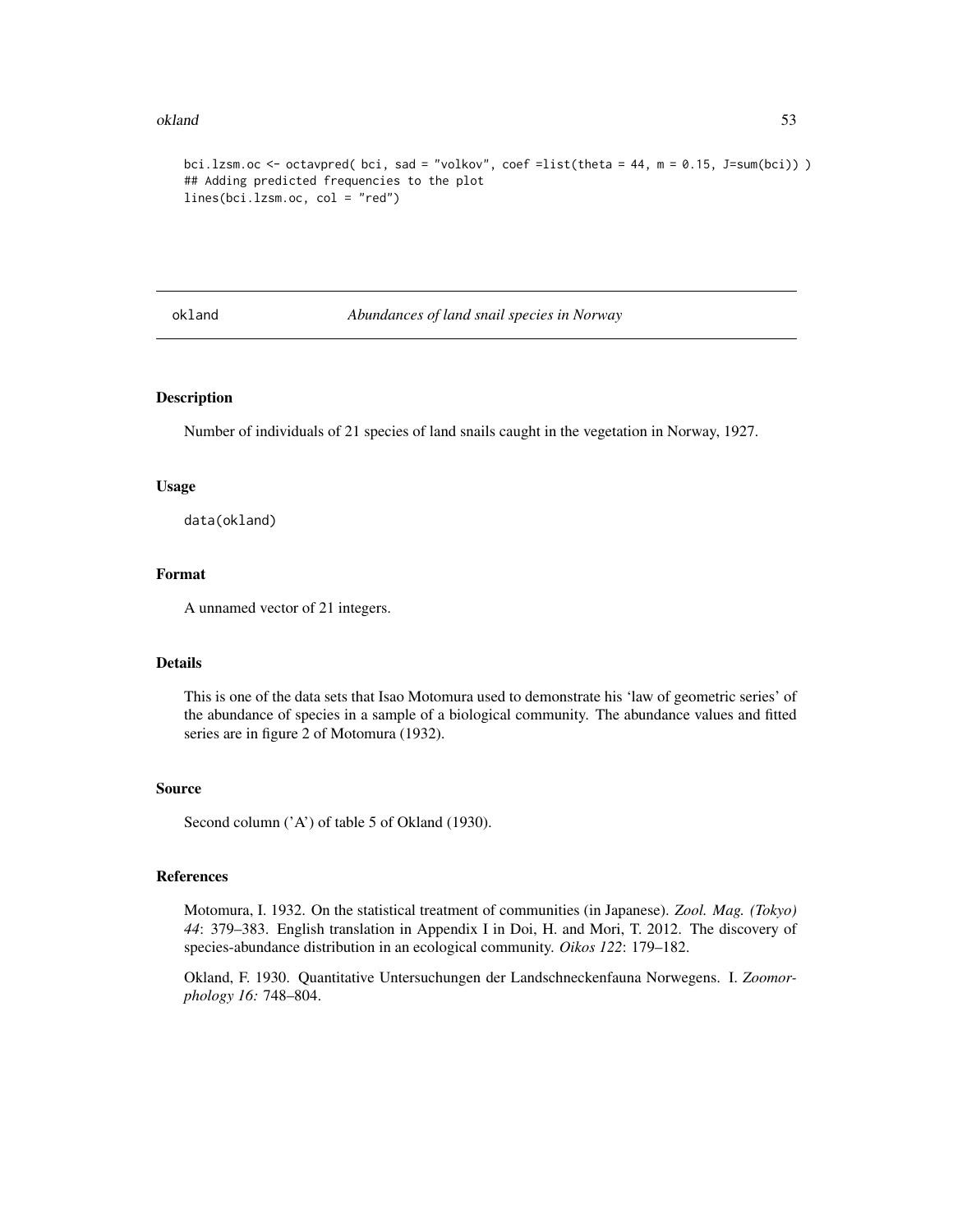<span id="page-53-1"></span>plotprofmle-methods *Log-likelihood profiles at original scale*

## <span id="page-53-0"></span>Description

Given a likelihood profile of a model (object of the class profile.mle or profile.mle2), the function plotprofmle plots the relative log-likelihood profiles and the plausibility intervals for each one of the (or selected ones) parameters of a model. These same plausibility regions might be returned by likelregions.

# Usage

```
plotprofmle(object, nseg=20, ratio=log(8), which=NULL, ask=NULL,
   col.line="blue", varname=NULL, ...)
likelregions(object, nseg=100, ratio=log(8), ...)
```
#### Arguments

| object    | list of profile data; object of class mle2 or profile.mle2.                                                                                                                                                  |
|-----------|--------------------------------------------------------------------------------------------------------------------------------------------------------------------------------------------------------------|
| nseg      | positive integer; number of segments used by spline to interpolate the line of<br>log-likelihood profile                                                                                                     |
| ratio     | real positive; log-likelihood ratio that defines the likelihood interval to be shown<br>in the plot by plotprofmle or returned by likelregions. Set to NULL to sup-<br>press intervals from being displayed. |
| which     | vector of positive integers; if a subset of profiles is required, the indexes of the<br>mle's in profobj to be plotted.                                                                                      |
| ask       | logical; if TRUE, the user is $\_\$ ask $\_\$ ed before each plot, see par $\left(\text{ask}=\right)$                                                                                                        |
| col.line  | name; line color for the plausibility interval.                                                                                                                                                              |
| varname   | vector of names; labels for the x-axis. If NULL defaults the names of mle's in<br>profobj.                                                                                                                   |
| $\ddotsc$ | further arguments to be passed to plot.                                                                                                                                                                      |

## Details

Log-likelihood profile plots are the basic diagnostic for model fitting by maximum likelihood methods. The profiles show the minimum of the log-likelihood function for a given value of a focal parameter, near the maximum likelihood estimate (mle) of this parameter. Profile objects in R (classes profile.mle and profile.mle2) return transformed values of the likelihood function, which are based on the deviance (=minus twice log-likelihood). These values are called 'z' and are the signed square-root of the deviance difference from the minimum deviance. As samples get larger, z-profiles tends to be symmetrical V-shaped, and are used to calculate confidence intervals using an approximation to the Chi-square distribution (see details in Bolker (2008) and in the **bbmle** vignette (vignette('mle2',package='bbmle')).

In its original form (e.g. Edwards 1972), likelihood profiles do not use z-transformed values, and can be interpreted directly, even if they are asymmetric. At the scale of the log-likelihood function,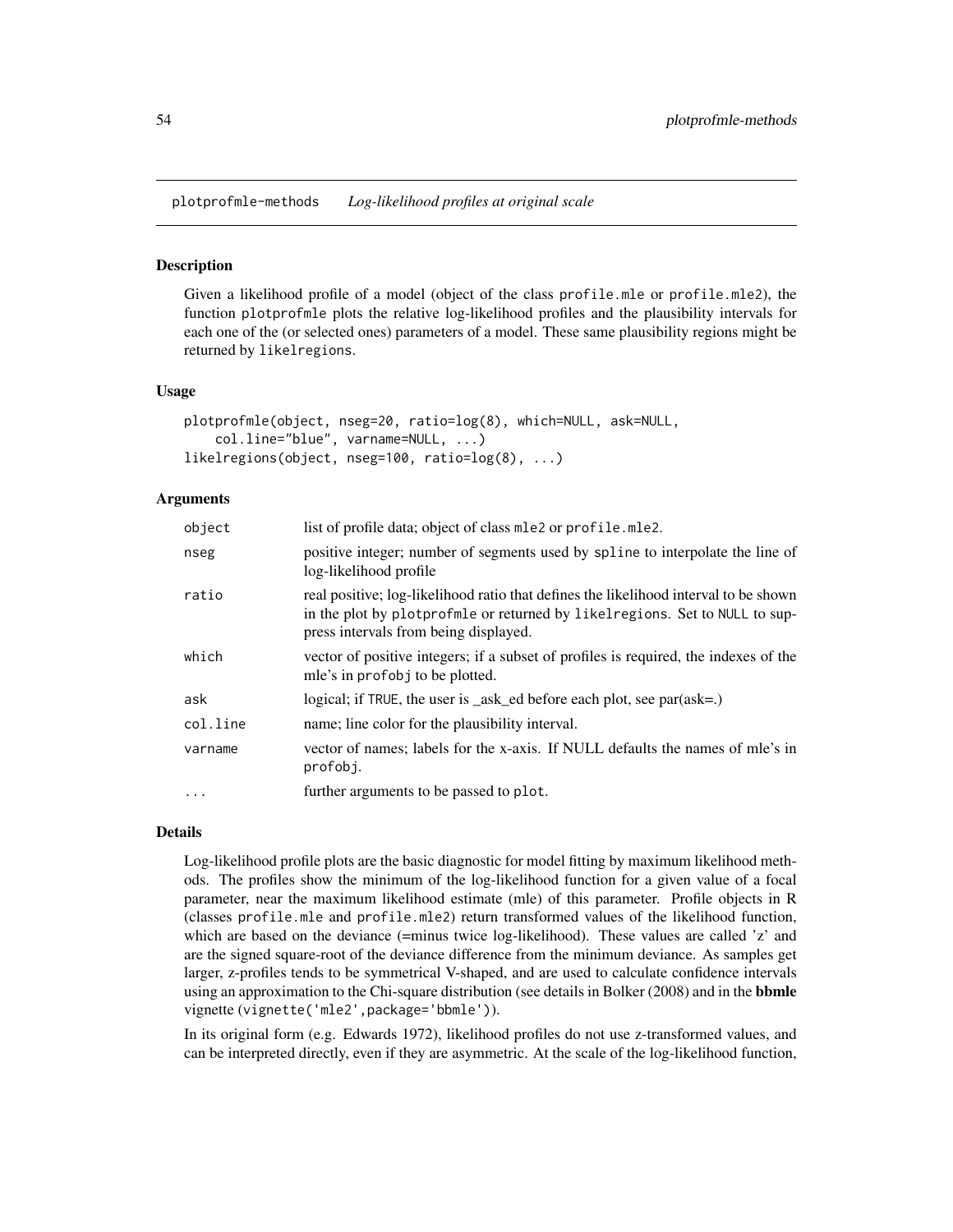#### plotprofmle-methods 55

all values of the parameters resulting in a negative log-likelihood less or equal to a given value k are  $exp(k)$  times as plausible as the mle. Hence,  $exp(k)$  is a likelihood ratio, and delimits a plausibility interval (or likelihood interval) for the mle's.

Function plotprofmle plots profiles of the negative log-likelihood functions, along with the limits of likelihood interval for a given log-likelihood ratio.

Function likelregions returns the limits of the likelihood intervals for each parameter. This might be seen as an analog function for confint, and will return very similar values for corresponding ratios if the profile is symmetric and monotonic. However, if the profile is ill-behaved, likelregions might return more than one interval for each parameter, whereas confint will return NA with a warning.

#### **Methods**

codesignature(object="profile.mle2") The preferred invocation for these methods.

codesignature(object="mle2") A convenience wrapper that calls profile on the mle2 object and runs the former method.

#### Author(s)

João L.F. Batista, Andre Chalom, Paulo I. Prado <prado@ib.usp.br>

## References

Bolker, B. 2008. *Ecological Models and Data in R*. Princeton: Princeton University Press.

Edwards, A.W.F. 1972. *Likelihood – An Account of the Statistical Concept of Likelihood and its Application to Scientific Inference*. New York: Cambridge University Press.

Royall, R.M. 2000. *Statistical Evidence: A Likelihood Paradigm*. London: Chapman and Hall.

# See Also

profile.mle.class, mle, mle-class from stats; profile.mle2.class, mle2, mle2-class from bbmle package.

## Examples

```
birds.pln <- fitsad(birds, "lnorm")
birds.pln.p <- profile(birds.pln)
par(mfrow=c(1,2))
plotprofmle(birds.pln.p)
par(mfrow=c(1,1))
likelregions(birds.pln.p)
# Compare with the confidence intervals
confint(birds.pln.p)
```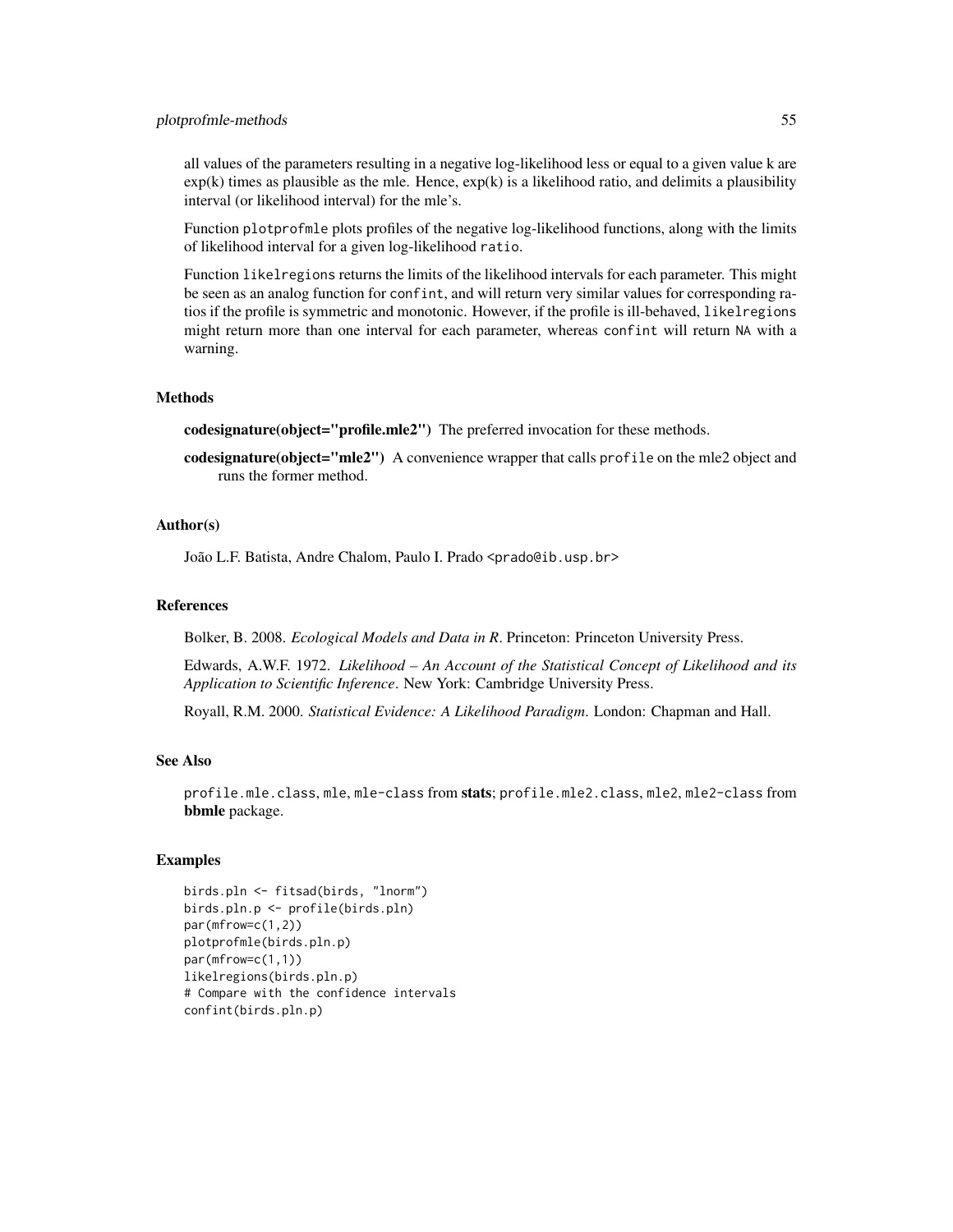<span id="page-55-1"></span>ppsad and pprad methods

*Percentile-percentile plots for species-abundance and rankabundance models*

# <span id="page-55-0"></span>Description

Plots empirical percentiles vs corresponding theoretical values expected by a model for species abundances (SAD) or a model for species abundance ranks (RAD).

# Usage

```
## S4 method for signature 'fitsad'
ppsad(x, plot=TRUE, line=TRUE, ...)
## S4 method for signature 'numeric'
ppsad(x, sad, coef, trunc=NA, plot=TRUE,
line=TRUE, ...)
## S4 method for signature 'fitrad'
pprad(x, plot=TRUE, line=TRUE, ...)
## S4 method for signature 'rad'
pprad(x, rad, coef, trunc=NA, plot=TRUE, line=TRUE, ...)
## S4 method for signature 'numeric'
pprad(x, rad, coef, trunc=NA, plot=TRUE, line=TRUE, ...)
```
# Arguments

| X        | a numeric vector of abundances of species or a fitted sad/rad model (object of<br>fitsad-class or fitrad-class, respectively). For pprad this argument can<br>be also a rank-abundance table of rad-class. |
|----------|------------------------------------------------------------------------------------------------------------------------------------------------------------------------------------------------------------|
| sad, rad | character; root name of sad or rad distribution to calculate expected percentiles.<br>See fitsad and fitrad for available distributions.                                                                   |
| coef     | named list of numeric values; parameter values of the distribution given in sad<br>or rad. Parameters should be named as in the corresponding density function,<br>and in the same order                   |
| trunc    | non-negative integer, trunc $> min(x)$ ; truncation point to fit a truncated distribu-<br>tion.                                                                                                            |
| plot     | logical; if 'TRUE' a percentile-percentile plot is produced. If not, only a data<br>frame with theoretical and empirical values for percentiles of the data is invisibly<br>returned.                      |
| line     | logical; if 'TRUE' and plot is 'TRUE', the equivalence line $y=x$ with abline $(0,1)$<br>is added to the plot. If not, no line is drawn.                                                                   |
| $\cdots$ | further arguments to be passed to the plot function.                                                                                                                                                       |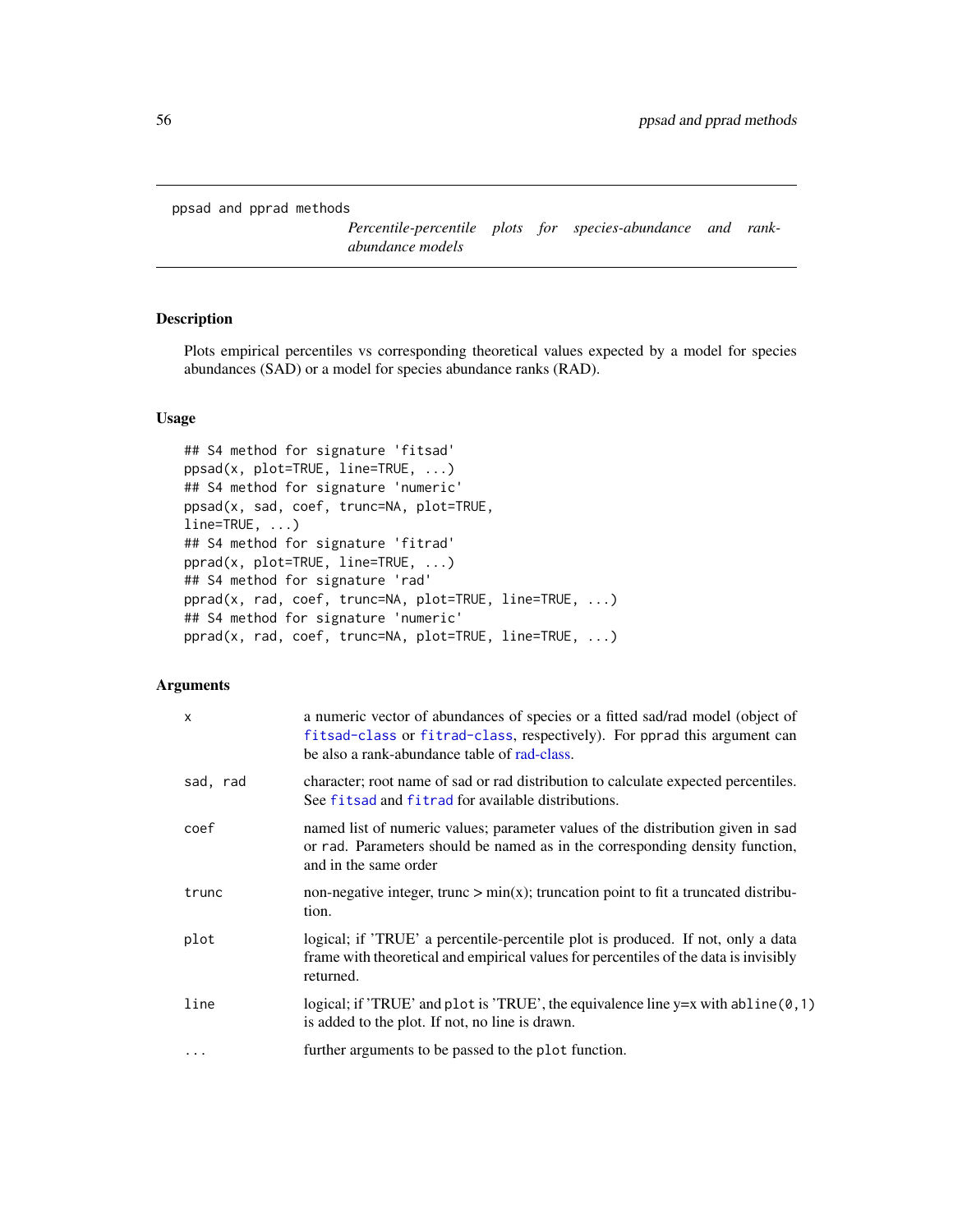#### Methods

- ppsad signature(x = "fitsad", sad = "missing", coef = "missing", trunc = "missing", plot="ANY", line=' quantile-quantile plot for a fitted model of species abundances (a [fitsad-class](#page-43-0) object). Only argument x should be provided.
- ppsad signature(x = "numeric", sad = "character", coef = "list", trunc = "ANY", plot="ANY", line="ANY quantile-quantile plot of a numeric vector of abundances  $(x)$  vs a species abundance distributions defined by the following arguments.
- pprad signature(x = "fitrad", rad = "missing", coef = "missing", trunc = "missing", plot="ANY", line=" quantile-quantile plot for a fitted model of species abundances ranks (a [fitrad-class](#page-36-0) object). Only argument x should be provided.
- pprad signature(x = "rad", rad = "character", coef = "list", trunc = "ANY", plot="ANY", line="ANY"): quantile-quantile plot of a table of abundance ranks  $(x)$  vs a species rank-abundance distribution defined by the following arguments.
- pprad signature(x = "numeric", rad = "character", coef = "list", trunc = "ANY", plot="ANY", line="ANY" quantile-quantile plot of a numeric vector of abundances  $(x)$  vs a species rank-abundance distribution defined by the following arguments.

## Author(s)

Paulo I Prado <prado@ib.usp.br> and Murilo Dantas Miranda.

#### References

Thas, O. 2010. Comparing distributions. Springer.

## Examples

```
## An example with SADs
data(moths)
## fits log-series distribution to abundance data
moths.ls <- fitsad(moths, "ls")
## fits lognormal distribution truncated at 0.5
moths.ln <- fitsad(moths,"lnorm", trunc=0.5)
## Plots with the model object and with abundance vector
par(mfrow=c(2,2))
ppsad(moths.ls)
ppsad(moths, sad="ls", coef=as.list(coef(moths.ls)) )
ppsad(moths.ln)
ppsad(moths, sad="lnorm", coef=as.list(coef(moths.ln)), trunc=0.5)
par(mfrow=c(1,1))
## An example with RADs
data(okland)
## Fits broken-stick RAD model
ok.bs <- fitrad(okland, "rbs")
## Fits geometric series RAD model
ok.gs <- fitrad(okland, "gs")
## Plots with the model object and with the abundance vector
par(mfrow=c(2, 2))
```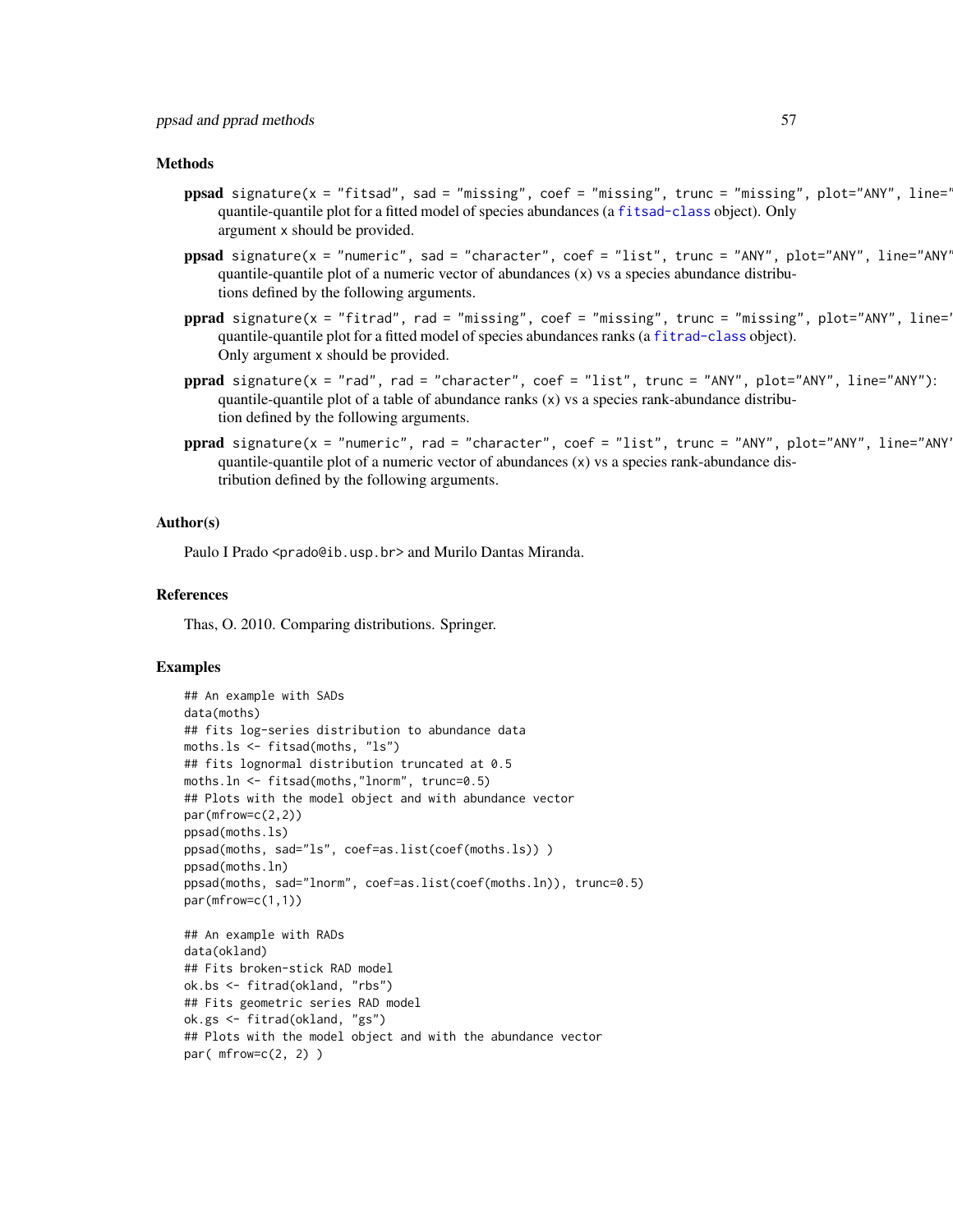```
pprad(ok.bs)
pprad(okland, rad="rbs", coef=as.list(coef(ok.bs)))
pprad(ok.gs)
pprad(okland, rad="gs", coef=as.list(coef(ok.gs)))
par(mfrow=c(1,1))
```
pred.logser *Predicted number of species by Fisher's Logseries*

## Description

Given a vector of species abundances, Fisher's alpha and total number of species and individuals in a sample, returns the number of species for each abundance value expected by the Fisher's logseries model

# Usage

pred.logser(x, alpha, J, S)

## Arguments

| $\mathsf{x}$ | Vector of (non-negative integer) abundances of species in a sample. |
|--------------|---------------------------------------------------------------------|
| alpha        | Fisher's alpha, the single parameter of log-series.                 |
| $\mathbf{J}$ | Total number of individuals in the sample.                          |
| <sup>S</sup> | Total number of species in the sample.                              |

## Details

The Fisher logseries is a limiting case of the Negative Binomial where the dispersion parameter of the negative binomial tends to zero. It was originally proposed by Fisher (1943) to relate the expected number of species in a sample from a biological community to the sample size as:

 $S = alpha * log(1 + J/alpha)$ 

Where alpha is the single parameter of the logseries distribution, often used as a diversity index. From this relation follows that the expected number of species with x individuals in the sample is

 $S(x) = alpha*X^x/x$ 

Where X is a function of alpha and J, that tends to one as the sample size J increases:

 $X = J / (alpha + J)$ 

Since the logseries model is a function that relates S to J using a single parameter (alpha), once two of these quantities are known the remaining is determined. So the function allows the input of any two among S, J and alpha. If the user does not provide at least two of these values, an error message is returned.

This function returns the expected number of species with abundance x, which is

 $E[S(x)] = x^{\wedge}(-1)^*$ alpha $*X^{\wedge}x$ 

<span id="page-57-0"></span>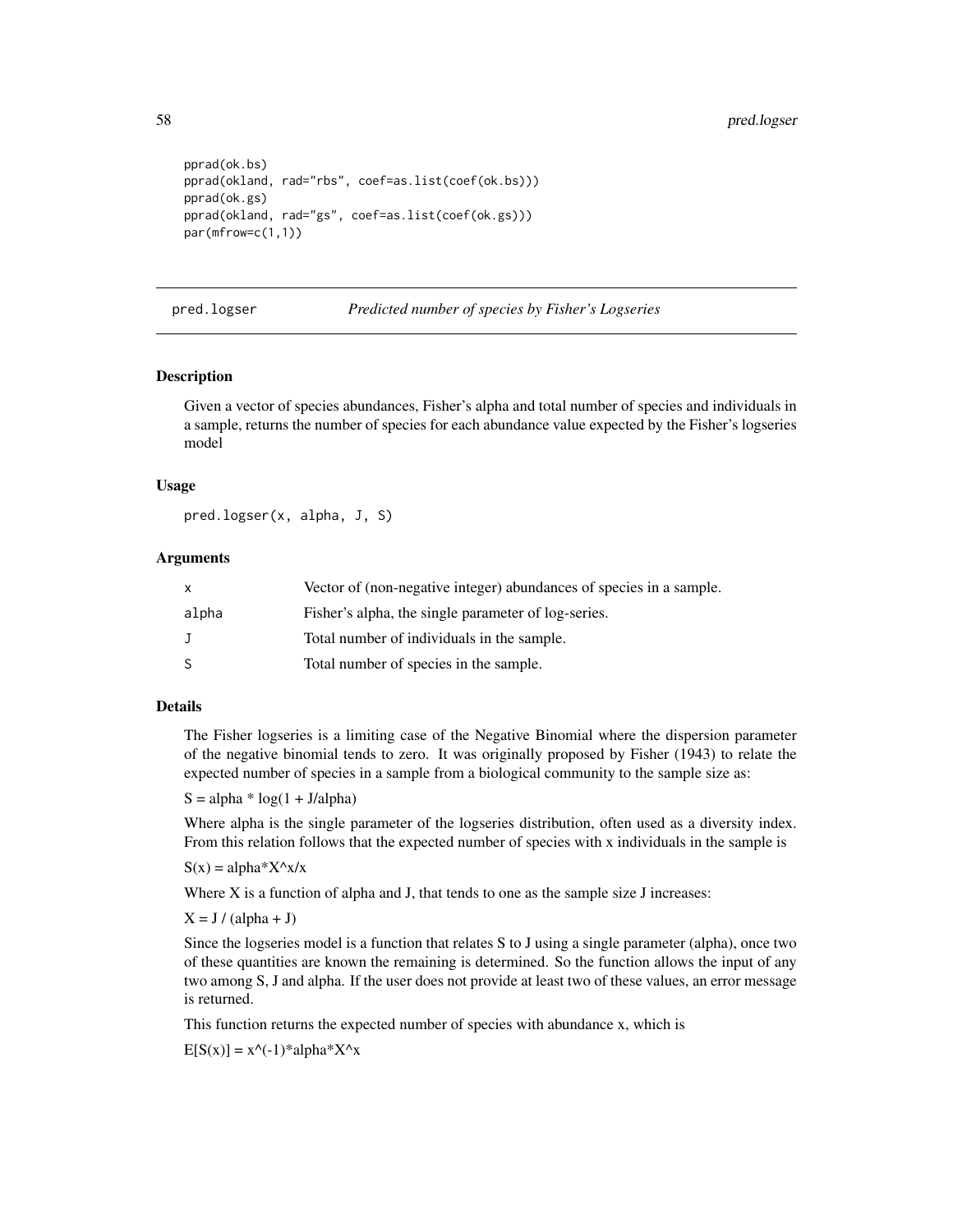# <span id="page-58-1"></span>Value

A (vector) of expected number of species to each abundance provided by argument x

#### Author(s)

Paulo I. Prado <prado@ib.usp.br>.

#### References

Pielou, E.C. 1977. *Mathematical Ecology*. New York: John Wiley and Sons.

Fisher, R.A, Corbert, A.S. and Williams, C.B. 1943. The Relation between the number of species and the number of individuals in a random sample of an animal population. *The Journal of Animal Ecology, 12(1)*: 42–58.

## See Also

[dls](#page-11-0) for the log-series distribution; and [fitls](#page-38-1), fishers.alpha in package untb and fisherfit in package vegan for fitting the log-series to abundance data.

## Examples

```
data(moths) # Willians' moth data
pred.logser(1:5, J=sum(moths), S=length(moths)) #predicted
table(moths)[1:5] # observed
```
qqsad and qqrad methods

*Quantile-quantile plots for species-abundance and rank-abundance models*

#### <span id="page-58-0"></span>Description

Plots empirical quantiles vs corresponding theoretical values expected by a model for species abundances (SAD) or a model for species abundance ranks (RAD).

## Usage

```
## S4 method for signature 'fitsad'
qqsad(x, plot=TRUE, line=TRUE, ...)
## S4 method for signature 'numeric'
qqsad(x, sad, coef, trunc=NA, distr, plot=TRUE,
line=TRUE, ...)
## S4 method for signature 'fitrad'
qqrad(x, plot=TRUE, line=TRUE, ...)
## S4 method for signature 'rad'
qqrad(x, rad, coef, trunc=NA, plot=TRUE, line=TRUE, ...)
## S4 method for signature 'numeric'
qqrad(x, rad, coef, trunc=NA, plot=TRUE, line=TRUE, ...)
```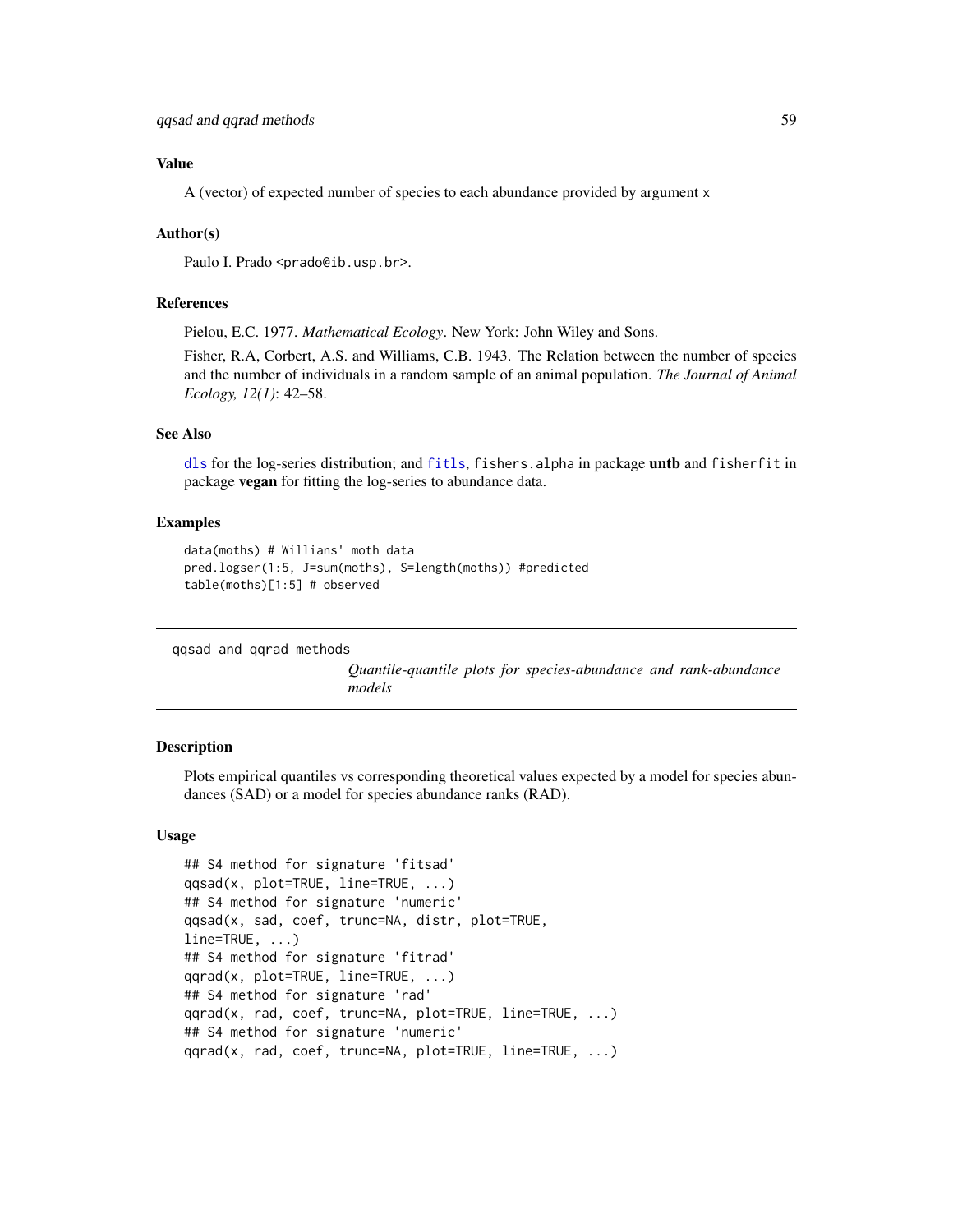#### <span id="page-59-0"></span>Arguments

| $\times$ | a numeric vector of abundances of species or a fitted sad/rad model (object of<br>fitsad-class or fitrad-class, respectively). For qqrad this argument can<br>be also a rank-abundance table of rad-class. |
|----------|------------------------------------------------------------------------------------------------------------------------------------------------------------------------------------------------------------|
| sad, rad | character; root name of sad or rad distribution to calculate expected percentiles.<br>See fitsad and fitrad for available distributions.                                                                   |
| coef     | named list of numeric values; parameter values of the distribution given in sad<br>or rad. Parameters should be named as in the corresponding density function,<br>and in the same order                   |
| trunc    | non-negative integer, trunc $\geq \min(x)$ ; truncation point to fit a truncated distri-<br>bution.                                                                                                        |
| distr    | Deprecated since sads 0.2.4. See distr function                                                                                                                                                            |
| plot     | logical; if TRUE a percentile-percentile plot is produced. If not, only a data<br>frame with theoretical and empirical values for percentiles of the data is invisibly<br>returned.                        |
| line     | logical; if TRUE and plot is TRUE, the equivalence line $y=x$ with abline $(0,1)$<br>is added to the plot. If not, no line is drawn.                                                                       |
|          | further arguments to be passed to the plot function.                                                                                                                                                       |

#### Methods

- $qqsad$  signature(x = "fitsad", sad = "missing", coef = "missing", trunc = "missing", distr = "missing", quantile-quantile plot for a fitted model of species abundances (a [fitsad-class](#page-43-0) object). Only argument x should be provided
- $qqsad$  signature(x = "numeric", sad = "character", coef = "list", trunc = "ANY", distr = "ANY", plot="A quantile-quantile plot of a numeric vector of abundances (x) vs a species abundance distributions defined by the following arguments.
- $qqrad$  signature(x = "fitrad", rad = "missing", coef = "missing", trunc = "missing", plot="ANY", line=" quantile-quantile plot for a fitted model of species abundances ranks (a [fitrad-class](#page-36-0) object). Only argument x should be provided
- qqrad signature(x = "rad", rad = "character", coef = "list", trunc = "ANY", plot="ANY", line="ANY"): quantile-quantile plot of a table of abundance ranks (x) vs a species rank-abundance distribution defined by the following arguments.
- $qqrad$  signature(x = "numeric", rad = "character", coef = "list", trunc = "ANY", plot="ANY", line="ANY" quantile-quantile plot of a numeric vector of abundances (x) vs a species rank-abundance distribution defined by the following arguments.

## Author(s)

Paulo I Prado <prado@ib.usp.br> and Murilo Dantas Miranda.

# References

Thas, O. 2010. Comparing distributions. Springer.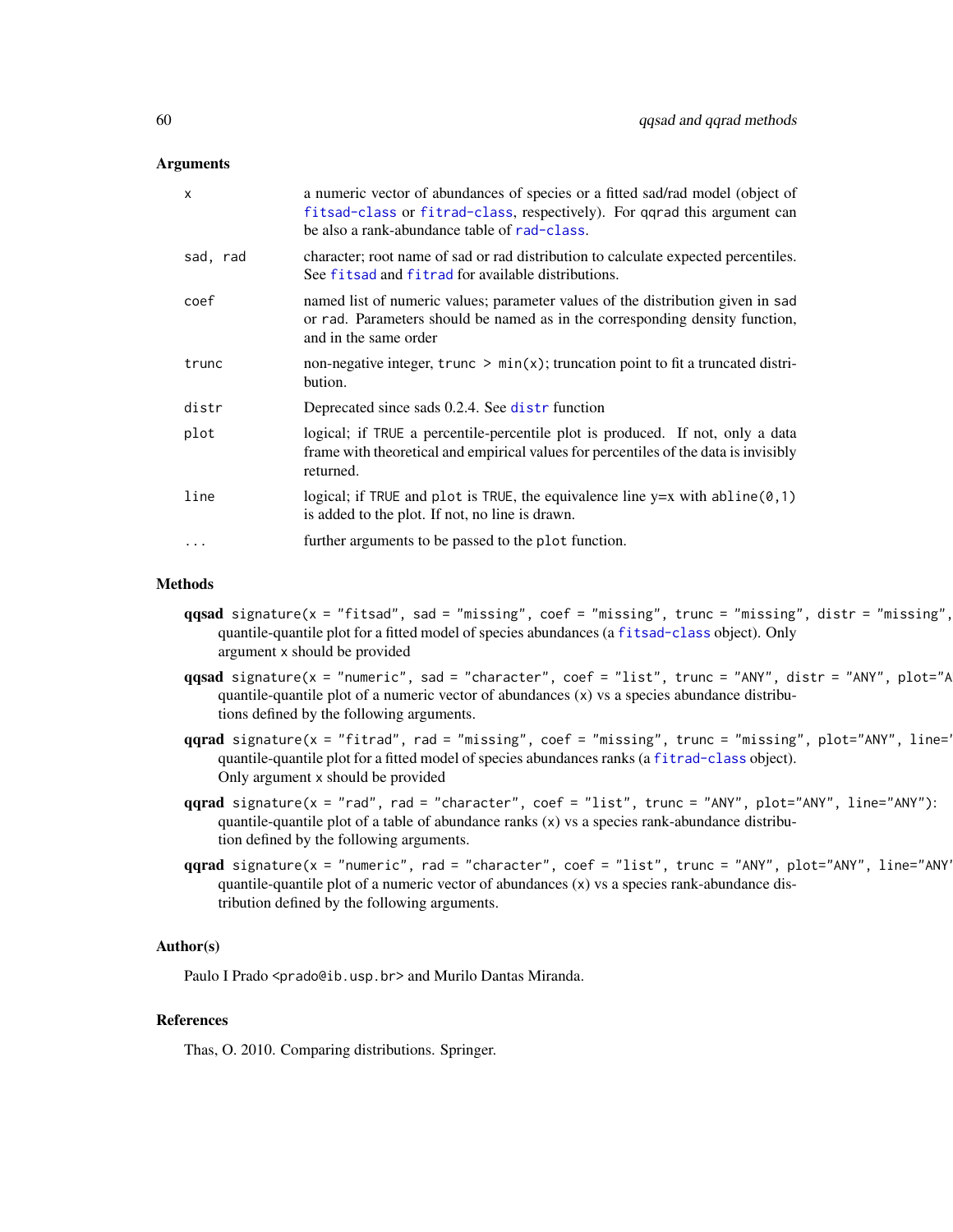<span id="page-60-1"></span>rad 61

## Examples

```
## An example with SADs
data(moths)
## fits log-series distribution to abundance data
moths.ls <- fitsad(moths, "ls")
## fits lognormal distribution truncated at 0.5
moths.ln <- fitsad(moths,"lnorm", trunc=0.5)
## Plots with the model object and with abundance vector
par(mfrow=c(2,2))
qqsad(moths.ls)
qqsad(moths, sad="ls", coef=as.list(coef(moths.ls)))
qqsad(moths.ln)
qqsad(moths, sad="lnorm", coef=as.list(coef(moths.ln)), trunc=0.5)
par(mfrow=c(1,1))
## An example with RADs
data(okland)
## Fits broken-stick RAD model
ok.bs <- fitrad(okland, "rbs")
## Fits geometric series RAD model
ok.gs <- fitrad(okland, "gs")
## Plots with the model object and with the abundance vector
par(mfrow=c(2, 2))
qqrad(ok.bs)
qqrad(okland, rad="rbs", coef=as.list(coef(ok.bs)))
qqrad(ok.gs)
qqrad(okland, rad="gs", coef=as.list(coef(ok.gs)))
par(mfrow=c(1,1))
```
<span id="page-60-0"></span>rad *Rank-abundance data frame*

#### Description

Creates a data frame with ranked abundances of rad-class from a vector of abundances or fitted model object.

## Usage

rad(x)

#### Arguments

x a numerical vector of abundances or an object of class fitsad or fitrad.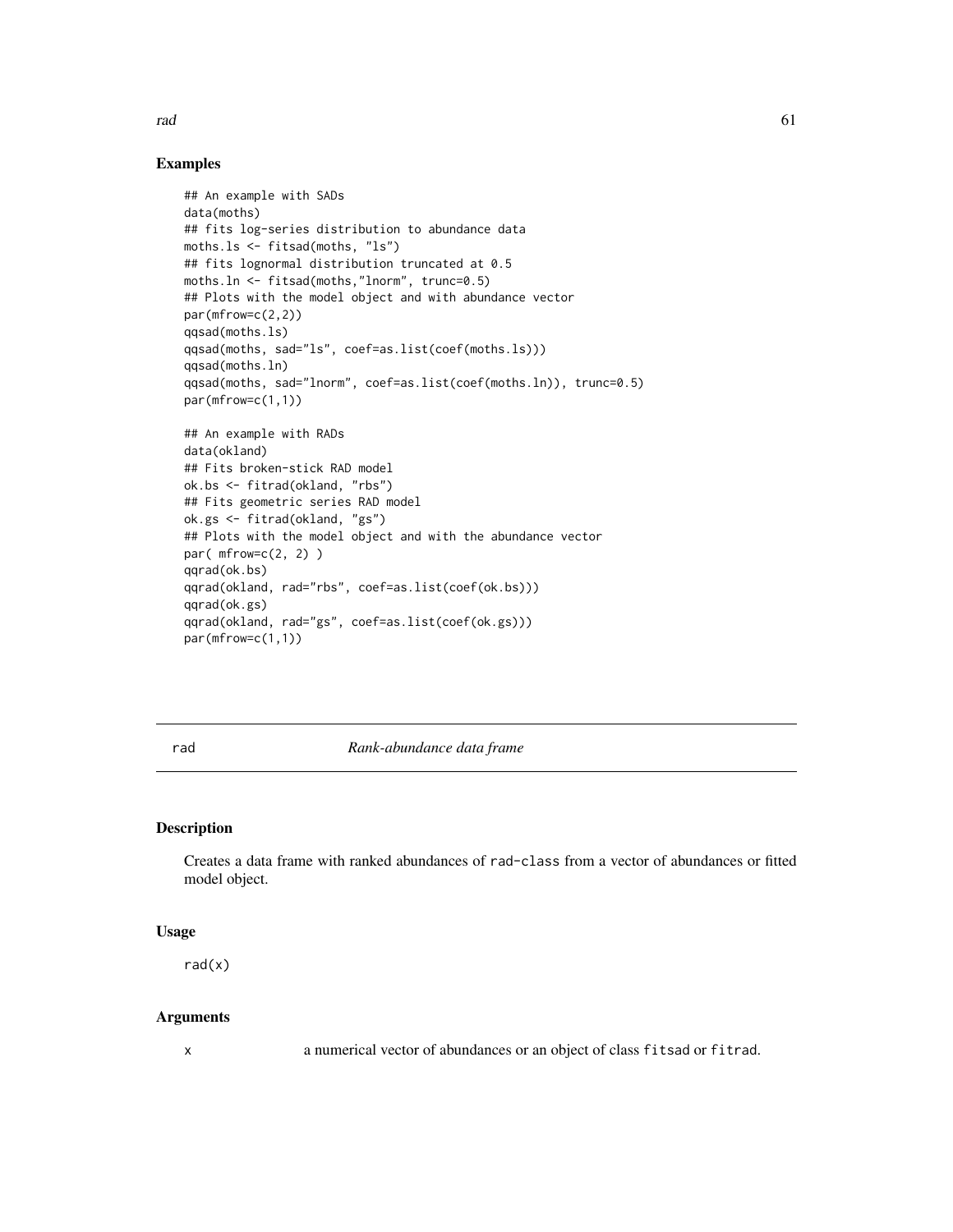# <span id="page-61-1"></span>Value

an object of [rad-class](#page-61-0), which is a data frame with two vectors:

| rank  | integer; abundance rank of each species (integer), from most abundant (rank=1)<br>to the least abundant (rank=length(rank)) |
|-------|-----------------------------------------------------------------------------------------------------------------------------|
| abund | numeric; abundance of each species                                                                                          |

# Author(s)

Paulo I. Prado <prado@ib.usp.br> and Murilo Dantas Miranda.

#### References

Whittaker, R. H. 1965, Dominance and Diversity in Land Plant Communities. *Science, 147*: 250– 260.

# See Also

[rad-class](#page-61-0) for methods to create a rank-abundance data frame; [radpred](#page-63-0) to get a rad-class object of predicted abundances from a theoretical distribution; [fitsad-class](#page-43-0) and [fitrad-class](#page-36-0) objects, from which you can also get an object of class rad; [qqrad](#page-58-0) for quantile-quantile plots from a rad-class object, and [pprad](#page-55-0) for percentile-percentile plots.

# Examples

```
## rank-abundance plot
plot(rad(okland))
```
<span id="page-61-0"></span>rad-class *Class* "rad" *for rank-abundance data*

## Description

Data frame of ranked abundances of species

#### Usage

```
## S4 method for signature 'rad'
lines(x, prop=FALSE, ...)
## S4 method for signature 'rad'
plot(x, prop=FALSE, ...)
## S4 method for signature 'rad'
points(x, prop=FALSE, ...)
```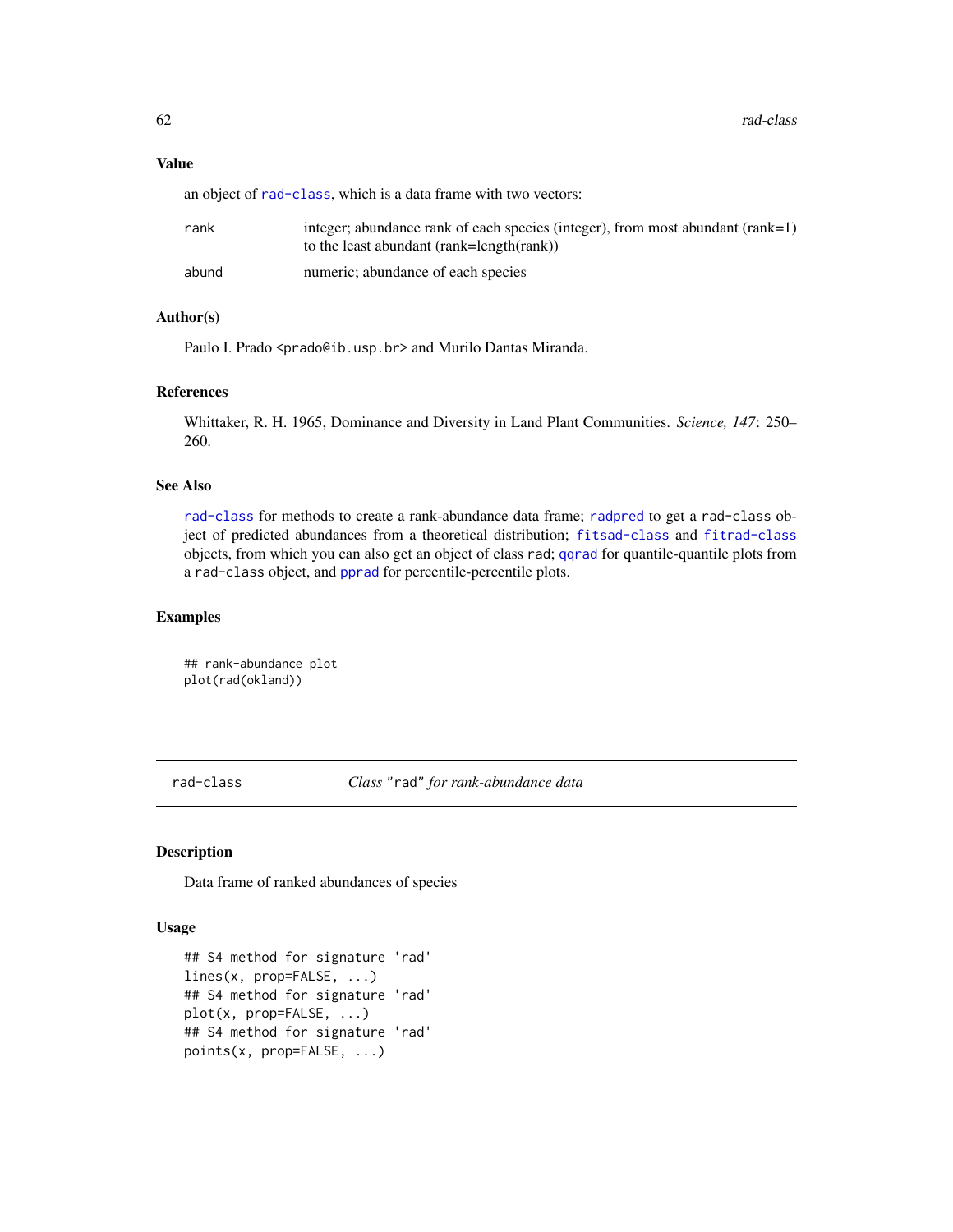#### <span id="page-62-0"></span>rad-class 63

#### **Arguments**

| X        | an object of class rad                                              |
|----------|---------------------------------------------------------------------|
| prop     | logical; if TRUE relative abundances are returned.                  |
| $\cdots$ | further parameters to be passed to lines, points or plot functions. |

## Objects from the Class

Objects can be created by calls of the form new("rad", ...), but most often by a call to [rad](#page-60-0) or [radpred](#page-63-0).

## **Slots**

- .Data: Object of class "list"; a data frame of two vectors: abundance rank of each species (integer), from most abundant (rank=1) to the least abundant (rank=length(rank)); abundance of each species (numeric)
- names: Object of class "character"; names of the two vectors of .Data, "rank" and "abund", respectively.
- row.names: Object of class "data.frameRowLabels"; default line names for .Data; integer indexes from 1 to nrow(.Data).

.S3Class: Object of class "character"; indicates inheritance from S3 class data.frame.

#### Extends

Class ["data.frame"](#page-0-0), directly. Class ["list"](#page-0-0), by class "data.frame", distance 2. Class ["oldClass"](#page-0-0), by class "data.frame", distance 2. Class ["vector"](#page-0-0), by class "data.frame", distance 3.

# **Methods**

- lines signature( $x = "rad"$ ): adds rank-abundance data contained in the object as lines in rankabundance plots created by plot method.
- plot signature( $x = "rad", y = "ANY":$  creates a rank-abundance plot from data in the object.
- points signature(x = "rad"): adds rank-abundance data contained in the object as points in rank-abundance plots created by plot method.
- pprad signature( $x = "rad"$ , rad = "character", coef =  $"list")$ : percentilepercentile plot, see [pprad](#page-55-0).
- qqrad signature( $x = "rad", rad = "character", coef = "list", trunc = "ANY");$ quantile-quantile plot, see [qqrad](#page-58-0).

#### Author(s)

Paulo I. Prado <prado@ib.usp.br> and Murilo Dantas Miranda

#### References

Whittaker, R. H. 1965, Dominance and Diversity in Land Plant Communities. *Science, 147*: 250– 260.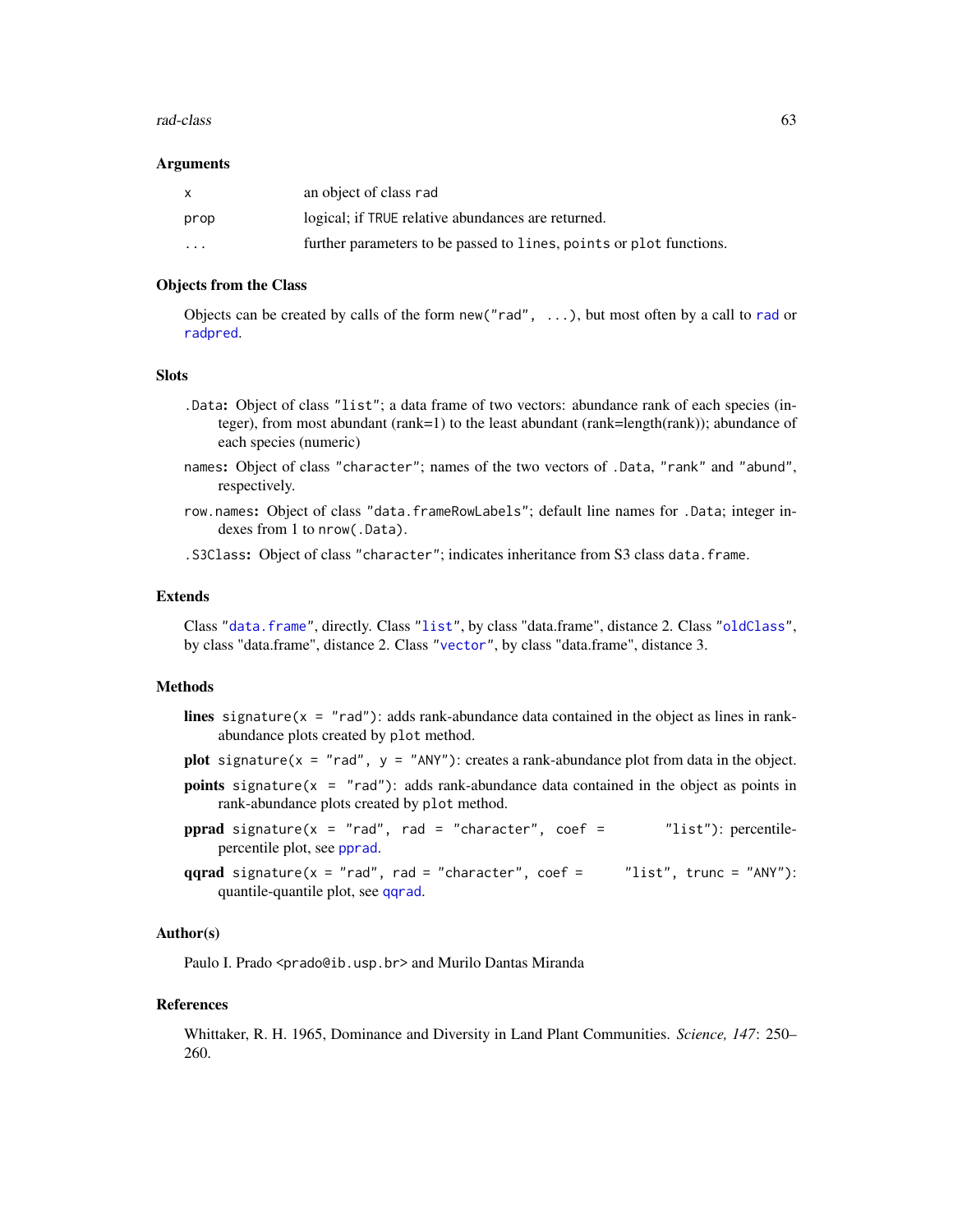# See Also

[rad](#page-60-0) to get an object of the class from a vector of abundances; [radpred](#page-63-0) to get a rad-class object of predicted abundances from a theoretical distribution, [qqrad](#page-58-0) for quantile-quantile plots from a rad-class object, and [pprad](#page-55-0) for percentile-percentile plots.

# Examples

```
## Creates a rad object from a vector of abundances
birds.rad <- rad(birds)
## Rank-abundance plot
plot(birds.rad)
## Same, with non-default graphical parameters
plot(birds.rad, pch=19, xlab="Abundance rank of species")
## Adding points from another data set
points(rad(okland), pch=19)
```
radpred-methods *Predicted ranked abundance of species*

# <span id="page-63-0"></span>Description

Creates an object of rad-class with the ranked abundances predicted by a species abundance distribution or a rank-abundance distribution.

# Arguments

| object   | an object of class fitrad or fitrad; fitted model of rank-abundance or species<br>abundances distributions. Alternatively a numeric vector abundances of species.                         |
|----------|-------------------------------------------------------------------------------------------------------------------------------------------------------------------------------------------|
| sad, rad | character; root name of sad or rad distribution to calculate expected percentiles.<br>See fits ad and fitrad for available distributions.                                                 |
| coef     | named list of numeric values; parameter values of the distribution given in sad<br>or rad. Parameters should be named as in the corresponding density function,<br>and in the same order. |
| trunc    | non-negative integer, trunc $> min(x)$ ; truncation point if fitted distribution is<br>truncated.                                                                                         |
| distr    | Deprecated since sads 0.2.4. See distr function                                                                                                                                           |
| S        | positive integer; number of species in the sample.                                                                                                                                        |
| N        | positive integer; number of individuals in the sample.                                                                                                                                    |

<span id="page-63-1"></span>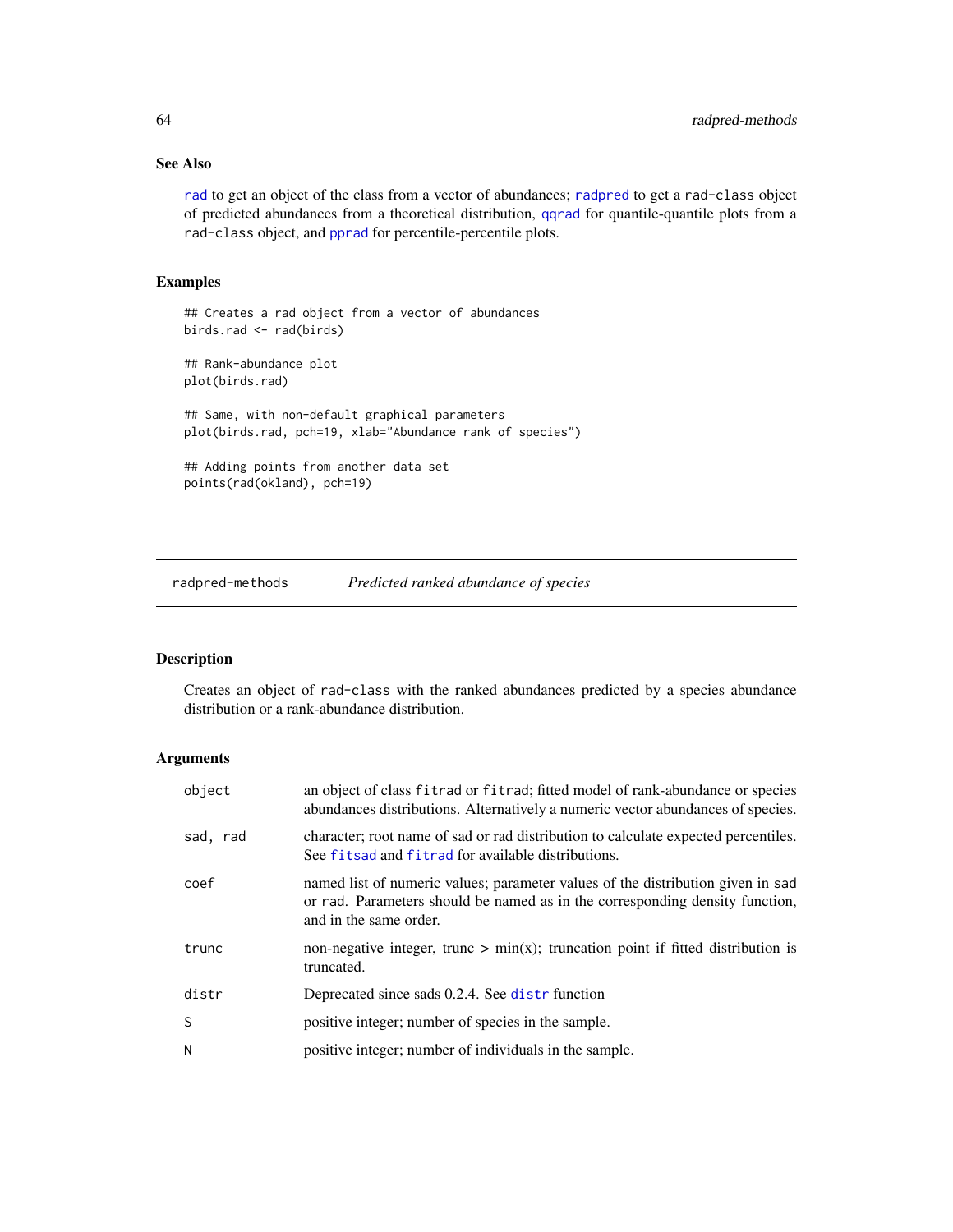#### radpred-methods 65

#### Methods

- $signature(object = "fitrad", sad = "missing", rad = "missing", code = "missing", core = "missing", true = "missing",$ ranked abundances of species predicted from a rank-abundance model fitted with function fitrad.
- $signature(object = "fitsad", sad = "missing", rad = "missing", code = "missing", coref = "missing", trunc = "missing",$ ranked abundances of species predicted from a abundance distribution model fitted with function fitsad.
- $signature(object = "missing", sad = "character", rad = "missing", red = "missing", coeff = "list", trunc = "ANY", dis$ ranked abundances of species predicted from abundance distribution named by sad with parameters defined in coef.
- $signature(object = "numeric", sad = "character", rad = "missing", coef = "list", trunc = "ANY", dis$ same as previous method, but with S and N taken from a vector of abundances given by object.
- $signature(object = "missing", sad = "missing", rad = "character", coef = "list", trunc = "ANY", dis$ ranked abundances of species predicted from a rank-abundance distribution named by rad with parameters defined in coef.
- signature(object = "numeric", sad = "missing", rad = "character", coef = "list", trunc = "ANY", dis same as previous method, but with S and N taken from a vector of abundances given by object.

#### Note

The rank-abundance function is the inverse of the quantile function of the species abundance distribution (May 1975). radpred uses numeric interpolation with approxfun to find quantiles, instead of the slower bisection method used in many quantile functions in the package sads. Hence results from radpred and from the quantile functions may not match exactly.

## Author(s)

Paulo I. Prado <prado@ib.usp.br> and Murilo Dantas Miranda

#### References

May, R.M. 1975. Patterns of Species Abundance and Diversity. In Cody, M.L. and Diamond, J.M. (Eds) *Ecology and Evolution of Communities*. Harvard University Press. pp 81–120.

#### Examples

```
## Predicted frequencies from a fitted model
## meta-community zero-sum multinomial for BCI data
moths.mzsm <- fitsad(moths, "mzsm")
moths.mzsm.r <- radpred(moths.mzsm)
## Rank-abundance plot with observed and predicted frequencies
plot(rad(moths))
lines(moths.mzsm.r)
## Alternative model: local zero-sum multinomial
## Alonso & Mckane (Ecol. Lett. 2004, table 1) give theta = 41 and m = 0.77
moths.lzsm.r <-
  radpred( moths, sad = "volkov",
           coef =list(theta = 41, m = 0.77, J=sum(moths))
```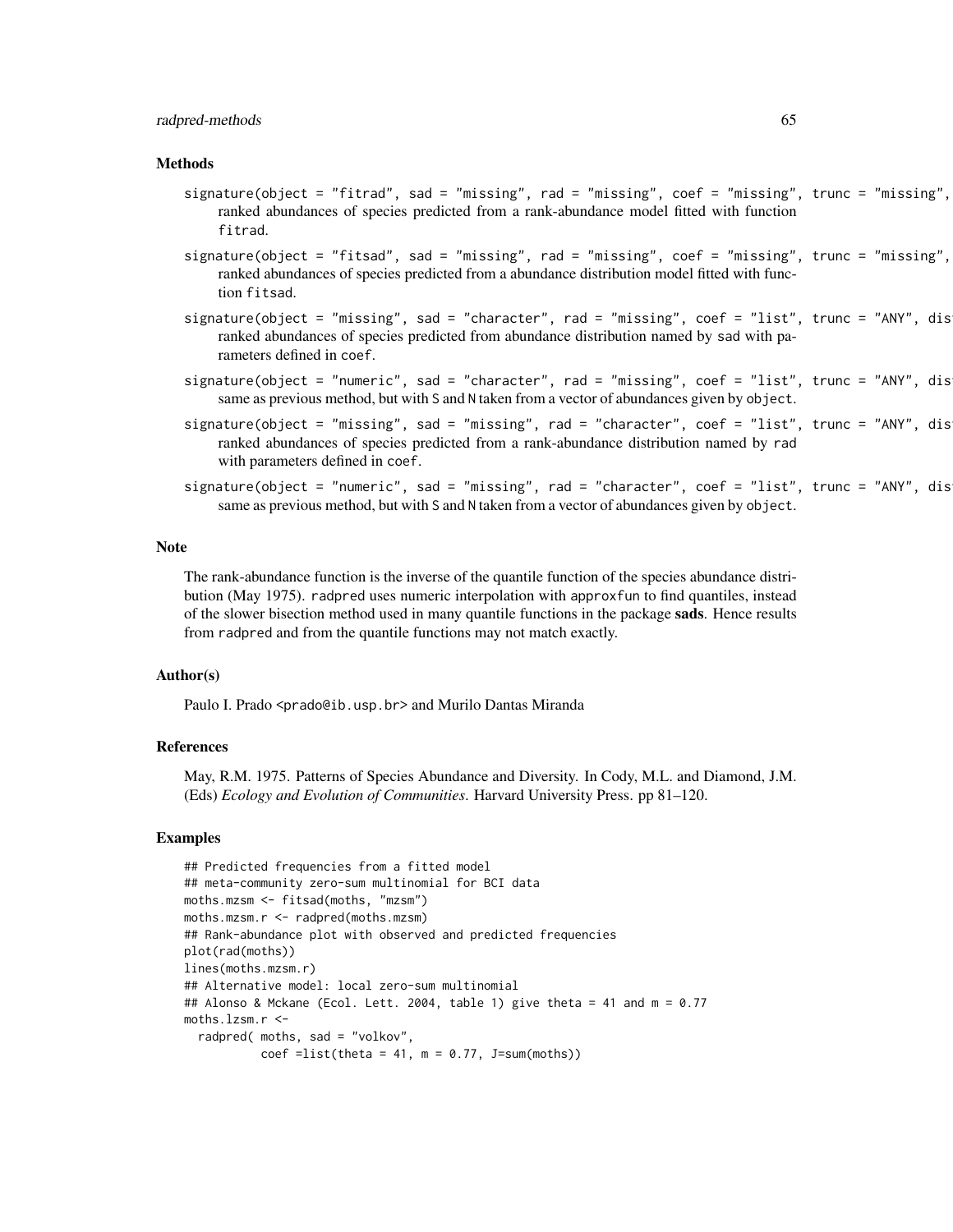66 **rsad** rsad **rsad in the set of the set of the set of the set of the set of the set of the set of the set of the set of the set of the set of the set of the set of the set of the set of the set of the set of the set of** 

```
\lambda## Adding predicted frequencies to the plot
lines(moths.lzsm.r, col = "red")
```
## rsad *Sampling from a species abundance distribution*

# Description

A given number of realizations of a probability distribution (species abundances in a community) is sampled with replacement by a Poisson or Negative Binomial process, or without replacement by a hypergeometric process.

# Usage

rsad(S = NULL, frac, sad = c("bs","gamma","geom","lnorm","ls","mzsm","nbinom","pareto", "poilog","power", "powbend", "volkov", "weibull"), coef, trunc=NaN, sampling=c("poisson", "nbinom", "hypergeometric"), k, zeroes=FALSE, ssize=1)

# Arguments

| S        | positive integer; number of species in the community, which is the number of<br>random deviates generated by the probability distribution given by argument<br>sad. Notice that for some distributions, the value of S is deduced from the<br>coefficients, so this value is ignored (see details).                                                                                                                         |
|----------|-----------------------------------------------------------------------------------------------------------------------------------------------------------------------------------------------------------------------------------------------------------------------------------------------------------------------------------------------------------------------------------------------------------------------------|
| frac     | single numeric $0 \le$ frac $\le$ 1; fraction of the community sampled. Usually<br>the proportion of total number of individuals or of total area or volume sampled.<br>Notice that assumptions of Poisson and binomial sampling are only valid for<br>small values of frac (see Details).                                                                                                                                  |
| sad      | numeric; a vector of positive real numbers depicting abundances of species in a<br>community or sample OR character; root name of community sad distribution<br>- e.g., 1norm for the lognormal distribution r1norm; geom for the geometric<br>distribution rgeom or 1s for the lognormal distribution 1s.                                                                                                                  |
| coef     | list with named arguments to be passed to the probability function defined by<br>the argument sad.                                                                                                                                                                                                                                                                                                                          |
| trunc    | The truncation point at which the random distribution defined in argument sad<br>should be truncated; see rtrunc. The default value of NaN means that no trun-<br>cation is performed.                                                                                                                                                                                                                                      |
| sampling | character; if poisson the sampling process is Poisson (independent sampling<br>of individuals with replacement); if nbinom negative binomial sampling is used<br>to simulate aggregation of individuals in sampling units with replacement; fi-<br>nally, hypergeometric samples a fixed number of frac times the number of<br>individuals in the simulated community, without replacement. Partial matching<br>is allowed. |

<span id="page-65-0"></span>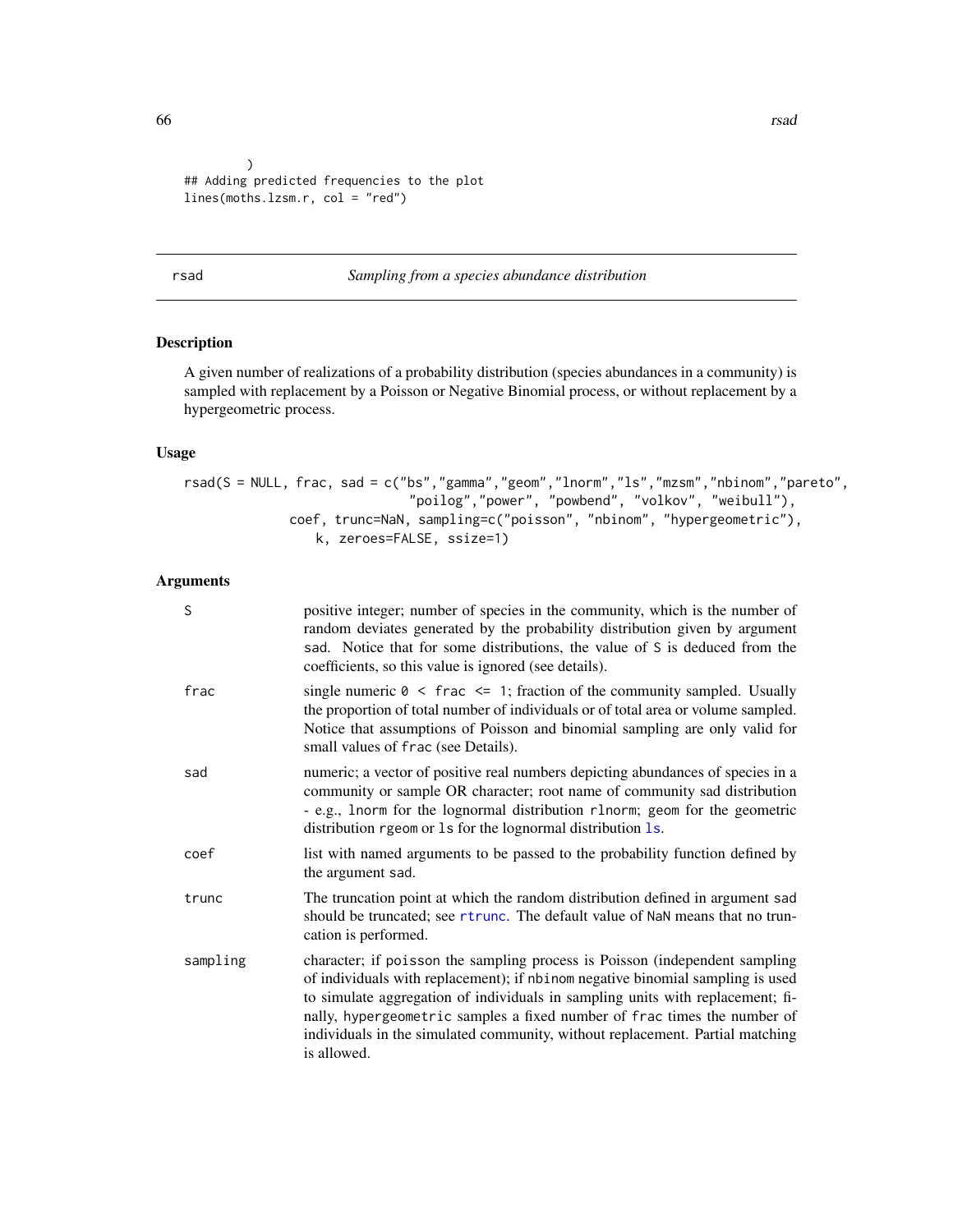<span id="page-66-0"></span>rsad 67

| k      | positive; size parameter for the sampling binomial negative. This parameter is<br>ignored for other sampling techniques. |
|--------|--------------------------------------------------------------------------------------------------------------------------|
| zeroes | logical; should zero values be included in the returned vector?                                                          |
| ssize  | positive integer; sample size: number of draws taken from the community.                                                 |

## Details

This function simulates one or more random samples taken from a community with S species. The expected species abundances in the sampled community can (i) follow a probability distribution given by the argument sad or (ii) be a numeric vector provided by the user through this same argument. A fraction frac of the whole set of units that made up the community (usually individuals) is sampled. Hence the expected abundance in the sample of each species is frac\*n, where n is the species' expected abundance in the community.

Three sampling processes can be simulated. Sampling with replacement can be done with Poisson (individuals are sampled independently) or negative binomial sampling (where individuals of each species are aggregated over sampling units). The "hypergeometric" sampling scheme draws frac  $*$  n individuals without replacement.

For Poisson and negative binomial schemes the species abundances in the sample are statistically independent. In general terms, these two sampling schemes takes a Poisson or negative binomial sampling with replacement of a vector of S realizations of a random variable, with the sampling intensity given by frac. The resulting values are realizations of a Poisson (or a Negative Binomial) random variable where the parameter that corresponds to the mean (=expected value of the variable) follows a probability distribution or the numeric vector given by the argument sad. Because these two sampling schemes assume replacement but the sampled community is finite, they are valid only when the fraction of the sampled community is small (frac«1).

The "hypergeometric" scheme simulates a sample of a fixed total number of individuals from the community. Therefore, abundances of the species in the sample are interdependent (Connoly et al. 2009). Sampling is carried out with base: : sample $(\ldots,$  replace = FALSE). This scheme samples without replacement a finite community and therefore provides valid results for any value of frac.

For the broken-stick, logseries, MZSM and Volkov distributions, the expected value of S is deduced from the coefficients provided in the argument coef; thus, the value of the parameter S is ignored and may be left blank. The expressions for the number of species in each case are:

\* Broken-stick: coefficient S \* Log-series: alpha log(1 + N/alpha) \* MZSM: sum\_x=1^J theta/x (1 - x/J)^(theta - 1) \* Volkov: sum of the unnormalized PDF from 1 to J, see [dvolkov](#page-30-0)

# Value

if ssize=1 a vector of (zero truncated) abundances in the sample; if ssize>1 a data frame with sample identification, species identification, and (zero truncated) abundances.

## Author(s)

Paulo I. Prado <prado@ib.usp.br> and Andre Chalom.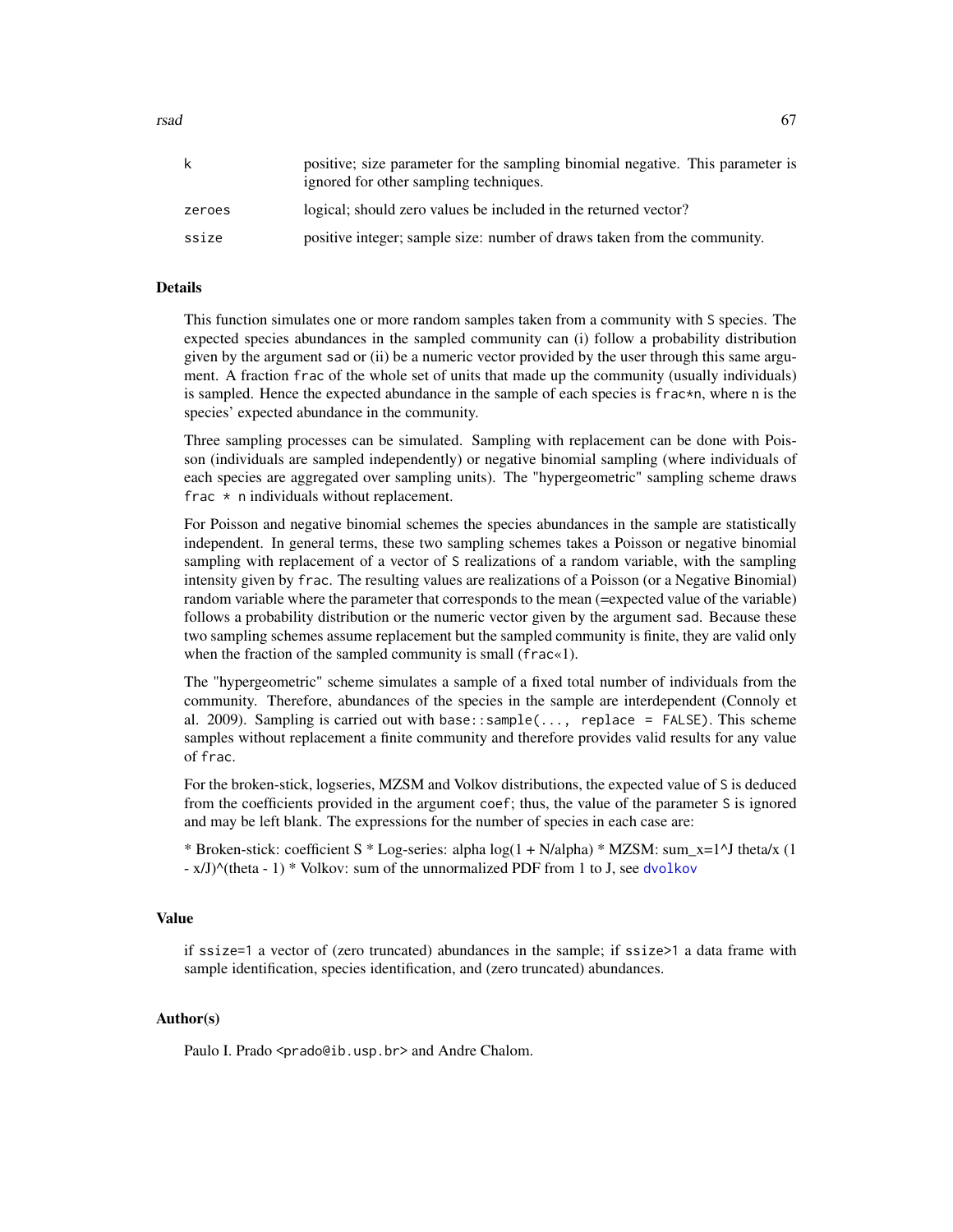#### <span id="page-67-0"></span>References

Pielou, E.C. 1977. *Mathematical Ecology*. New York: John Wiley and Sons.

Green, J. and Plotkin, J.B. 2007 A statistical theory for sampling species abundances. *Ecology Letters 10*:1037–1045

Connolly, S.R., Dornelas, M., Bellwood, D.R. and Hughes, T.P. 2009. Testing species abundance models: a new bootstrap approach applied to Indo-Pacific coral reefs. *Ecology, 90*(11): 3138–3149.

## See Also

[dpoix](#page-22-0), [dpoig](#page-19-0) and [dpoilog](#page-20-0) for examples of compound Poisson probability distributions like those simulated by rsad.

#### Examples

```
##A Poisson sample from a community with a lognormal sad
samp2 <- rsad(S = 100, frac=0.1, sad="lnorm", coef=list(meanlog=5, sdlog=2))
## Preston plot
plot(octav(samp2))
## Once this is a Poisson sample of a lognormal community, the abundances
## in the sample should follow a Poisson-lognormal distribution.
## Adds line of theoretical Poisson-lognormal with
## mu=meanlog+log(frac) and sigma=sdlog)
## Predicted by the theoretical Poisson-lognormal truncated at zero
samp2.pred <- octavpred(samp2, sad="poilog", coef= list(mu=5+log(0.1), sig=2), trunc=0)
## Adding the line in the Preston plot
lines(samp2.pred)
```
summary.sads-class *Summary for fitsad/fitrad calls*

## Description

This function works almost exactly as bbmle's summary.mle2, but it includes a "fixed parameters" line for models with fixed parameters, such as [fitls](#page-38-1) or fitvolkov.

#### Usage

```
## S4 method for signature 'summary.sads'
show(object)
## S4 method for signature 'fitsad'
summary(object)
## S4 method for signature 'fitrad'
summary(object)
```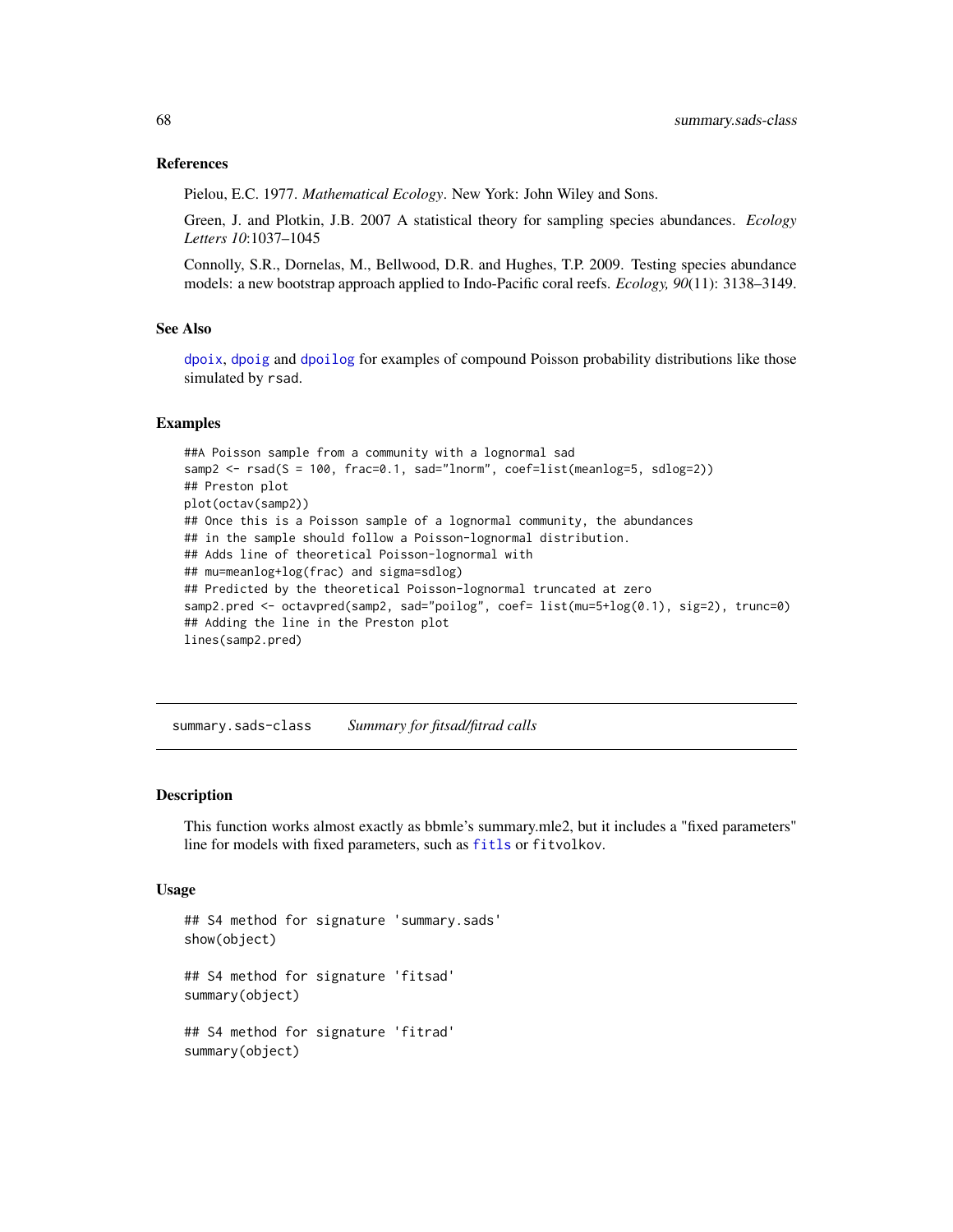#### updatesad 69

#### **Arguments**

object An object of class fitsad/fitrad is required to generate a summary.sads object.

updatesad *Updating of MLE fits by profiling*

# Description

These functions update a fitsad/fitrad object by running the optimizer again starting on better fit returned by profile.

These functions were not extensively tested, and should be considered in beta testing phase.

## Usage

updatesad(object, ...) updaterad(object, ...)

# Arguments

| object   | object of the class fitsad-class or fitrad-class for which the optimization<br>did not converge, or converged to a local minimum.                               |
|----------|-----------------------------------------------------------------------------------------------------------------------------------------------------------------|
| $\cdots$ | list of additional parameters to be passed to the fitsad or fitrad fitting pro-<br>cedure. May include a different optimizer, method, or upper/lower bounds for |
|          | the parameters. Refer to the fitsad and fitrad man pages for details of which                                                                                   |
|          | parameters may be specified.                                                                                                                                    |

#### Details

The updatesad function runs a new profile of the fitted object, and if the profile is able to find a better fit, it runs a new optimization starting on this better fit. If the profiling does not find a new fit, the function exits with error. The actual processing is done by updatesad. updaterad is simply a convenience alias.

# Value

An object of [fitsad-class](#page-43-0) or [fitrad-class](#page-36-0).

#### Author(s)

Paulo I Prado <prado@ib.usp.br> and Andre Chalom

#### See Also

[fitsad-class](#page-43-0), [fitrad-class](#page-36-0)

#### Examples

## TODO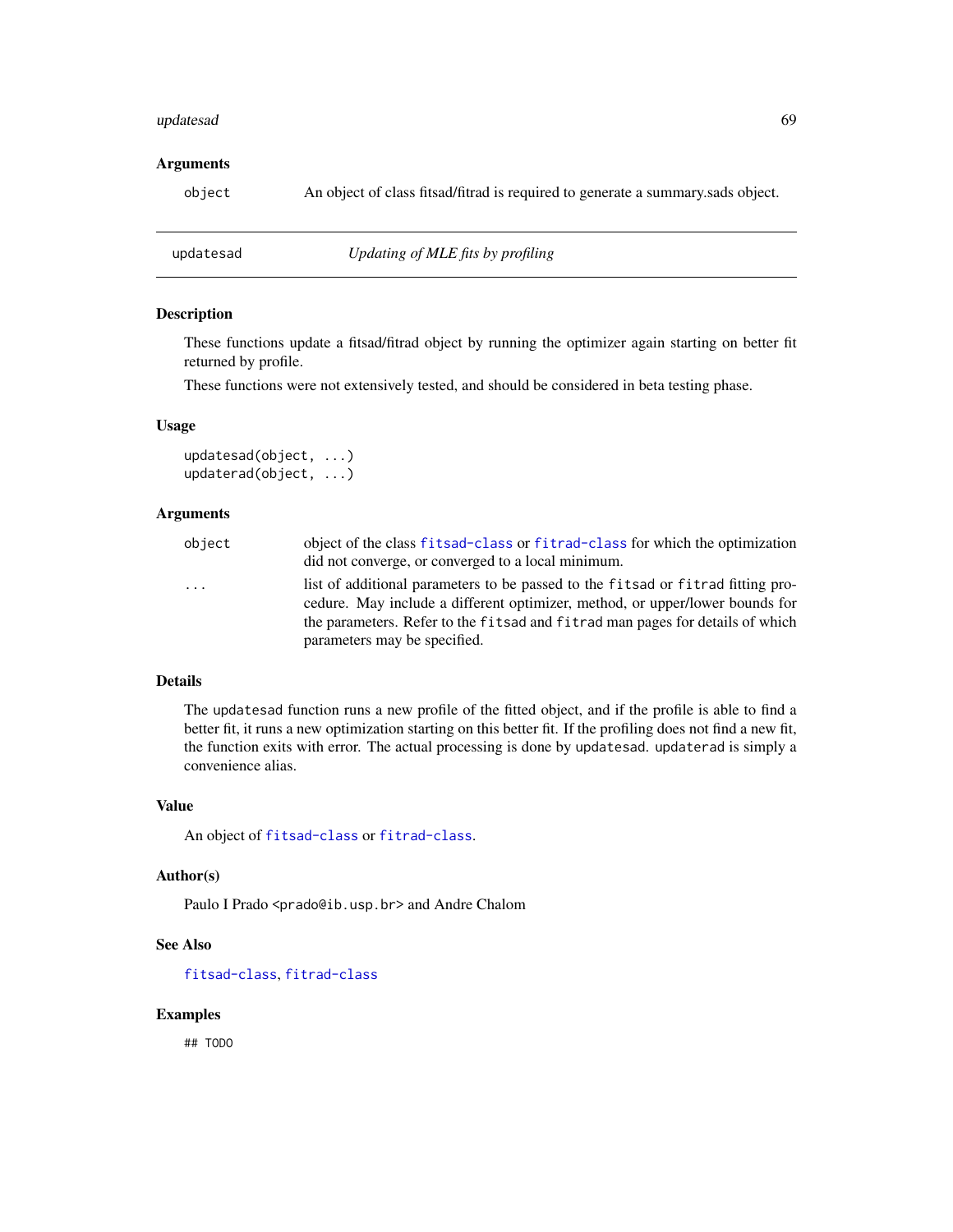# Index

∗Topic classes fitrad-class, [37](#page-36-1) fitsad-class, [44](#page-43-1) likelregions-class, [47](#page-46-0) octav-class, [48](#page-47-1) rad-class, [62](#page-61-1) ∗Topic datasets ARN82, [4](#page-3-0) bci, [5](#page-4-0) birds, [6](#page-5-0) moths, [47](#page-46-0) okland, [53](#page-52-0) ∗Topic maximum likelihood estimation sads-package, [2](#page-1-0) ∗Topic methods octavpred-methods, [51](#page-50-1) ppsad and pprad methods, [56](#page-55-1) qqsad and qqrad methods, [59](#page-58-1) radpred-methods, [64](#page-63-1) ∗Topic species abundance distributions, ecology, environmetrics, sads-package, [2](#page-1-0) AIC *(*ICtab*)*, [46](#page-45-0)

AIC,mle2-method *(*ICtab*)*, [46](#page-45-0) AIC-methods *(*ICtab*)*, [46](#page-45-0) AICc *(*ICtab*)*, [46](#page-45-0) AICc,mle2-method *(*ICtab*)*, [46](#page-45-0) AICc-methods *(*ICtab*)*, [46](#page-45-0) ARN82, [4](#page-3-0)

bci, [5](#page-4-0) birds, [6](#page-5-0)

coef, *[7](#page-6-1)* coefficients,fitrad-method *(*coefficients,fitsad-method*)*, [6](#page-5-0) coefficients, fitsad-method, [6](#page-5-0)

data.frame, *[49](#page-48-0)*, *[63](#page-62-0)* dbs, [7](#page-6-1) dgeom, *[35](#page-34-2)* dgs, [10,](#page-9-1) *[37](#page-36-1)*, *[40](#page-39-0)* distr, [11,](#page-10-1) *[37](#page-36-1)*, *[44](#page-43-1)*, *[60](#page-59-0)*, *[64](#page-63-1)* dls, [12,](#page-11-1) *[26](#page-25-0)*, *[43](#page-42-0)*, *[59](#page-58-1)* dmand, [14,](#page-13-1) *[37](#page-36-1)* dmzsm, [16,](#page-15-1) *[32](#page-31-0)*, *[41](#page-40-0)*, *[43](#page-42-0)* dpareto, [18,](#page-17-1) *[43](#page-42-0)* dpoig, *[14](#page-13-1)*, [20,](#page-19-1) *[68](#page-67-0)* dpoilog, [21,](#page-20-1) *[43](#page-42-0)*, *[68](#page-67-0)* dpoix, [23,](#page-22-1) *[68](#page-67-0)* dpowbend, [25,](#page-24-1) *[41](#page-40-0)*, *[43](#page-42-0)* dpower, [27,](#page-26-1) *[43](#page-42-0)* drbs, *[37](#page-36-1)* drbs *(*dbs*)*, [7](#page-6-1) dtrunc, [29](#page-28-1) dvolkov, [31,](#page-30-1) *[42,](#page-41-0) [43](#page-42-0)*, *[67](#page-66-0)* dzipf, [33,](#page-32-1) *[37](#page-36-1)* fitbs, *[9](#page-8-0)* fitbs *(*fitsad*)*, [39](#page-38-2) fitgamma *(*fitsad*)*, [39](#page-38-2) fitgeom *(*fitsad*)*, [39](#page-38-2) fitgs, *[11](#page-10-1)*, *[41](#page-40-0)* fitgs *(*fitrad*)*, [35](#page-34-2) fitlnorm *(*fitsad*)*, [39](#page-38-2) fitls, *[14](#page-13-1)*, *[59](#page-58-1)*, *[68](#page-67-0)* fitls *(*fitsad*)*, [39](#page-38-2) fitmand *(*fitrad*)*, [35](#page-34-2) fitmzsm, *[17](#page-16-0)* fitmzsm *(*fitsad*)*, [39](#page-38-2) fitnbinom *(*fitsad*)*, [39](#page-38-2) fitpareto, *[19](#page-18-0)* fitpareto *(*fitsad*)*, [39](#page-38-2) fitpoilog, *[23](#page-22-1)* fitpoilog *(*fitsad*)*, [39](#page-38-2) fitpowbend, *[25,](#page-24-1) [26](#page-25-0)*

fitpowbend *(*fitsad*)*, [39](#page-38-2)

fitpower, *[28](#page-27-0)*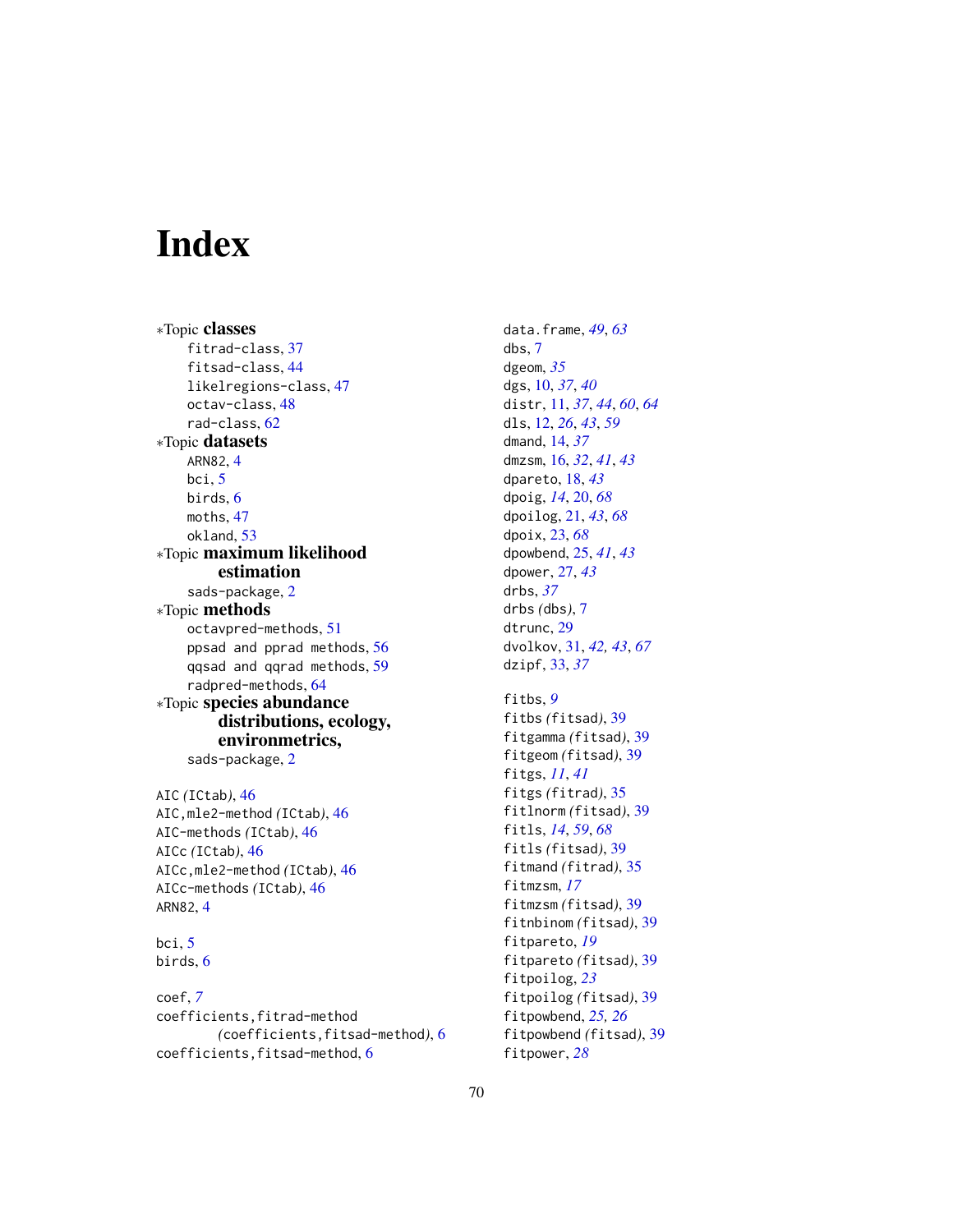## $I<sub>N</sub>$  in  $I<sub>1</sub>$  is  $I<sub>2</sub>$  in  $I<sub>3</sub>$  in  $I<sub>4</sub>$  in  $I<sub>5</sub>$  in  $I<sub>6</sub>$  in  $I<sub>7</sub>$  in  $I<sub>8</sub>$  in  $I<sub>9</sub>$  in  $I<sub>9</sub>$  in  $I<sub>9</sub>$  in  $I<sub>9</sub>$  in  $I<sub>9</sub>$  in  $I<sub>9</sub>$  in  $I<sub>9</sub>$  i

```
fitpower (fitsad), 39
fitrad, 7, 8, 11, 35, 37, 39, 51, 56, 60, 64
fitrad-class, 36, 37
fitrbs, 9
fitrbs (fitrad), 35
fitsad, 7, 9, 11, 30, 39, 44, 46, 51, 56, 60, 64
fitsad-class, 44
fitted,fitrad-method
        (coefficients,fitsad-method), 6
fitted, fitsad-method
        (coefficients,fitsad-method), 6
fitted.values,fitrad-method
        (coefficients,fitsad-method), 6
fitted.values,fitsad-method
        (coefficients,fitsad-method), 6
fitvolkov, 32
fitvolkov (fitsad), 39
fitweibull (fitsad), 39
fitzipf, 34
fitzipf (fitrad), 35
```
ICtab, [46](#page-45-0)

```
likelregions, 47
likelregions (plotprofmle-methods), 54
likelregions,mle2-method
        (plotprofmle-methods), 54
likelregions,profile.mle2-method
        (plotprofmle-methods), 54
likelregions-class, 47
lines,octav-method (octav-class), 48
lines,rad-method (rad-class), 62
list, 49, 63
ls, 66
```
mle2, *[37,](#page-36-1) [38](#page-37-0)*, *[44,](#page-43-1) [45](#page-44-0)* moths, [47](#page-46-0)

nobs *(*ICtab*)*, [46](#page-45-0) nobs,fitrad-method *(*ICtab*)*, [46](#page-45-0) nobs,fitsad-method *(*ICtab*)*, [46](#page-45-0) nobs-methods *(*ICtab*)*, [46](#page-45-0)

octav, *[38](#page-37-0)*, *[45](#page-44-0)*, *[48,](#page-47-1) [49](#page-48-0)*, *[52](#page-51-0)* octav *(*octav-methods*)*, [50](#page-49-1) octav,fitrad-method *(*octav-methods*)*, [50](#page-49-1) octav,fitsad-method *(*octav-methods*)*, [50](#page-49-1) octav,numeric-method *(*octav-methods*)*, [50](#page-49-1) octav-class, [48](#page-47-1)

octav-methods, [50](#page-49-1) octavpred, *[30](#page-29-0)*, *[38,](#page-37-0) [39](#page-38-2)*, *[45,](#page-44-0) [46](#page-45-0)*, *[48,](#page-47-1) [49](#page-48-0)*, *[51](#page-50-1)* octavpred *(*octavpred-methods*)*, [51](#page-50-1) octavpred,fitrad,missing,missing,missing,missing,ANY,missi *(*octavpred-methods*)*, [51](#page-50-1) octavpred,fitsad,missing,missing,missing,missing,ANY,missi *(*octavpred-methods*)*, [51](#page-50-1) octavpred,missing,character,missing,list,ANY,ANY,numeric,n *(*octavpred-methods*)*, [51](#page-50-1) octavpred,missing,missing,character,list,ANY,ANY,numeric,n *(*octavpred-methods*)*, [51](#page-50-1) octavpred,numeric,character,missing,list,ANY,ANY,missing,m *(*octavpred-methods*)*, [51](#page-50-1) octavpred,numeric,missing,character,list,ANY,ANY,missing,m *(*octavpred-methods*)*, [51](#page-50-1) octavpred-methods, [51](#page-50-1) okland, [53](#page-52-0) oldClass, *[49](#page-48-0)*, *[63](#page-62-0)* optim, *[36](#page-35-0)*, *[38](#page-37-0)*, *[45](#page-44-0)* pbs *(*dbs*)*, [7](#page-6-1) pgs *(*dgs*)*, [10](#page-9-1) plot,fitrad,ANY-method *(*fitrad-class*)*, [37](#page-36-1) plot,fitsad,ANY-method *(*fitsad-class*)*, [44](#page-43-1) plot,octav,ANY-method *(*octav-class*)*, [48](#page-47-1) plot,octav-method *(*octav-class*)*, [48](#page-47-1) plot,rad,ANY-method *(*rad-class*)*, [62](#page-61-1) plot,rad-method *(*rad-class*)*, [62](#page-61-1) plotprofmle *(*plotprofmle-methods*)*, [54](#page-53-1) plotprofmle,mle2-method *(*plotprofmle-methods*)*, [54](#page-53-1) plotprofmle,profile.mle2-method *(*plotprofmle-methods*)*, [54](#page-53-1) plotprofmle-methods, [54](#page-53-1) pls *(*dls*)*, [12](#page-11-1) pmand *(*dmand*)*, [14](#page-13-1) pmzsm *(*dmzsm*)*, [16](#page-15-1) points,octav-method *(*octav-class*)*, [48](#page-47-1) points,rad-method *(*rad-class*)*, [62](#page-61-1) ppareto *(*dpareto*)*, [18](#page-17-1) ppoig *(*dpoig*)*, [20](#page-19-1) ppoilog *(*dpoilog*)*, [21](#page-20-1) ppoix *(*dpoix*)*, [23](#page-22-1) ppowbend *(*dpowbend*)*, [25](#page-24-1) ppower *(*dpower*)*, [27](#page-26-1) pprad, *[38](#page-37-0)*, *[62](#page-61-1)[–64](#page-63-1)* pprad *(*ppsad and pprad methods*)*, [56](#page-55-1)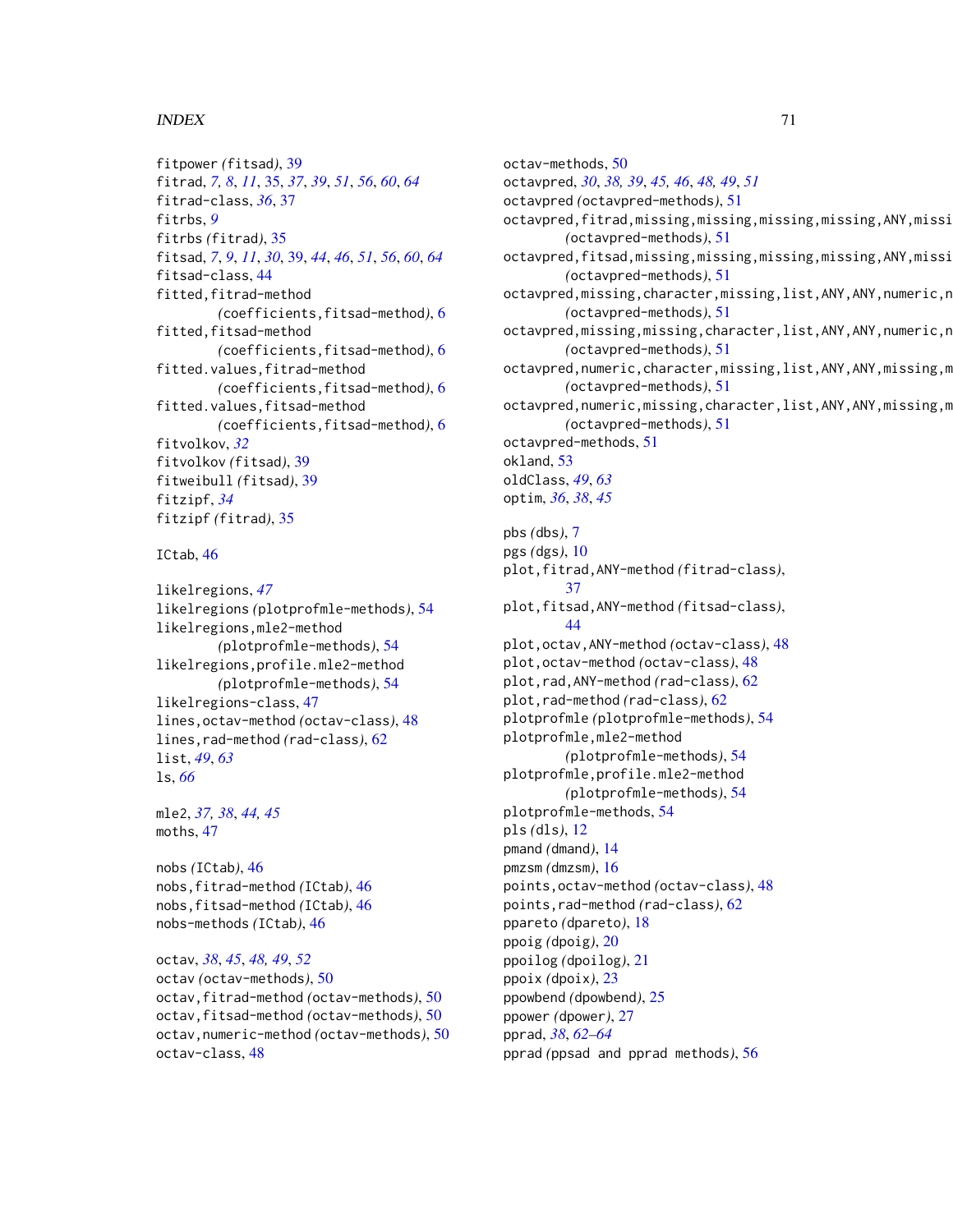pprad,fitrad,missing,missing,missing,missing-**qpdwed**(dpower),[27](#page-26-1) *(*fitrad-class*)*, [37](#page-36-1) pprad,fitrad,missing,missing-method *(*fitrad-class*)*, [37](#page-36-1) pprad,fitrad-method *(*ppsad and pprad methods*)*, [56](#page-55-1) pprad,numeric,character,list,ANY,character-method *(*ppsad and pprad methods*)*, [56](#page-55-1) pprad,numeric,character,list-method *(*ppsad and pprad methods*)*, [56](#page-55-1) pprad,numeric-method *(*ppsad and pprad methods*)*, [56](#page-55-1) pprad,rad,character,list,ANY,character-method *(*ppsad and pprad methods*)*, [56](#page-55-1) pprad,rad,character,list-method *(*ppsad and pprad methods*)*, [56](#page-55-1) pprad,rad-method *(*ppsad and pprad methods*)*, [56](#page-55-1) ppsad, *[45](#page-44-0)* ppsad *(*ppsad and pprad methods*)*, [56](#page-55-1) ppsad and pprad methods, [56](#page-55-1) ppsad,fitsad,missing,missing,missing-method *(*fitsad-class*)*, [44](#page-43-1) ppsad,fitsad,missing,missing-method *(*fitsad-class*)*, [44](#page-43-1) ppsad,fitsad-method *(*ppsad and pprad methods*)*, [56](#page-55-1) ppsad,numeric,character,list,ANY-method *(*ppsad and pprad methods*)*, [56](#page-55-1) ppsad,numeric,character,list-method *(*ppsad and pprad methods*)*, [56](#page-55-1) ppsad,numeric-method *(*ppsad and pprad methods*)*, [56](#page-55-1) prbs *(*dbs*)*, [7](#page-6-1) pred.logser, [58](#page-57-0) ptrunc *(*dtrunc*)*, [29](#page-28-1) pvolkov *(*dvolkov*)*, [31](#page-30-1) pzipf *(*dzipf*)*, [33](#page-32-1) qbs *(*dbs*)*, [7](#page-6-1) qgs *(*dgs*)*, [10](#page-9-1) qls *(*dls*)*, [12](#page-11-1) qmand *(*dmand*)*, [14](#page-13-1) qmzsm *(*dmzsm*)*, [16](#page-15-1) qpareto *(*dpareto*)*, [18](#page-17-1) qpoig *(*dpoig*)*, [20](#page-19-1) qpoilog *(*dpoilog*)*, [21](#page-20-1) qpoix *(*dpoix*)*, [23](#page-22-1) qpowbend *(*dpowbend*)*, [25](#page-24-1)

qqrad, *[38](#page-37-0)*, *[62](#page-61-1)[–64](#page-63-1)* qqrad *(*qqsad and qqrad methods*)*, [59](#page-58-1) qqrad,fitrad,missing,missing,missing,missing-method *(*fitrad-class*)*, [37](#page-36-1) qqrad,fitrad,missing,missing,missing-method *(*qqsad and qqrad methods*)*, [59](#page-58-1) qqrad,fitrad-method *(*qqsad and qqrad methods*)*, [59](#page-58-1) qqrad,integer-method *(*qqsad and qqrad methods*)*, [59](#page-58-1) qqrad,numeric,character,list,ANY,character-method *(*qqsad and qqrad methods*)*, [59](#page-58-1) qqrad,numeric,character,list,ANY-method *(*qqsad and qqrad methods*)*, [59](#page-58-1) qqrad,numeric-method *(*qqsad and qqrad methods*)*, [59](#page-58-1) qqrad,rad,character,list,ANY,character-method *(*qqsad and qqrad methods*)*, [59](#page-58-1) qqrad,rad,character,list,ANY-method *(*qqsad and qqrad methods*)*, [59](#page-58-1) qqrad,rad-method *(*qqsad and qqrad methods*)*, [59](#page-58-1) qqsad, *[12](#page-11-1)*, *[45](#page-44-0)* qqsad *(*qqsad and qqrad methods*)*, [59](#page-58-1) qqsad and qqrad methods, [59](#page-58-1) qqsad,fitsad,missing,missing,missing,missing-method *(*fitsad-class*)*, [44](#page-43-1) qqsad,fitsad-method *(*qqsad and qqrad methods*)*, [59](#page-58-1) qqsad,integer-method *(*qqsad and qqrad methods*)*, [59](#page-58-1) qqsad,numeric,character,list,ANY,ANY-method *(*qqsad and qqrad methods*)*, [59](#page-58-1) qqsad,numeric-method *(*qqsad and qqrad methods*)*, [59](#page-58-1) qrbs *(*dbs*)*, [7](#page-6-1) qtrunc *(*dtrunc*)*, [29](#page-28-1) qvolkov *(*dvolkov*)*, [31](#page-30-1) qzipf *(*dzipf*)*, [33](#page-32-1) rad, *[38](#page-37-0)*, *[45](#page-44-0)*, [61,](#page-60-1) *[63,](#page-62-0) [64](#page-63-1)* rad-class, *[56](#page-55-1)*, [62](#page-61-1) radpred, *[7](#page-6-1)*, *[12](#page-11-1)*, *[30](#page-29-0)*, *[38,](#page-37-0) [39](#page-38-2)*, *[45,](#page-44-0) [46](#page-45-0)*, *[62](#page-61-1)[–64](#page-63-1)* radpred *(*radpred-methods*)*, [64](#page-63-1) radpred,fitrad,missing,missing,missing,missing,missing,mis *(*radpred-methods*)*, [64](#page-63-1) radpred,fitsad,missing,missing,missing,missing,missing,mis

*(*radpred-methods*)*, [64](#page-63-1)